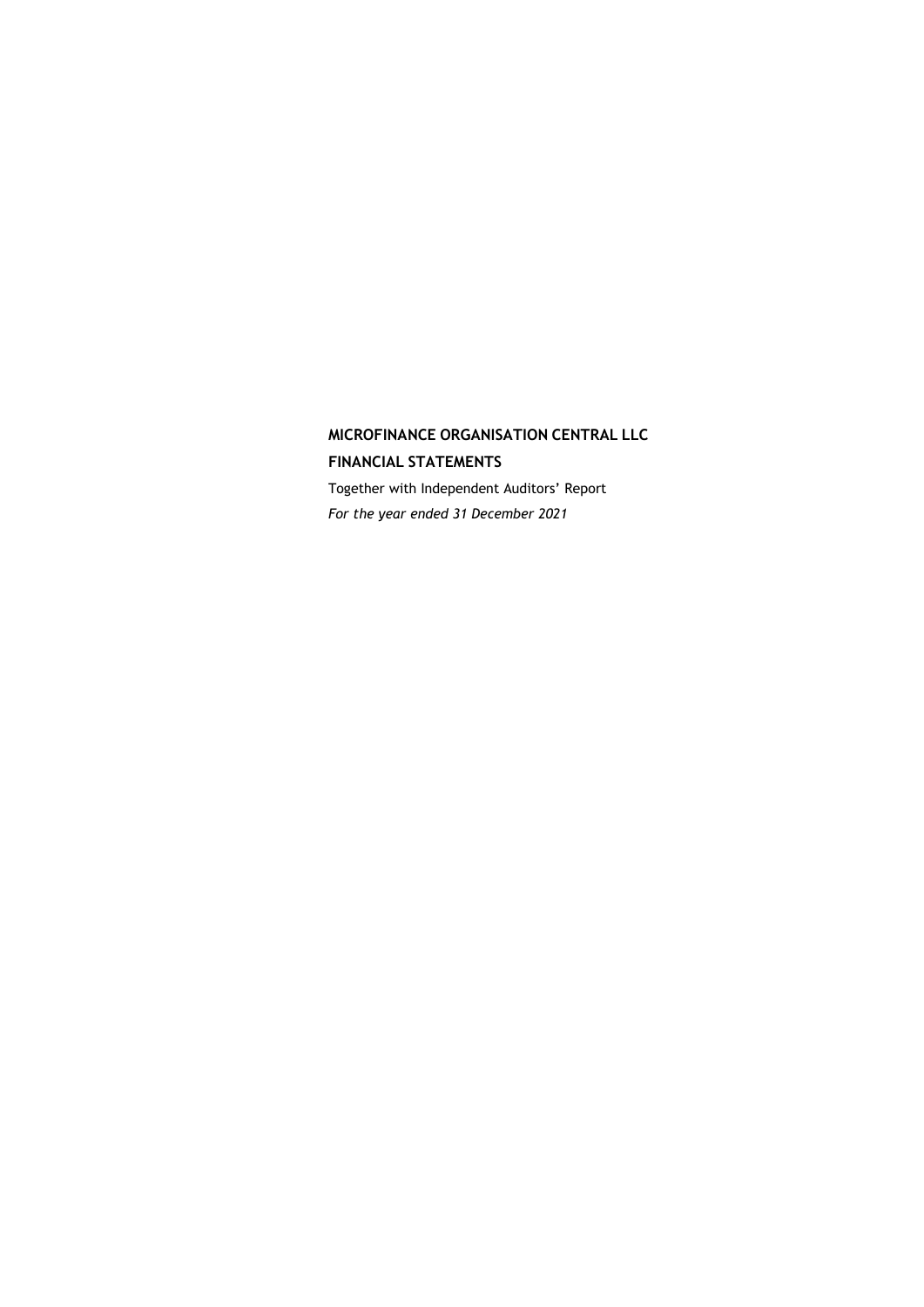# **CONTENTS:**

# **FINANCIAL STATEMENTS**

# NOTES TO THE FINANCIAL STATEMENTS

| 1.  |  |
|-----|--|
| 2.  |  |
| 3.  |  |
| 4.  |  |
| 5.  |  |
| 6.  |  |
| 7.  |  |
| 8.  |  |
| 9.  |  |
| 10. |  |
| 11. |  |
| 12. |  |
| 13. |  |
| 14. |  |
| 15. |  |
| 16. |  |
| 17. |  |
| 18. |  |
| 19. |  |
| 20. |  |
| 21. |  |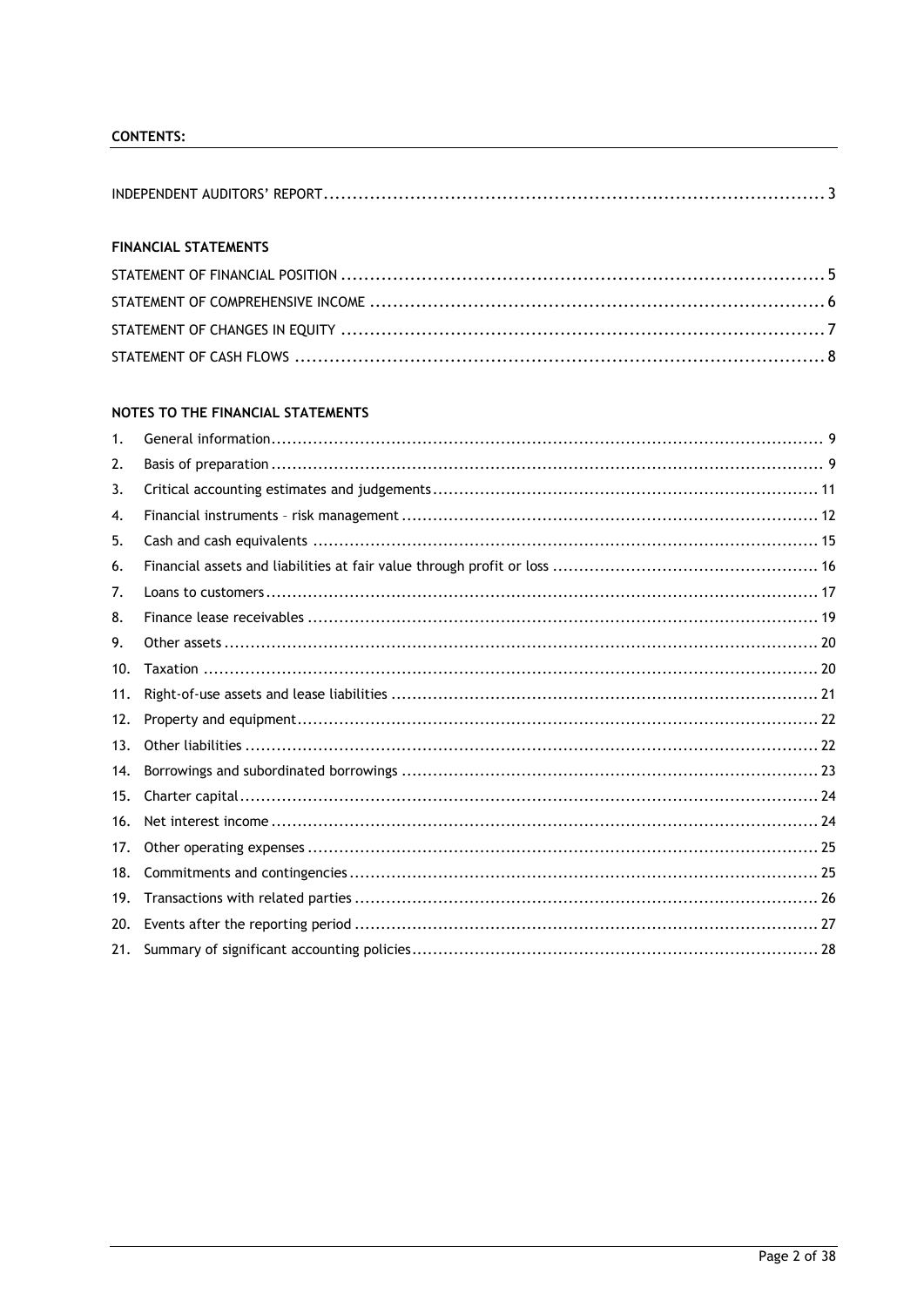

**Tel: +995 32 2545 845 Tel: +995 32 2188 188 [www.bdo.ge](http://www.bdo.ge/)**

2 Tarkhnishvili Street Vere Business Center 0179 Tbilisi, Georgia

#### <span id="page-2-0"></span>**INDEPENDENT AUDITORS' REPORT**

To the Shareholders and Management of **Microfinance Organisation CENTRAL LLC**

#### **Opinion**

We have audited the financial statements of **Microfinance Organisation CENTRAL LLC**, (hereinafter - the Organisation) which comprise the statement of financial position as at 31 December 2021, and the statement of comprehensive income, changes in equity and cash flows for the year then ended, and notes to the financial statements, including a summary of significant accounting policies.

In our opinion, the accompanying financial statements present fairly, in all material respects, the financial position of the Organisation as at 31 December 2021 and its financial performance and its cash flows for the year then ended in accordance with International Financial Reporting Standards (IFRSs).

#### **Basis for Opinion**

We conducted our audit in accordance with International Standards on Auditing (ISAs). Our responsibilities under those standards are further described in the Auditor's Responsibilities for the Audit of the Financial Statements section of our report. We are independent of the Organisation in accordance with the International Ethics Standards Board for Accountants' Code of Ethics for Professional Accountants (IESBA Code) together with the ethical requirements that are relevant to our audit of the financial statements in Georgia, and we have fulfilled our other ethical responsibilities in accordance with these requirements and the IESBA Code.

We believe that the audit evidence we have obtained is sufficient and appropriate to provide a basis for our opinion.

#### **Responsibilities of Management and Those Charged with Governance for the Financial Statements**

Management is responsible for the preparation and fair presentation of the financial statements in accordance with IFRSs, and for such internal control as management determines is necessary to enable the preparation of financial statements that are free from material misstatement, whether due to fraud or error.

In preparing the financial statements, management is responsible for assessing the Organisation's ability to continue as a going concern, disclosing, as applicable, matters related to going concern and using the going concern basis of accounting unless management either intends to liquidate the Organisation or to cease operations, or has no realistic alternative but to do so.

Those charged with governance are responsible for overseeing the Organisation's financial reporting process.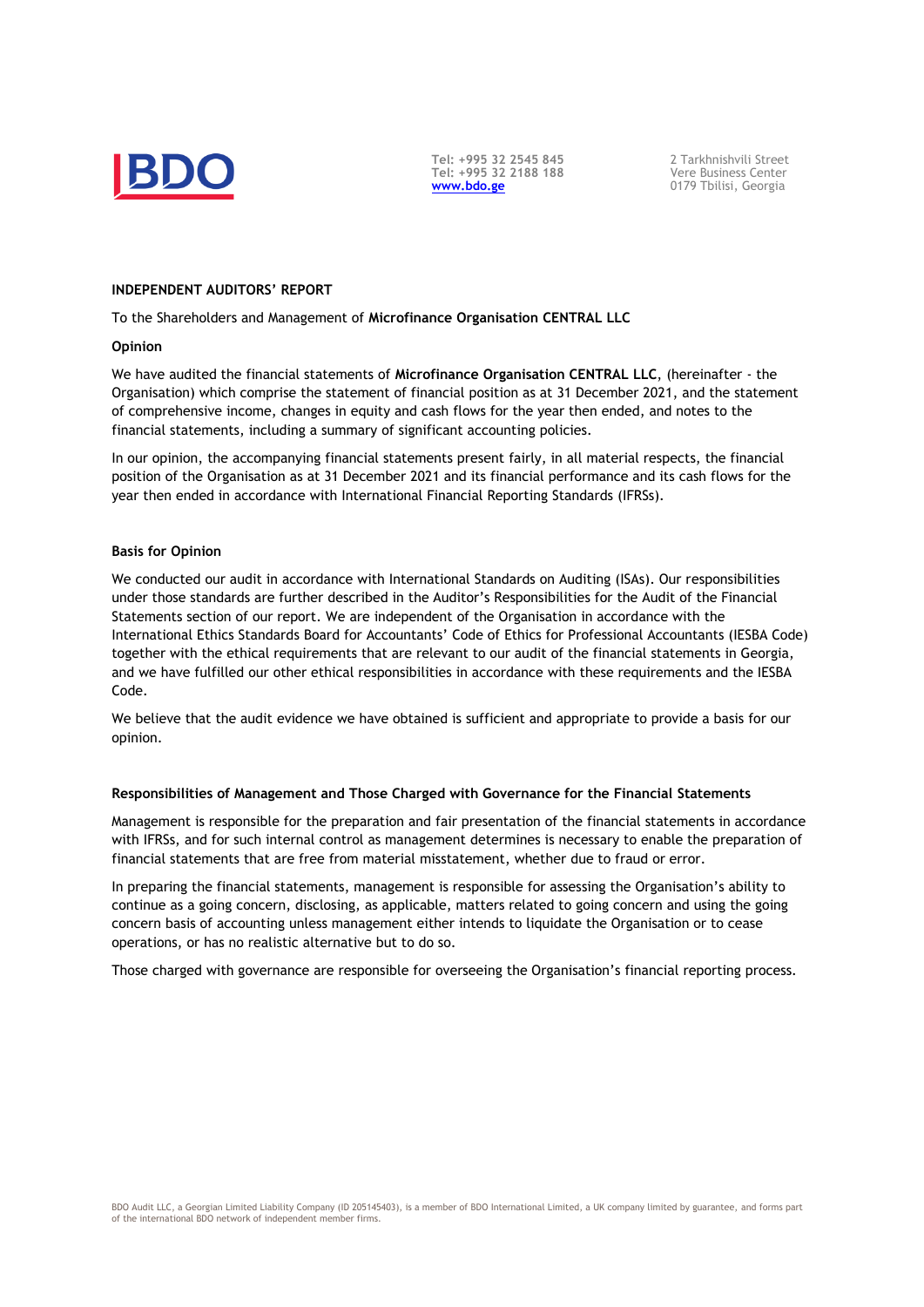

#### **Auditor's Responsibilities for the Audit of the Financial Statements**

Our objectives are to obtain reasonable assurance about whether the financial statements as a whole are free from material misstatement, whether due to fraud or error, and to issue an auditor's report that includes our opinion. Reasonable assurance is a high level of assurance, but is not a guarantee that an audit conducted in accordance with ISAs will always detect a material misstatement when it exists.

Misstatements can arise from fraud or error and are considered material if, individually or in the aggregate, they could reasonably be expected to influence the economic decisions of users taken on the basis of these financial statements.

As part of an audit in accordance with ISAs, we exercise professional judgment and maintain professional scepticism throughout the audit. We also:

- Identify and assess the risks of material misstatement of the financial statements, whether due to fraud or error, design and perform audit procedures responsive to those risks, and obtain audit evidence that is sufficient and appropriate to provide a basis for our opinion. The risk of not detecting a material misstatement resulting from fraud is higher than for one resulting from error, as fraud may involve collusion, forgery, intentional omissions, misrepresentations, or the override of internal control.
- Obtain an understanding of internal control relevant to the audit in order to design audit procedures that are appropriate in the circumstances, but not for the purpose of expressing an opinion on the effectiveness of the Organisation's internal control
- Evaluate the appropriateness of accounting policies used and the reasonableness of accounting estimates and related disclosures made by management.
- Conclude on the appropriateness of management's use of the going concern basis of accounting and, based on the audit evidence obtained, whether a material uncertainty exists related to events or conditions that may cast significant doubt on the Organisation's ability to continue as a going concern. If we conclude that a material uncertainty exists, we are required to draw attention in our auditor's report to the related disclosures in the financial statements or, if such disclosures are inadequate, to modify our opinion. Our conclusions are based on the audit evidence obtained up to the date of our auditor's report. However, future events or conditions may cause the Organisation to cease to continue as a going concern.
- Evaluate the overall presentation, structure and content of the financial statements represent the underlying transactions and events in a manner that achieves fair presentation.

We communicate with those charged with governance regarding, among other matters, the planned scope and timing of the audit and significant audit findings, including any significant deficiencies in internal control that we identify during our audit.

The engagement partner responsible for the audit resulting in this independent auditor's report is:

Ivane Zhuzhunashvili (Registration # SARAS-A-720718) For and on behalf of BDO Audit LLC Tbilisi, Georgia 10 June 2022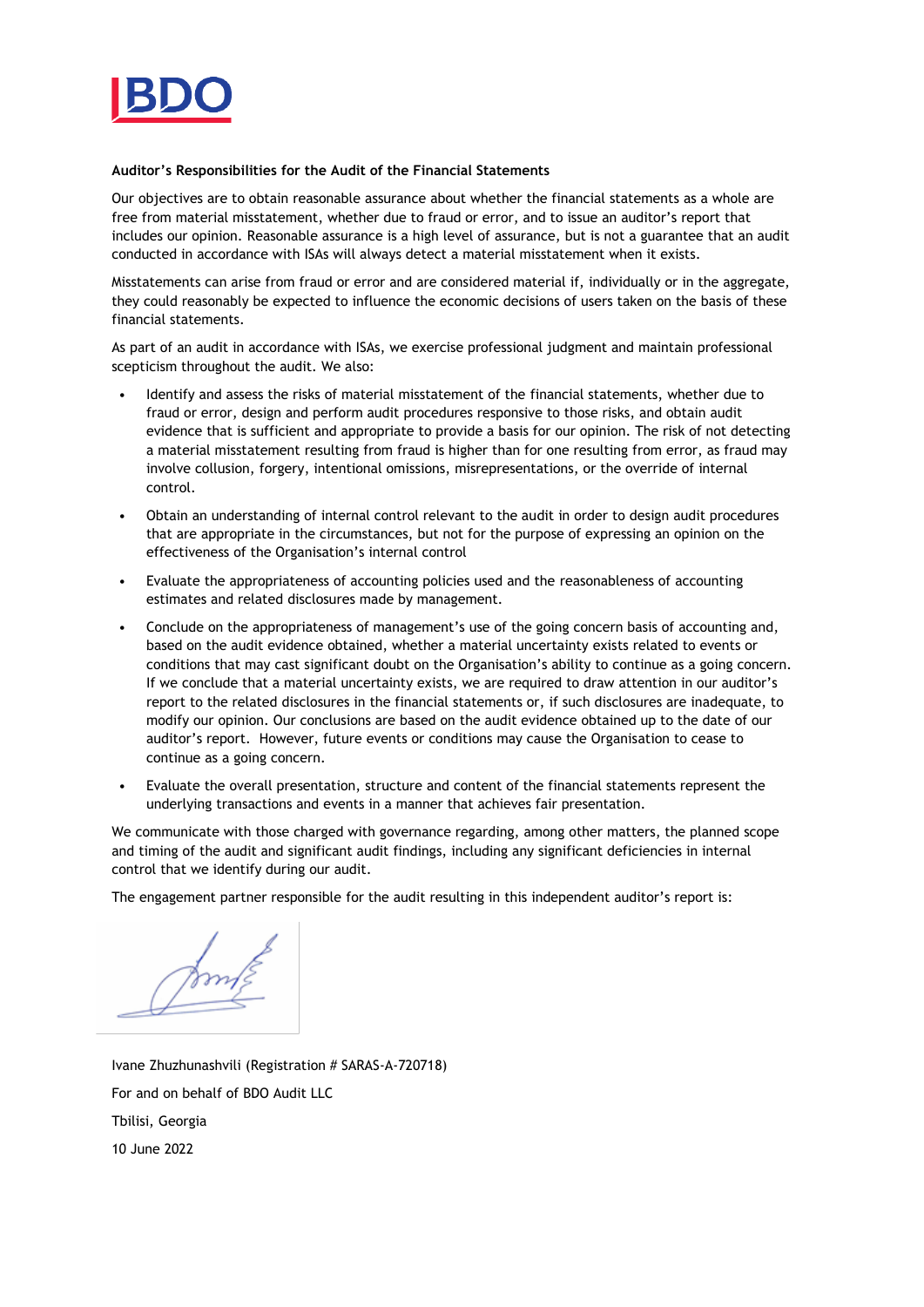<span id="page-4-0"></span>**STATEMENT OF FINANCIAL POSITION**

As at 31 December 2021

(In Georgian Lari)

|                                                            | <b>Note</b> | 31 December<br>2021 | 31 December<br>2020 |
|------------------------------------------------------------|-------------|---------------------|---------------------|
| <b>Assets</b>                                              |             |                     |                     |
| Cash and cash equivalents                                  | 5           | 1,124,801           | 1,872,100           |
| Financial assets at fair value through profit or loss      | 6           | 327,124             | 1,388,570           |
| Loans to customers                                         | 7           | 4,672,851           | 3,270,716           |
| Finance lease receivables                                  | 8           | 2,966,914           | 2,127,391           |
| Other assets                                               | 9           | 406,311             | 176,485             |
| Deferred tax asset                                         | 10          | 29,917              | 38,268              |
| Right-of-use assets                                        | 11          | 574,917             | 460,230             |
| Property and equipment                                     | 12          | 110,098             | 102,907             |
| <b>Total assets</b>                                        |             | 10,212,933          | 9,436,667           |
| <b>Liabilities</b>                                         |             |                     |                     |
| Financial liabilities at fair value through profit or loss | 6           | 74,693              | 713,089             |
| Other liabilities                                          | 13          | 66,115              | 36,807              |
| Lease liabilities                                          | 11          | 623,919             | 574,484             |
| <b>Borrowings</b>                                          | 14          | 4,431,267           | 3,267,317           |
| Subordinated borrowings                                    | 14          | 1,643,745           | 1,736,598           |
| <b>Total liabilities</b>                                   |             | 6,839,739           | 6,328,295           |
| <b>Equity</b>                                              |             |                     |                     |
| Charter capital                                            | 15          | 7,457,706           | 7,457,706           |
| <b>Accumulated loss</b>                                    |             | (4,084,512)         | (4,349,334)         |
| <b>Total equity</b>                                        |             | 3,373,194           | 3,108,372           |
| <b>Total liabilities and equity</b>                        |             | 10,212,933          | 9,436,667           |

The financial statements for the year ended 31 December 2021 were approved on behalf of the management on 10 June 2022 by:

Chief Executive Officer **Imran Khizar Hayat** Imran Khizar Hayat

Chief Financial Officer **International Chief Financial Officer International Chief Financial Officer**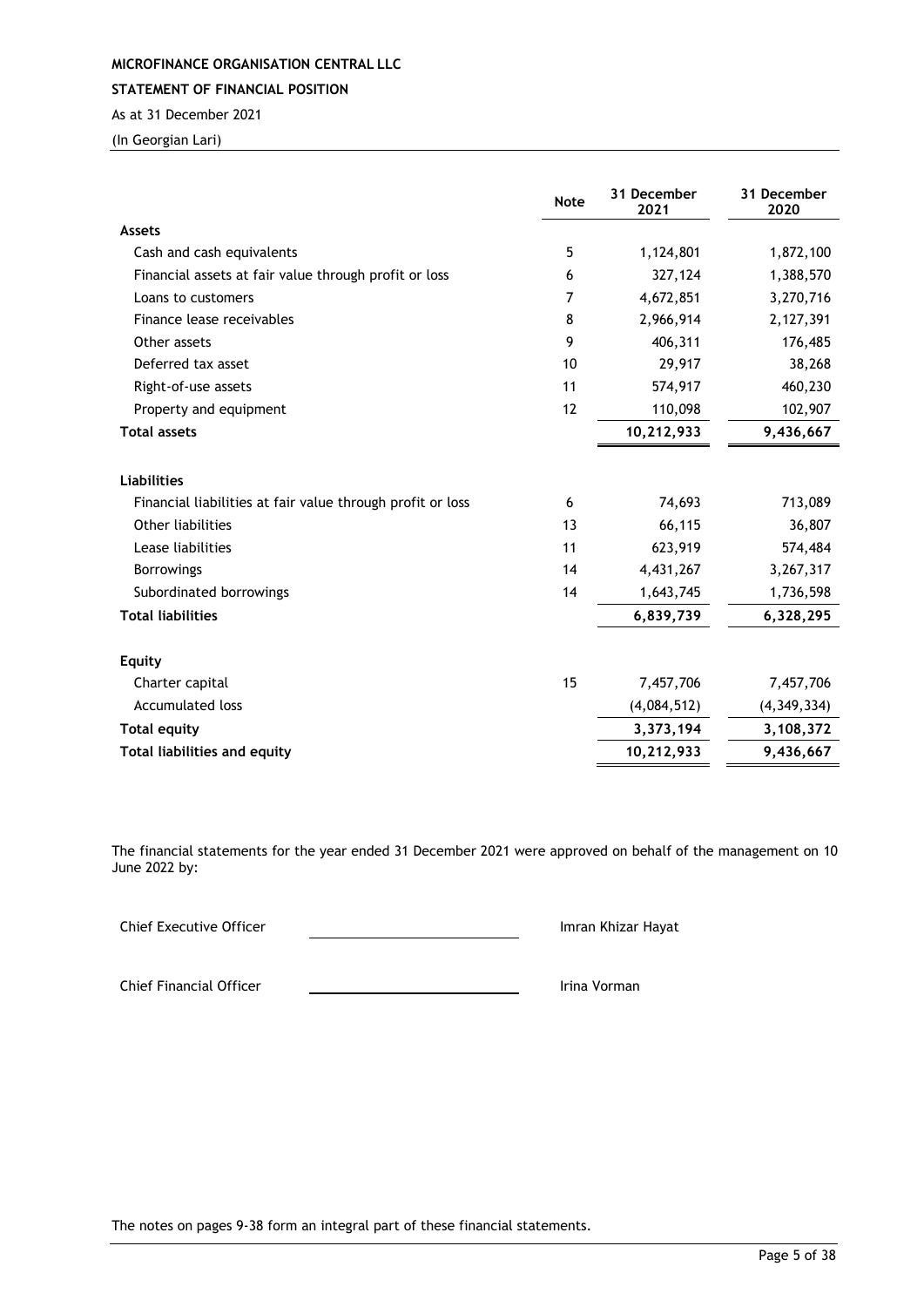STATEMENT OF FINANCIAL POSITION

As at 31 December 2021 (In Georgian Lari)

|                                                            | Note           | 31 December<br>2021 | 31 December<br>2020 |
|------------------------------------------------------------|----------------|---------------------|---------------------|
| Assets                                                     |                |                     |                     |
| Cash and cash equivalents                                  | 5              | 1,124,801           | 1,872,100           |
| Financial assets at fair value through profit or loss      | 6              | 327,124             | 1,388,570           |
| Loans to customers                                         | $\overline{7}$ | 4,672,851           | 3,270,716           |
| Finance lease receivables                                  | 8              | 2,966,914           | 2, 127, 391         |
| Other assets                                               | 9              | 406,311             |                     |
| Deferred tax asset                                         | 10             | 29,917              | 176,485<br>38,268   |
| Right-of-use assets                                        | 11             | 574,917             | 460,230             |
| Property and equipment                                     | 12             | 110,098             | 102,907             |
| <b>Total assets</b>                                        |                | 10,212,933          | 9,436,667           |
| <b>Liabilities</b>                                         |                |                     |                     |
| Financial liabilities at fair value through profit or loss | 6              | 74,693              | 713,089             |
| Other liabilities                                          | 13             | 66,115              | 36,807              |
| Lease liabilities                                          | 11             | 623,919             | 574,484             |
| <b>Borrowings</b>                                          | 14             | 4, 431, 267         | 3,267,317           |
| Subordinated borrowings                                    | 14             | 1,643,745           | 1,736,598           |
| <b>Total liabilities</b>                                   |                | 6,839,739           | 6,328,295           |
| Equity                                                     |                |                     |                     |
| Charter capital                                            | 15             | 7,457,706           |                     |
| Accumulated loss                                           |                | (4,084,512)         | 7,457,706           |
| Total equity                                               |                |                     | (4, 349, 334)       |
| Total liabilities and equity                               |                | 3,373,194           | 3,108,372           |
|                                                            |                | 10,212,933          | 9,436,667           |

The financial statements for the year ended 31 December 2021 were approved on behalf of the management on 10 June 2022 by:

1.

Ŋ

Chief Executive Officer

Chief Financial Officer

Imran Khizar Hayat

Irina Vorman

The notes on pages 9-38 form an integral part of these financial statements.

Page 5 of 38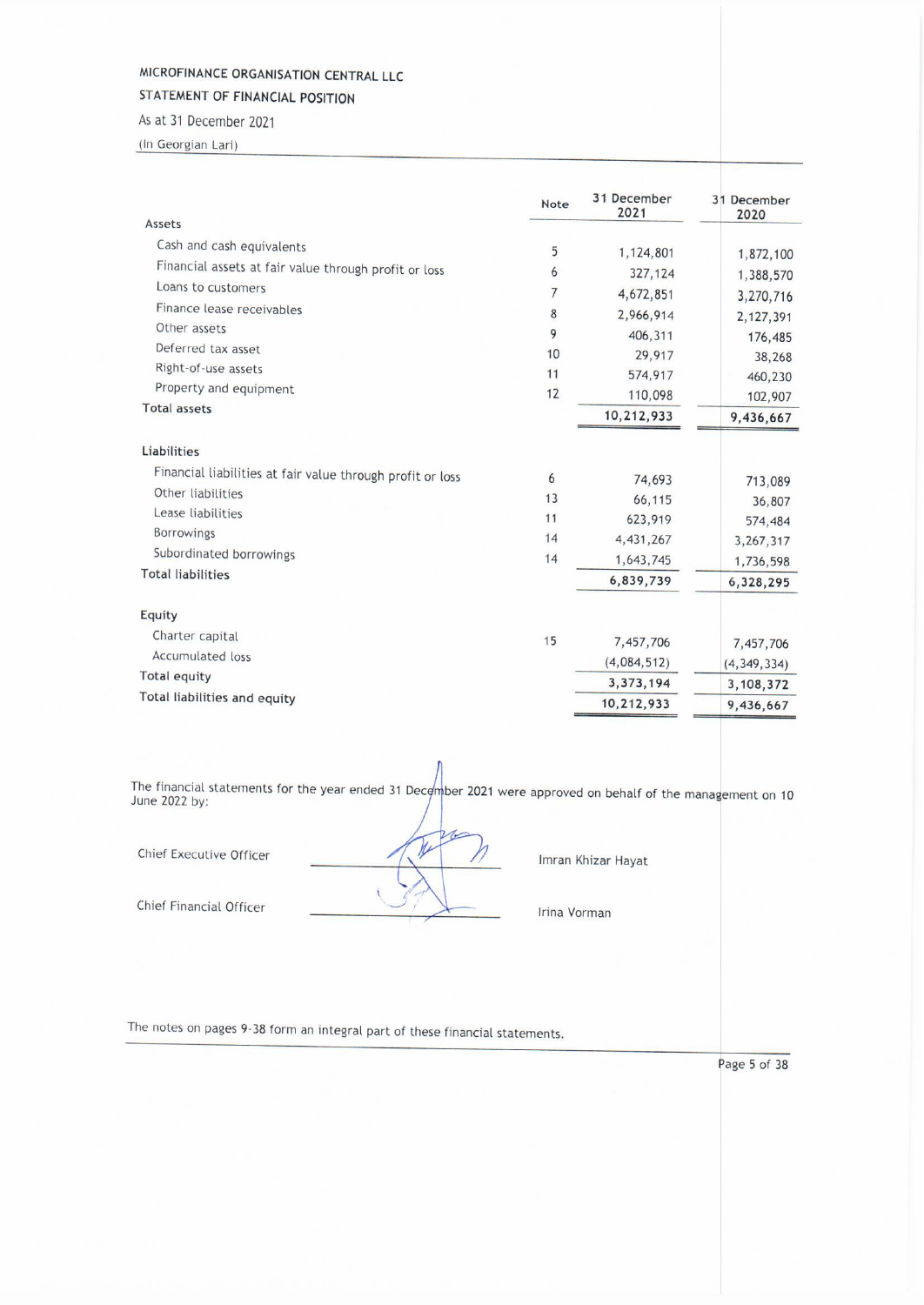# <span id="page-6-0"></span>**STATEMENT OF COMPREHENSIVE INCOME**

For the year ended 31 December 2021

(In Georgian Lari)

|                                                                           | <b>Note</b> | 2021          | 2020          |
|---------------------------------------------------------------------------|-------------|---------------|---------------|
| Interest income                                                           | 16          | 2,691,270     | 1,722,446     |
| Interest expense                                                          | 16          | (430, 359)    | (549, 923)    |
| Net interest income before impairment                                     |             | 2,260,911     | 1,172,523     |
| Loan impairment charge                                                    | 7,8         | (230, 258)    | (333, 838)    |
| Net interest income                                                       |             | 2,030,653     | 838,685       |
| Net income/(loss) from trading in foreign currency                        |             | (189, 898)    | 134,214       |
| Income from penalties                                                     |             | 363,912       | 164,649       |
| Net loss on financial instruments at fair value through<br>profit or loss | 6           | (99, 245)     | (80, 717)     |
| Salaries and other employee benefits                                      |             | (1, 175, 034) | (973, 107)    |
| Depreciation and amortisation                                             |             | (225, 640)    | (202, 343)    |
| Operating and other administrative expenses                               | 17          | (711, 561)    | (406, 792)    |
| Gain/(loss) from exchange rate difference                                 |             | 279,986       | (902, 300)    |
| Income/(loss) before income tax                                           |             | 273,173       | (1, 427, 711) |
| Income tax benefit/(expense)                                              | 10          | (8, 351)      | 26,891        |
| Total comprehensive income/(loss)                                         |             | 264,822       | (1,400,820)   |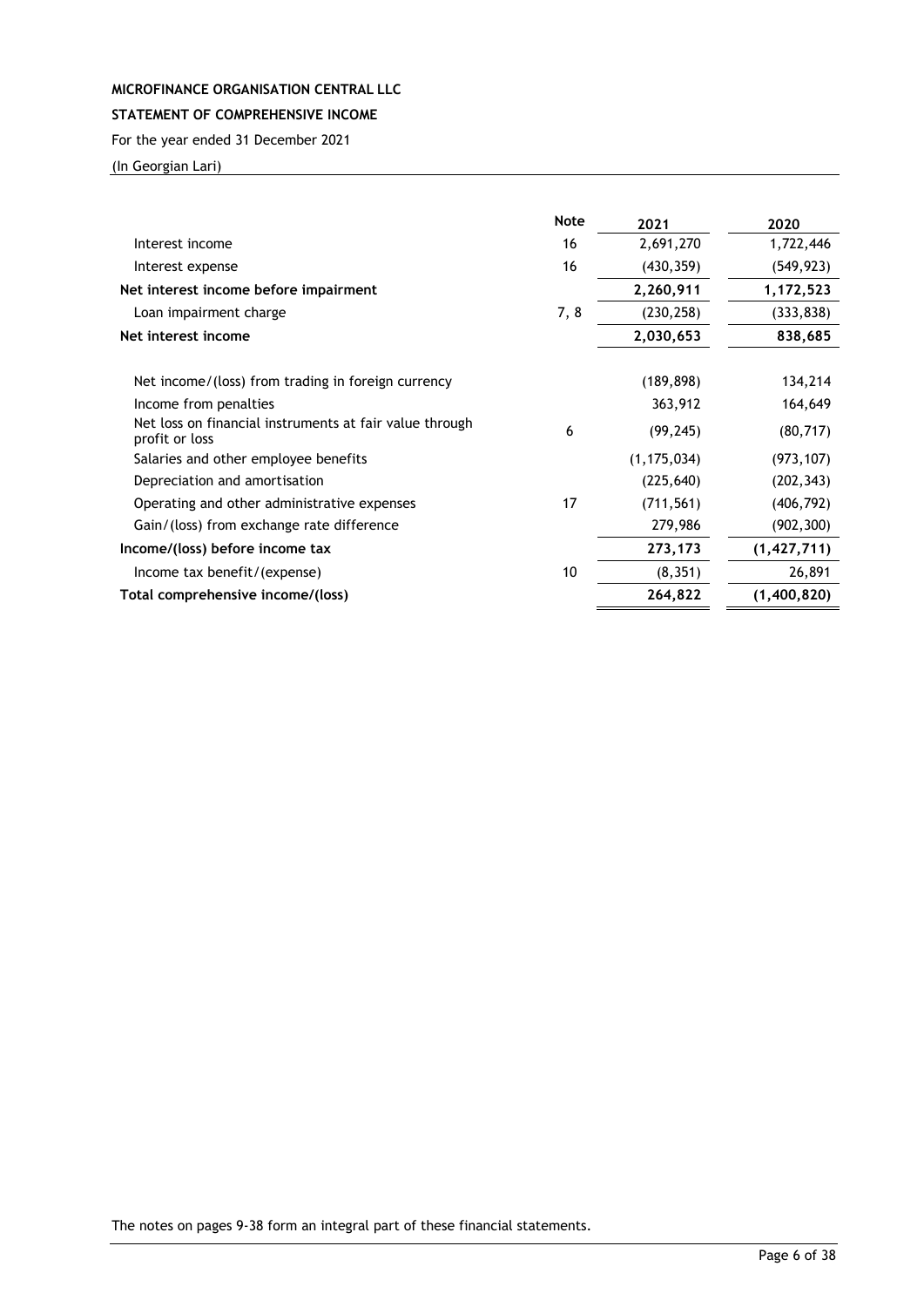# <span id="page-7-0"></span>**STATEMENT OF CHANGES IN EQUITY**

For the year ended 31 December 2021

(In Georgian Lari)

| At 31 December 2019                     | Charter<br>capital<br>3,285,034 | Accumulated<br>loss<br>(2,948,514) | Total<br>336,520 |
|-----------------------------------------|---------------------------------|------------------------------------|------------------|
| Increase of charter capital             | 4, 172, 672                     |                                    | 4,172,672        |
| Total comprehensive loss for the year   |                                 | (1,400,820)                        | (1,400,820)      |
| At 31 December 2020                     | 7,457,706                       | (4, 349, 334)                      | 3,108,372        |
| Total comprehensive income for the year |                                 | 264,822                            | 264,822          |
| At 31 December 2021                     | 7,457,706                       | (4,084,512)                        | 3,373,194        |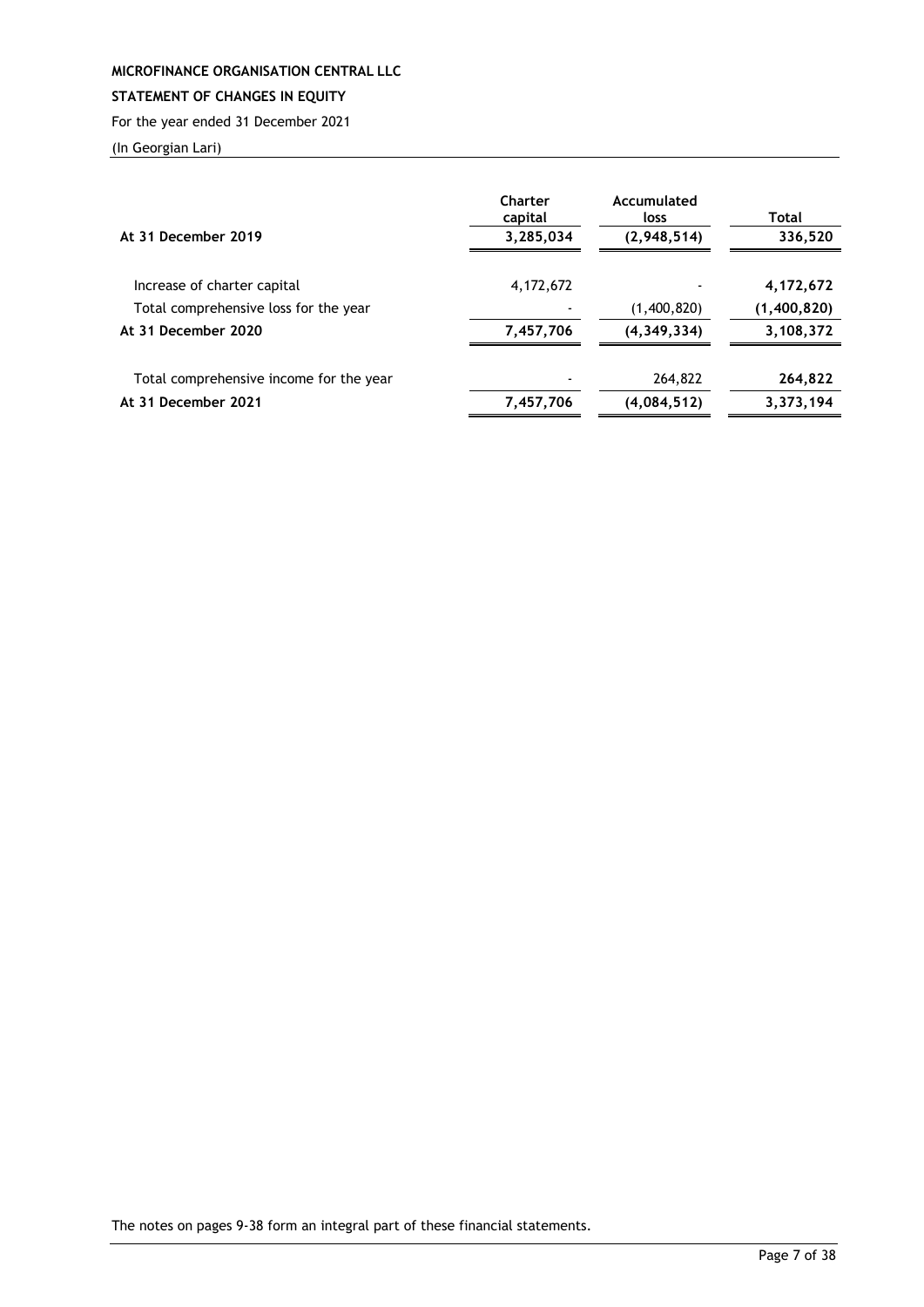### <span id="page-8-0"></span>**STATEMENT OF CASH FLOWS**

For the year ended 31 December 2021

(In Georgian Lari)

|                                                                                                     | <b>Note</b> | 2021          | 2020          |
|-----------------------------------------------------------------------------------------------------|-------------|---------------|---------------|
| <b>CASH FLOWS FROM OPERATING ACTIVITIES:</b>                                                        |             |               |               |
| Profit/(loss) before income tax                                                                     |             | 273,173       | (1, 427, 711) |
| Adjustments for:                                                                                    |             |               |               |
| Net change in interest accruals*                                                                    |             | (79, 685)     | 43,544        |
| Loan impairment charge                                                                              | 7,8         | 230,258       | 333,838       |
| Impairment of repossessed collaterals to net realisable value                                       |             | 35,245        | 29,161        |
| Impairment of other receivables                                                                     | 9           | 11,742        |               |
| Net loss on financial assets and liabilities at fair value<br>through profit or loss                |             | 99,245        | 80,717        |
| Depreciation and amortisation                                                                       | 11, 12      | 225,640       | 202,343       |
| Modification (gain)/loss of contractual cash flows of<br>financial assets                           | 16          | (56, 154)     | 85,232        |
| Loss from sale of repossessed collaterals                                                           |             | 70,368        | 14,642        |
| Rent concessions                                                                                    | 11          |               | (9,680)       |
| Written-off PPE                                                                                     | 12          |               | 10,508        |
| Net gain on foreign exchange operations                                                             |             | (279, 986)    | 902,300       |
| Cash inflow from operating activities before changes in<br>operating assets and liabilities         |             | 529,846       | 264,894       |
| Changes in operating assets and liabilities:                                                        |             |               |               |
| Financial instruments at fair value through profit or loss                                          |             | 323,805       | 198,389       |
| Loans to customers                                                                                  |             | (1,442,967)   | 1,087,652     |
| Finance lease receivables                                                                           |             | (900, 858)    | (2, 168, 829) |
| Other assets                                                                                        |             | (343, 973)    | (185, 486)    |
| Other liabilities                                                                                   |             | 31,863        | 14,602        |
| Net cash outflow from operating activities                                                          |             | (1,802,284)   | (788, 778)    |
| <b>CASH FLOWS FROM INVESTING ACTIVITIES:</b>                                                        |             |               |               |
| Purchase of property and equipment                                                                  |             | (51, 032)     | (76, 378)     |
| Net cash outflow from investing activities                                                          |             | (51, 032)     | (76, 378)     |
| <b>CASH FLOWS FROM FINANCING ACTIVITIES:</b>                                                        |             |               |               |
| Receipt of borrowings                                                                               | 14          | 2,521,661     | 4,218,478     |
| Repayment of borrowings                                                                             | 14          | (1, 103, 884) | (5,819,534)   |
| Lease liabilities paid                                                                              |             | (184, 849)    | (148, 076)    |
| Proceeds from increase of charter capital                                                           | 15          |               | 4,172,672     |
| Net cash inflow from financing activities                                                           |             | 1,232,928     | 2,423,540     |
|                                                                                                     |             |               |               |
| Net increase/(decrease) in cash and cash equivalents                                                |             | (620, 388)    | 1,558,384     |
| Cash and cash equivalents at the beginning of the period                                            |             | 1,872,100     | 197,652       |
| Effect of exchange rate fluctuations on the cash and cash<br>equivalents held in foreign currencies |             | (126, 911)    | 116,064       |
| Cash and cash equivalents at the end of the year                                                    |             | 1,124,801     | 1,872,100     |

\*Interest received by the Organisation during the year ended 31 December 2021 and 2020 amounted to GEL 2,579,013 and GEL 1,627,774, respectively.

Interest paid by the Organisation during the year ended 31 December 2021 and 2020 amounted to GEL 379,200 and GEL 431,726, respectively.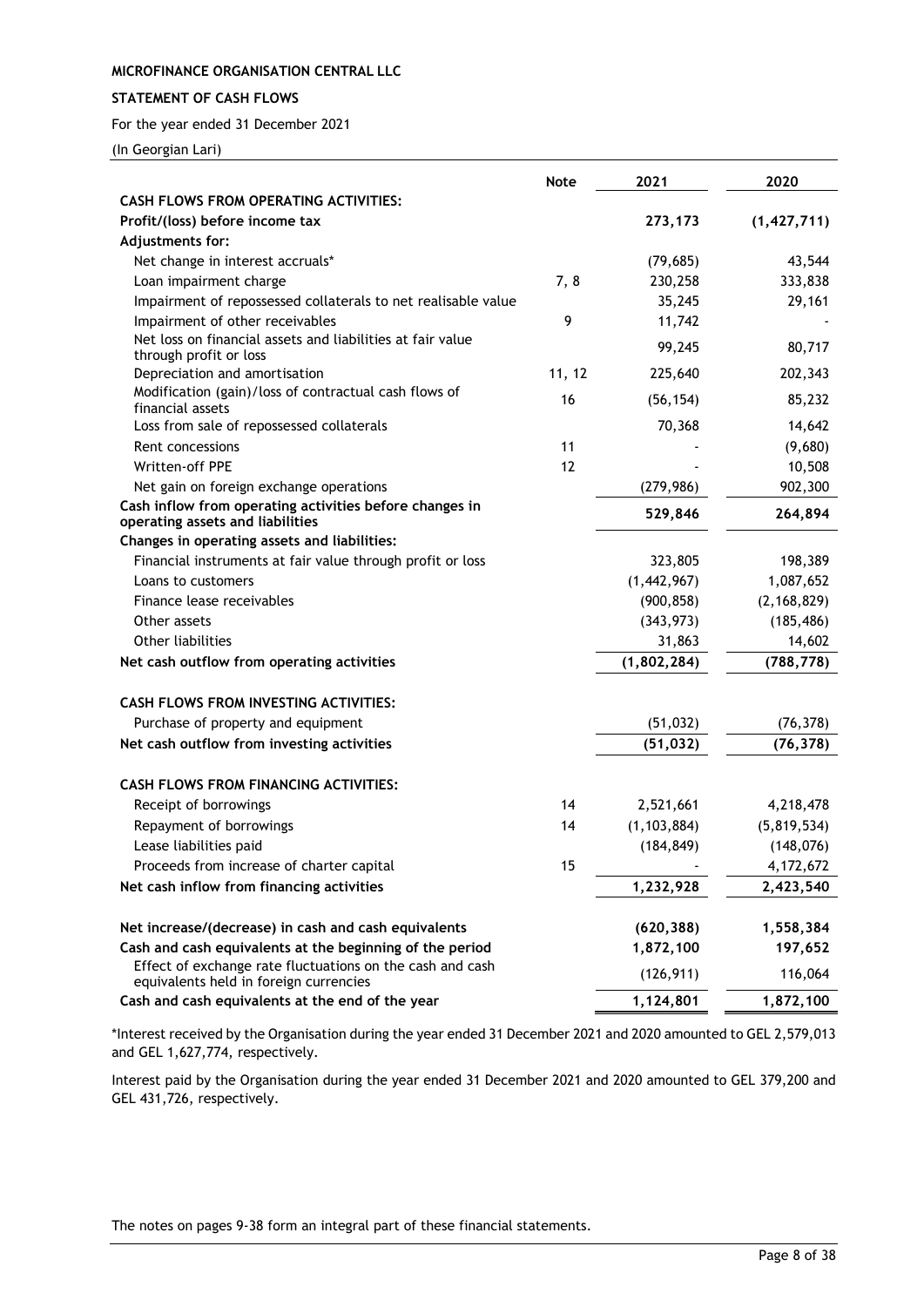### **NOTES TO THE FINANCIAL STATEMENTS**

For the year ended 31 December 2021

(In Georgian Lari)

#### <span id="page-9-0"></span>**1. GENERAL INFORMATION**

#### **ORGANISATION**

Microfinance Organisation Central is a Limited Liability Company (the "Organisation") which was established on 23 October 2015. It was registered at tax department office in Tbilisi, Georgia with the registration number 405121817.

The Organisation conducts its business under the Law on Microfinance Activity and is supervised by the National Bank of Georgia ("NBG").

The main activity of the Organisation is micro-financing. Financial products of the Organisation constitute small loans to individuals, small entrepreneurs of businesses in micro sector through Auto loans and Auto Lombard. The overall goal of the Organisation is to provide micro, small and medium entrepreneurs with the wherewithal to manage their financial resources efficiently and to improve income in agricultural, commercial, trading & manufacturing enterprises in the urban & rural areas by providing affordable financial assistance.

The Organisation's governing body is the General Meeting of Shareholders, Supervisory Board and CEO. The supervision of the Organisation's operations is conducted by the Supervisory Board, members of which are appointed by the General Meeting of Shareholders. Daily activities in each branch are supervised by the branch manager appointed by the Organisation's Supervisory Board and nominated by the CEO.

As at 31 December 2021 with the head office located on 2 Giorgi Saakadze II Ln, Tbilisi, Georgia, the Organisation had three branches in Tbilisi and one in Batumi as well.

Detailed information about shareholders is disclosed below in Note 15. The Organisation had no ultimate controlling party as at 31 December 2021 and 2020.

#### <span id="page-9-1"></span>**2. BASIS OF PREPARATION**

#### **STATEMENT OF COMPLIANCE**

These financial statements have been prepared in accordance with International Financial Reporting Standards, International Accounting Standards as issued by the International Accounting Standards Board (IASB) and Interpretations (collectively IFRSs).

The Organisation maintains its records and prepares financial statements in Georgian Lari (GEL). Amounts in the financial statements are presented without rounding, unless otherwise stated. The reporting period for the Organisation is the calendar year from January 1 to December 31.

The preparation of financial statements in compliance with adopted IFRS requires the use of certain critical accounting estimates. It also requires management to exercise judgment in applying The Organisation's accounting policies. The areas where significant judgments and estimates have been made in preparing the financial statements and their effect are disclosed in Note 3. The principal accounting policies adopted in the preparation of the financial statements are set in the Note 21.

#### **BASIS OF MEASUREMENT**

These financial statements have been prepared under the historical cost basis, except financial instruments at fair value through profit or loss.

### **GOING CONCERN**

These financial statements have been prepared on the assumption that the Organisation is a going concern and will continue its operations for the foreseeable future. The management and shareholder have the intention to further develop the business of the Organisation in Georgia. Furthermore, management is not aware of any material uncertainties that may cast significant doubt upon the Organisation's ability to continue as a going concern. The management believes that the going concern assumption is appropriate for the Organisation.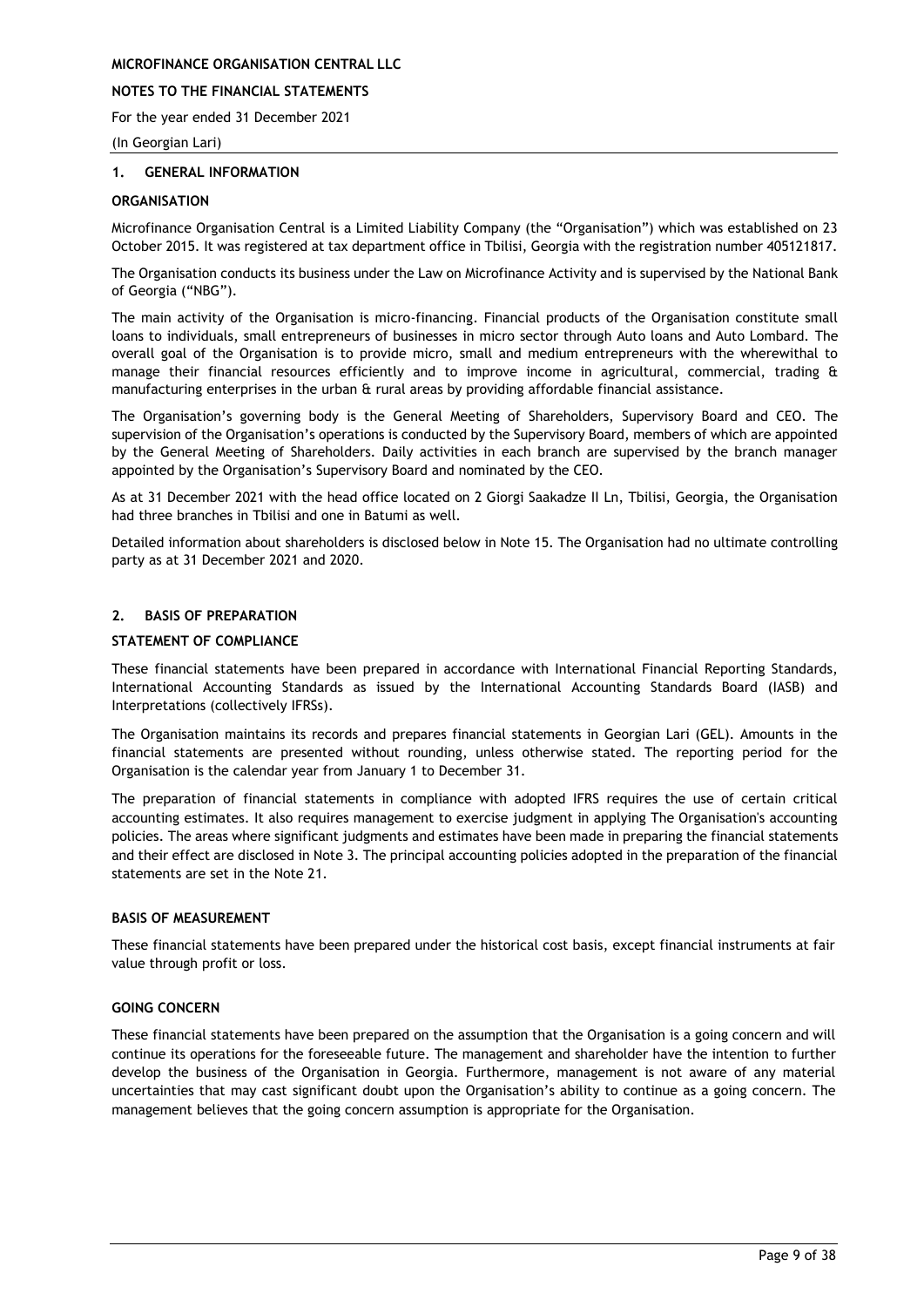### **NOTES TO THE FINANCIAL STATEMENTS**

For the year ended 31 December 2021

(In Georgian Lari)

### **2. BASIS OF PREPARATION (CONTINUED)**

### **ADOPTION OF NEW OR REVISED STANDARDS AND INTERPRETATIONS**

### *a) New standards, interpretations and amendments effective from 1 January 2021*

There have been adopted some new standards and interpretations. Neither of interpretations and amendments have material effect, on the Organisation's financial statements for the year ended 31 December 2021:

- Interest Rate Benchmark Reform IBOR 'phase 2' (Amendments to IFRS 9, IAS 39 and IFRS 7 and IFRS 16);
- COVID-19-Related Rent Concessions beyond 30 June 2021 (Amendment to IFRS 16)

#### *b) New standards, interpretations and amendments not yet effective*

There are a number of standards, amendments to standards, and interpretations which have been issued by the IASB that are effective in future accounting periods that the Organisation has decided not to adopt early.

The following amendments are effective for the period beginning 1 January 2022:

- Onerous Contracts Cost of Fulfilling a Contract (Amendments to IAS 37);
- Property, Plant and Equipment: Proceeds before Intended Use (Amendments to IAS 16);
- Annual Improvements to IFRS Standards 2018-2020 (Amendments to IFRS 1, IFRS 9, IFRS 16 and IAS 41);
- References to Conceptual Framework (Amendments to IFRS 3).

The following amendments are effective for the period beginning 1 January 2023:

- Disclosure of Accounting Policies (Amendments to IAS 1 and IFRS Practice Statement 2);
- Definition of Accounting Estimates (Amendments to IAS 8);
- Deferred Tax Related to Assets and Liabilities arising from a Single Transaction (Amendments to IAS 12).

In January 2020, the IASB issued amendments to IAS 1, which clarify the criteria used to determine whether liabilities are classified as current or non-current. These amendments clarify that current or non-current classification is based on whether the Organisation has a right at the end of the reporting period to defer settlement of the liability for at least twelve months after the reporting period. The amendments also clarify that 'settlement' includes the transfer of cash, goods, services, or equity instruments unless the obligation to transfer equity instruments arises from a conversion feature classified as an equity instrument separately from the liability component of a compound financial instrument. The amendments were originally effective for annual reporting periods beginning on or after 1 January 2022. However, in May 2020, the effective date was deferred to annual reporting periods beginning on or after 1 January 2023.

The Organisation is currently assessing the possible impact of the new standard on its financial statements. The Organisation does not expect any other standards issued by the IASB, but not yet effective, to have a material impact on the financial statements.

#### **Other**

The Organisation does not expect any other standards issued by the IASB, but not yet effective, to have a material impact on the financial statements.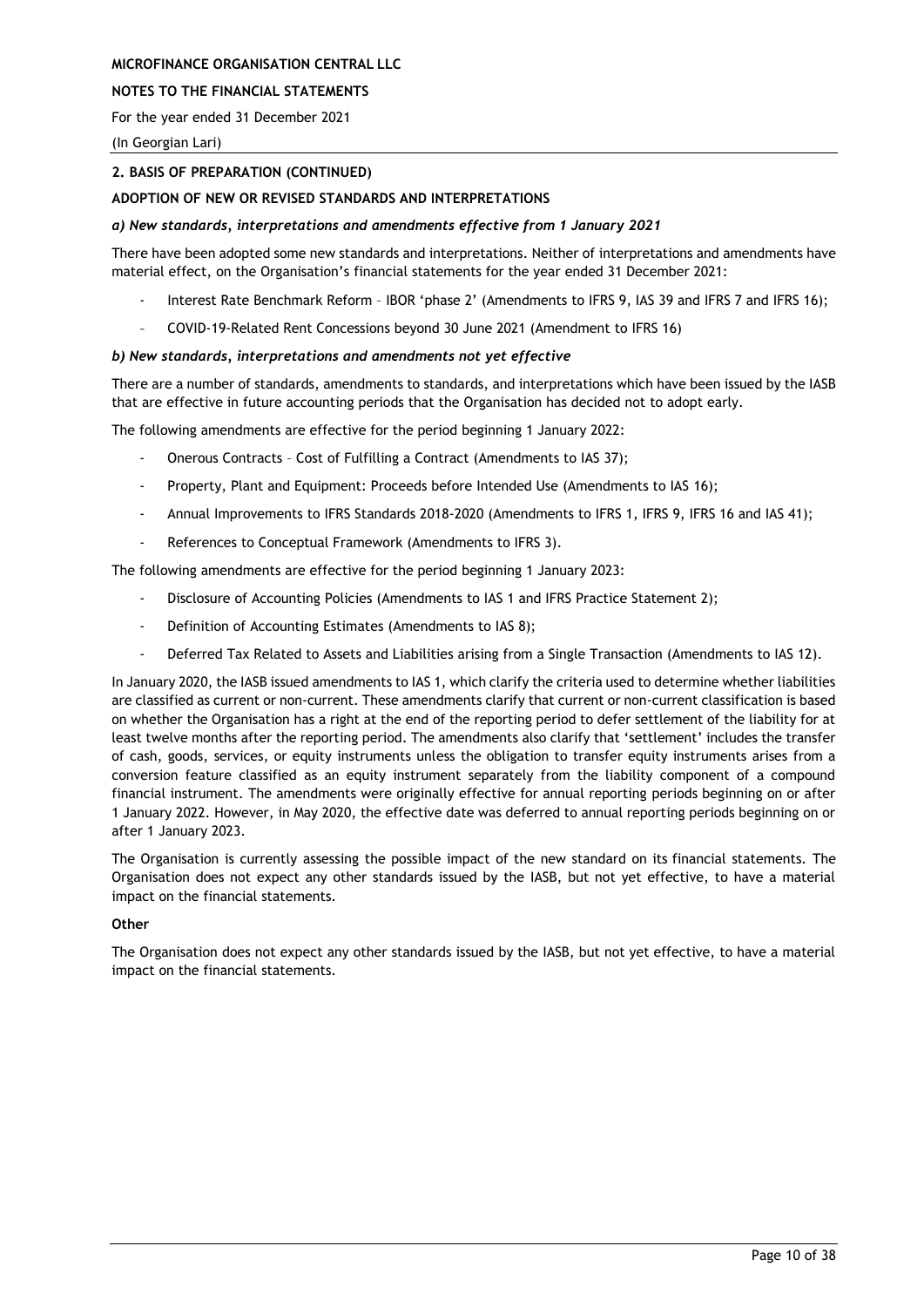### **NOTES TO THE FINANCIAL STATEMENTS**

For the year ended 31 December 2021

#### (In Georgian Lari)

#### <span id="page-11-0"></span>**3. CRITICAL ACCOUNTING ESTIMATES AND JUDGEMENTS**

The Organisation makes certain estimates and assumptions regarding the future. Estimates and judgments are continually evaluated based on historical experience and other factors, including expectations of future events that are believed to be reasonable under the circumstances. In the future, actual experience may deviate from these estimates and assumptions. The estimates and assumptions that have a significant risk of causing a material adjustment to the carrying amounts of assets and liabilities within the next financial year are discussed below.

#### **MEASUREMENT OF EXPECTED CREDIT LOSSES**

The following are key estimations that the management have used in the process of applying the Organisation's accounting policies and that have the most significant effect on the Expected credit lossess for expected credit losses:

- Probability of default: PD constitutes a key input in measuring ECL. PD is an estimate of the likelihood of default over a given time horizon, the calculation of which includes historical data, assumptions and expectations of future conditions.
- Loss Given Default: LGD is an estimate of the loss arising on default. It is based on the difference between the contractual cash flows due and those that the lender would expect to receive, taking into account cash flows from collateral and integral credit enhancements.
- Establishing forward-looking scenarios: When measuring ECL the Organisation uses reasonable and supportable forward-looking information, which is based on assumptions for the future movement of different economic drivers and how these drivers will affect each other.

### **LEASE TERM, INCREMENTAL BORROWING RATE (IBR) AND LEASE PAYMENTS**

The lease term is defined as the non-cancellable term of the lease, together with any periods covered by an option to extend the lease (including the renewal option implied through customary business practices) if it is reasonably certain to be exercised, or any periods covered by an option to terminate the lease if it is reasonably certain not to be exercised. Management applies judgement to determine the lease term when lease contracts include renewal options that are exercisable only by the Organisation. It considers all relevant factors that create an economic incentive to exercise the renewal option. After the commencement date, the Organisation reassesses the lease term if there is a significant event or a change in circumstances that is within its control and affects its ability to exercise (or not to exercise) the option to renew, or to terminate the lease.

The management applies judgement to estimate the IBR. The management uses an observable information to determine the base rate and adjustments for the lessee specific factors and the asset factors (the adjustment for security).

In Georgia it is customary that lease renewal option is implied through customary business practices and not all renewal options are documented within the lease agreements. In such cases, the initial measurement of the lease liability assumes the payments for renewal periods equal to the contractual amount and will remain unchanged throughout the lease term.

#### **ASSESSMENT OF COLLATERAL VALUES**

The management regularly reviews the market value of the collateral. Management uses best knowledge to updates the appraised values of collateral obtained at inception of the loan to the current values, taking into account the approximate changes in property values. The amount of collateral depends on the customer's credit risk.

### **TAXATION**

The Organisation believes that its accruals for tax liabilities are adequate for all open audit years based on its assessment of many factors including past experience and interpretations of tax law. This assessment relies on estimates and assumptions and may involve a series of complex judgments about future events. To the extent that the final tax results of these matters differ from the amounts in the existing accounting records, such differences will affect the tax expense in the period when such decision was made. The Organisation believes that it can justify its tax declarations and minimizes the risks related to this fact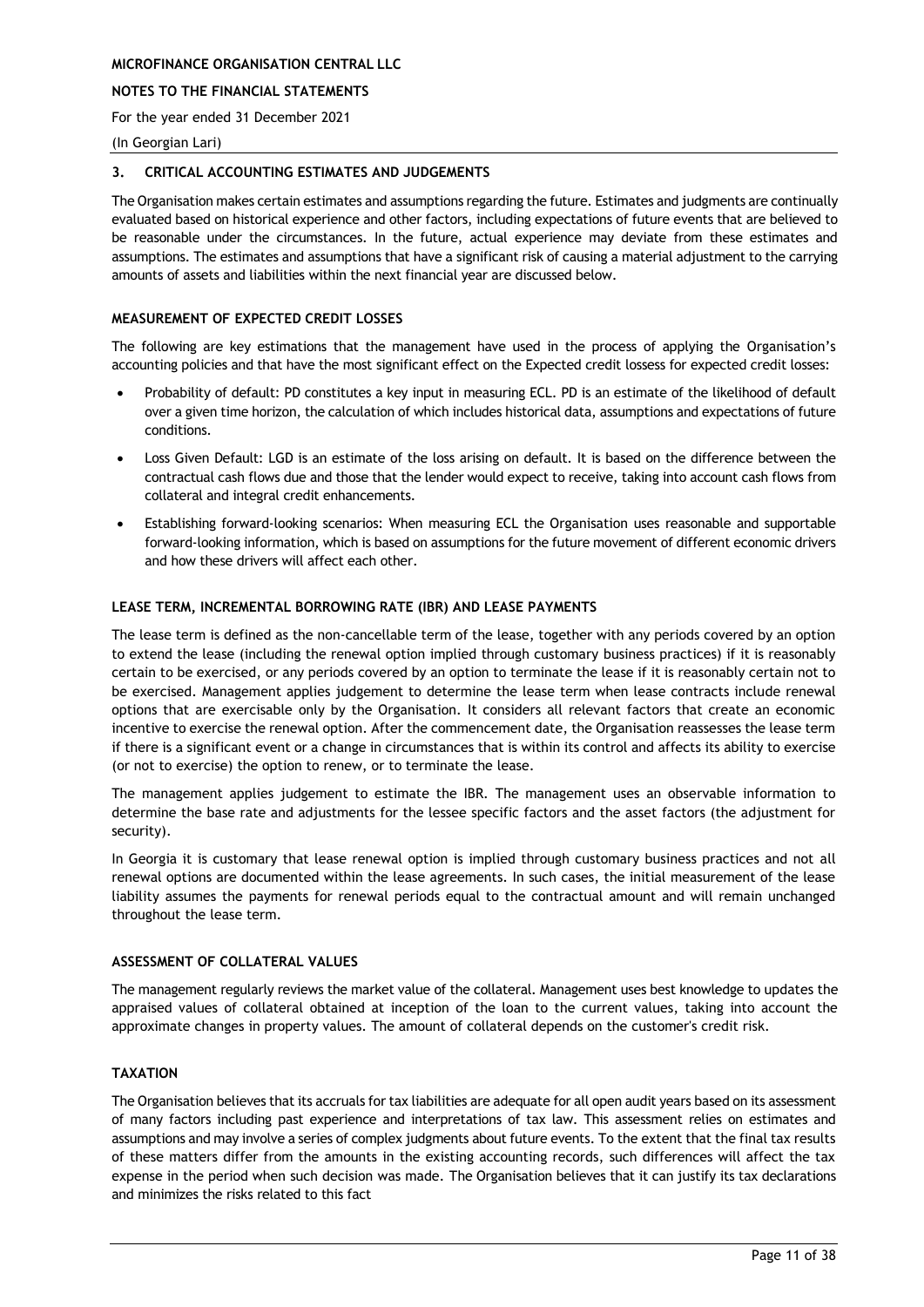### **NOTES TO THE FINANCIAL STATEMENTS**

For the year ended 31 December 2021

#### (In Georgian Lari)

#### <span id="page-12-0"></span>**4. FINANCIAL INSTRUMENTS – RISK MANAGEMENT**

As a financial institution, the Organisation is exposed to risks that arise from its use of financial instruments. This note describes the Organisation's objectives, policies and processes for managing those risks and the methods used to measure them. Further quantitative information in respect of these risks is presented throughout these financial statements.

Financial assets and financial liabilities that are liquid or have a short-term maturity it is assumed that the carrying amounts approximate to their fair value.

#### **GENERAL OBJECTIVES, POLICIES AND PROCESSES**

The management has overall responsibility for the determination of the Organisation's risk management objectives and policies and, whilst retaining ultimate responsibility for them, it has delegated the authority for designing and operating processes that ensure the effective implementation of the objectives and policies to the organisations finance function.

The overall objective of the management is to set polices that seek to reduce risks as far as possible without unduly affecting the Organisation's competitiveness and flexibility. Further details regarding these policies are set out below. Through its operations, the Organisation is exposed to the following financial risks:

- Credit risk
- Liquidity risk
- Market risk:
	- **-** Currency risk
	- **-** Interest rate risk

#### **CREDIT RISK**

Credit risk is the risk that one party to a financial instrument will cause a financial loss for the other party by failing to discharge an obligation. Exposure to credit risk arises as a result of the lending and other transactions with counterparties giving rise to financial assets.

As the Organisation is providing micro-loans to customers as the core business activity credit risk is of crucial importance similar to any Micro Financing Organisations (MFO) risk management process. To avoid significant financial damage caused by this risk the Organisation uses various methods to identify and manage them effectively.

The Organisation continuously monitors the performance of individual credit exposures and branches and regularly reassesses the creditworthiness of its customers. The review is based on updated financial information of clients obtained by credit staff from monitoring.

The carrying amount of financial assets represents the maximum credit exposure. The maximum exposure to credit risk at the reporting dates was:

|                                                       | 31 December<br>2021 | 31 December<br>2020 |
|-------------------------------------------------------|---------------------|---------------------|
| Cash and cash equivalents (excluding cash on hand)    | 1,110,645           | 1,849,123           |
| Financial assets at fair value through profit or loss | 327,124             | 1,388,570           |
| Loans to customers                                    | 4,672,851           | 3,270,716           |
| Finance lease receivables                             | 2,966,914           | 2,127,391           |
| Other assets                                          | 93,668              | 14,686              |
|                                                       | 9,171,202           | 8,650,486           |

The Organisation's credit exposure related to loans to customers and finance lease receivables is disclosed in Notes 7 and 8.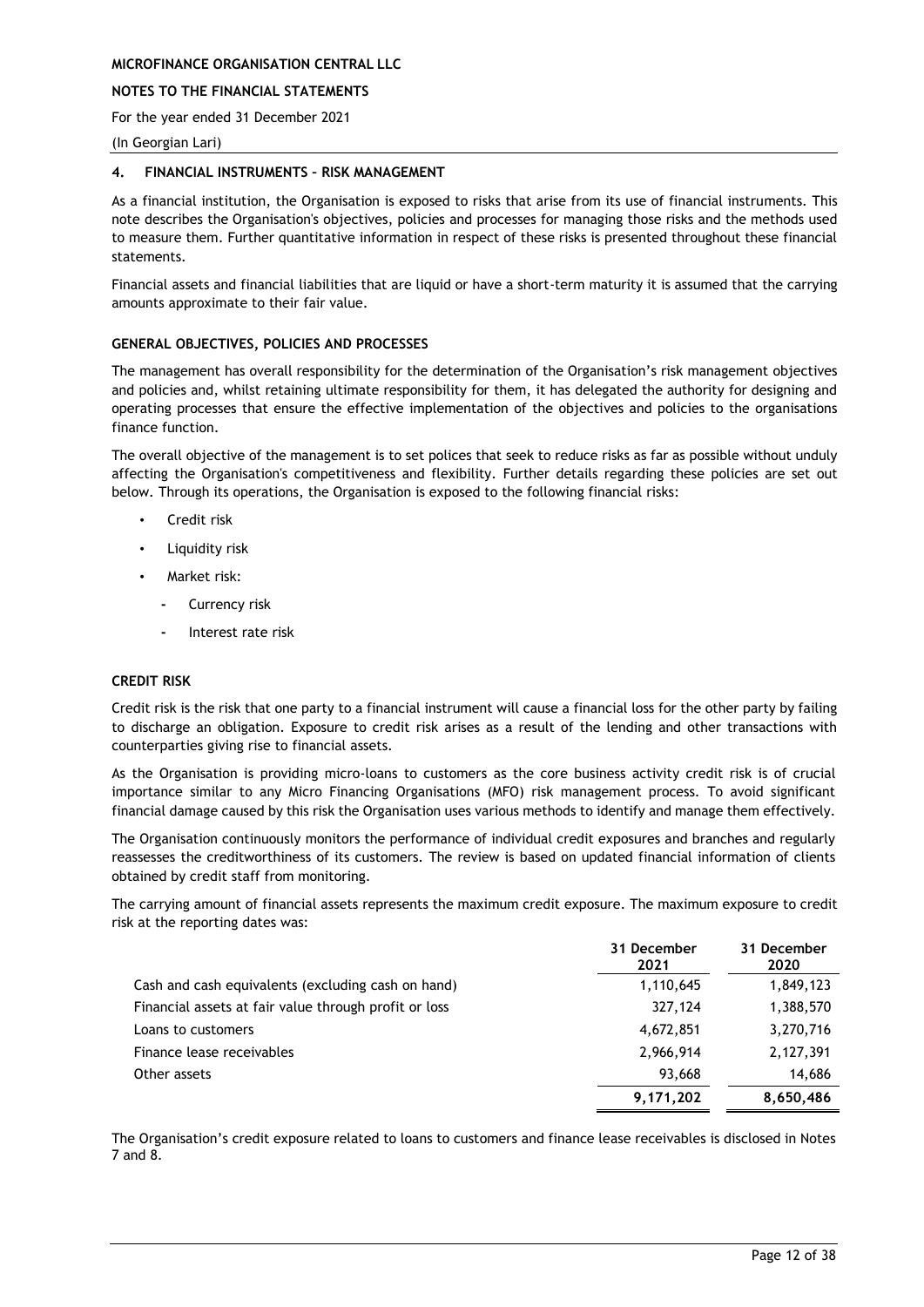### **NOTES TO THE FINANCIAL STATEMENTS**

For the year ended 31 December 2021

(In Georgian Lari)

### **4. FINANCIAL INSTRUMENTS – RISK MANAGEMENT (CONTINUED)**

### **LIQUIDITY RISK**

Liquidity risk refers to the availability of sufficient funds to meet loan repayments and other financial commitments associated with financial instruments as they actually fall due.

In order to manage liquidity risk, the Organisation performs regular monitoring of future expected cash flows, which is a part of assets/liabilities management process. An analysis of the liquidity and interest rate risks is presented in the following tables. The presentation below is based upon the information provided by key management personnel of the Organisation.

Liquidity of financial liabilities as at 31 December 2021 can be presented as follows:

| <b>Financial liabilities</b>                                  | Up to $3$<br>months | 3 months<br>to 1 year | 1 year to 5<br>years | Over 5<br>years          | Total     |
|---------------------------------------------------------------|---------------------|-----------------------|----------------------|--------------------------|-----------|
| Financial liabilities at fair<br>value through profit or loss | 75,470              |                       |                      |                          | 75,470    |
| Lease liabilities                                             | 62,657              | 187,970               | 268,376              | 242,852                  | 761,855   |
| Other liabilities                                             | 1.590               |                       |                      |                          | 1,590     |
| <b>Borrowings</b>                                             | 2,692,882           | 623,100               | 1,457,831            | $\overline{\phantom{a}}$ | 4,773,813 |
| Subordinated borrowings                                       | 26,603              | 75.125                | 399,120              | 1,856,588                | 2,357,436 |
|                                                               | 2,859,202           | 886,195               | 2,125,327            | 2,099,440                | 7,970,164 |

Liquidity of financial liabilities as at 31 December 2020 can be presented as follows:

| <b>Financial liabilities</b>                                  | Up to $3$<br>months | 3 months<br>to 1 year | 1 year to 5<br>years | Over 5<br>years          | <b>Total</b> |
|---------------------------------------------------------------|---------------------|-----------------------|----------------------|--------------------------|--------------|
| Financial liabilities at fair<br>value through profit or loss | 721,446             |                       |                      | $\overline{\phantom{a}}$ | 721,446      |
| Lease liabilities                                             | 55,912              | 155,188               | 423,173              | $\overline{\phantom{a}}$ | 634,273      |
| Other liabilities                                             | 2,143               |                       |                      | $\,$                     | 2,143        |
| <b>Borrowings</b>                                             | 1,249,327           | 1,635,093             | 520,943              | $\blacksquare$           | 3,405,363    |
| Subordinated borrowings                                       | 28,140              | 79,467                | 527,369              | 2,001,216                | 2,636,192    |
|                                                               | 2,056,968           | 1,869,748             | 1,471,485            | 2,001,216                | 7,399,417    |

### **MARKET RISK**

Market risk is the risk that the fair value of a financial instrument will decrease because of changes in market factors. Market risk arises from the Organisation's use of interest bearing and foreign currency financial instruments. It is the risk that the fair value or future cash flows of a financial instrument will fluctuate because of changes in foreign exchange rates (currency risk) and interest rates (interest rate risk).

### **- CURRENCY RISK**

Currency risk is defined as the risk that the value of a financial instrument will fluctuate due to changes in foreign exchange rates. The Organisation is exposed to the effects of fluctuations in the prevailing foreign currency exchange rates on its financial position and cash flows.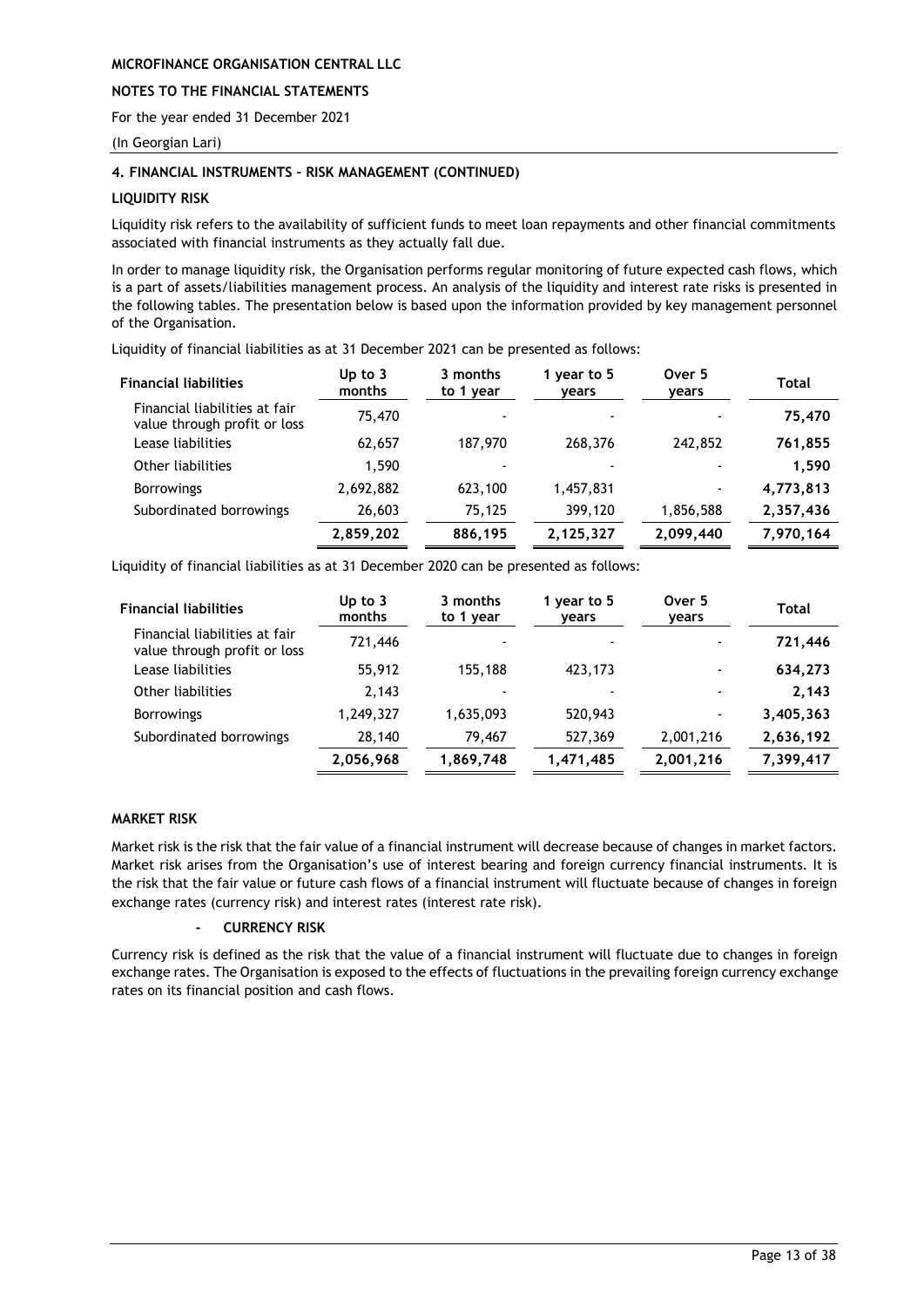### **NOTES TO THE FINANCIAL STATEMENTS**

For the year ended 31 December 2021

(In Georgian Lari)

### **4. FINANCIAL INSTRUMENTS – RISK MANAGEMENT (CONTINUED)**

The Organisation's exposure to foreign currency exchange rate risk as at 31 December 2021 is presented in the table below:

| <b>Financial assets</b>                            | <b>GEL</b>  | USD         | <b>EUR</b> |
|----------------------------------------------------|-------------|-------------|------------|
| Cash and cash equivalents                          | 12,717      | 821,345     | 290,739    |
| Loans to customers                                 | 4,672,851   |             |            |
| Finance lease receivables                          | 2,966,914   |             |            |
| Other assets                                       | 93,668      |             |            |
|                                                    | 7,746,150   | 821,345     | 290,739    |
| <b>Financial liabilities</b>                       |             |             |            |
| Other liabilities                                  | 1,590       |             |            |
| Lease liabilities                                  |             | 623,919     |            |
| <b>Borrowings</b>                                  |             | 4,431,267   |            |
| Subordinated borrowings                            |             | 1,643,745   |            |
|                                                    | 1,590       | 6,698,931   |            |
| The effect of derivatives held for risk management | (2,459,715) | 2,477,010   |            |
| Open balance sheet position                        | 5,284,845   | (3,400,576) | 290,739    |

The Organisation's exposure to foreign currency exchange rate risk as at 31 December 2020 is presented in the table below:

| <b>Financial assets</b>                            | <b>GEL</b> | <b>USD</b>  | <b>EUR</b> |
|----------------------------------------------------|------------|-------------|------------|
| Cash and cash equivalents                          | 215,304    | 1,653,893   | 2,903      |
| Loans to customers                                 | 3,268,802  | 1,914       |            |
| Finance lease receivables                          | 2,127,391  |             |            |
| Other assets                                       | 14,686     |             |            |
|                                                    | 5,626,183  | 1,655,807   | 2,903      |
| <b>Financial liabilities</b>                       |            |             |            |
| Other liabilities                                  | 2,143      |             |            |
| Lease liabilities                                  |            | 574,484     |            |
| <b>Borrowings</b>                                  |            | 3,267,317   |            |
| Subordinated borrowings                            |            | 1,736,598   |            |
|                                                    | 2,143      | 5,578,399   |            |
| The effect of derivatives held for risk management | (986, 670) | 982,980     |            |
| Open balance sheet position                        | 4,637,370  | (2,939,612) | 2,903      |

The following table details the Organisation's sensitivity to a 20% increase and decrease in the foreign currency exchange rates against GEL and represents management's assessment of the possible change in foreign currency exchange rates. The sensitivity analysis includes only outstanding foreign currency denominated monetary items and adjusts their translation at the end of the year for a 20% change in foreign currency rates. Impact on the statement of comprehensive income and equity based on financial instrument values as at 31 December 2021 and 2020 can be presented as follows:

|                                                                | (GEL / USD) |            | (GEL / EUR) |       |
|----------------------------------------------------------------|-------------|------------|-------------|-------|
| Sensitivity of the fluctuation of<br>the market exchange rates | 2021        | 2020       | 2021        | 2020  |
| 20% increase                                                   | (680, 115)  | (587, 922) | 58,148      | 581   |
| 20% decrease                                                   | 680,115     | 587,922    | (58, 148)   | (581) |

The analysis assumes that all other variables, in particular interest rates, remain constant.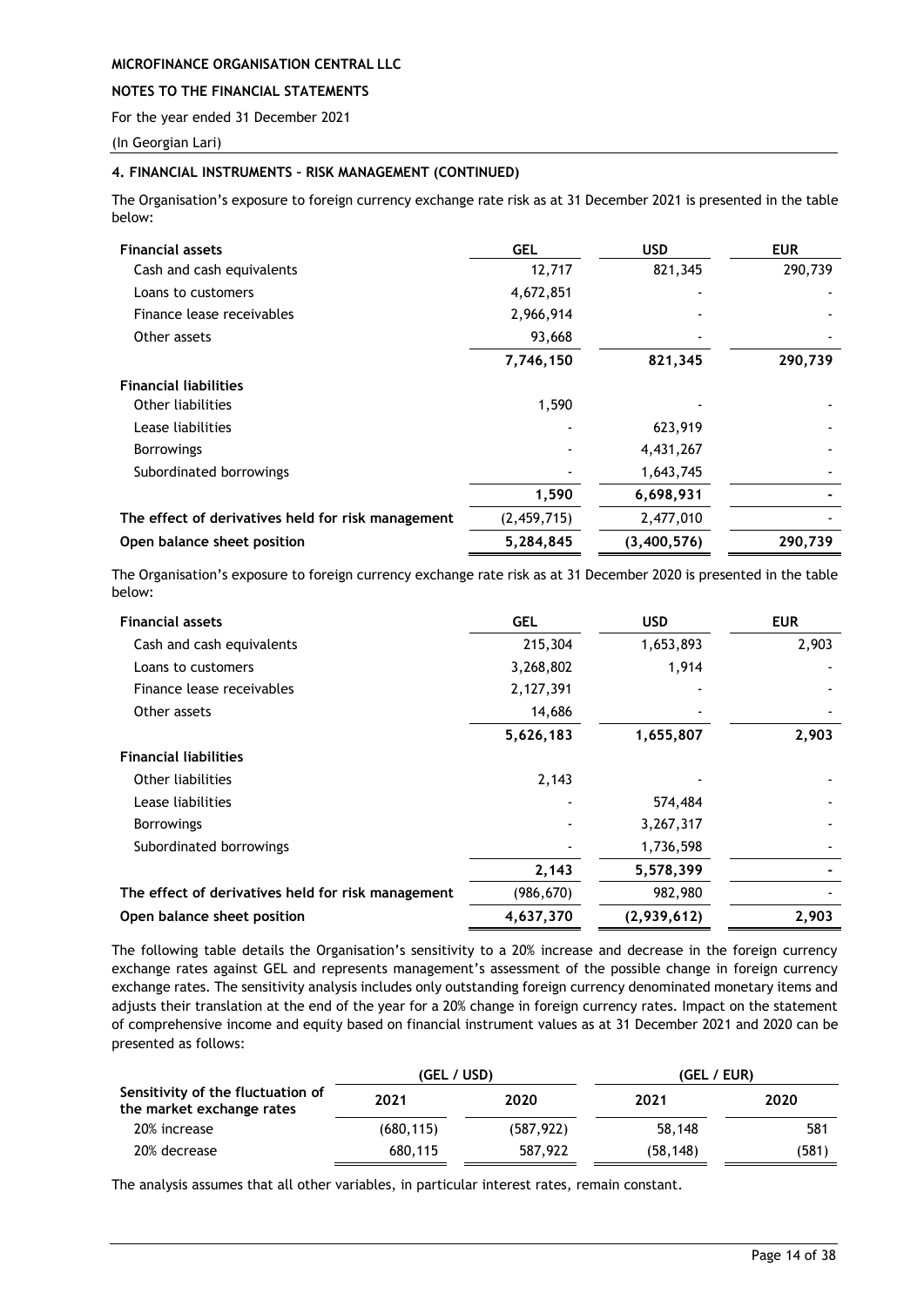### **NOTES TO THE FINANCIAL STATEMENTS**

For the year ended 31 December 2021

(In Georgian Lari)

### **4. FINANCIAL INSTRUMENTS – RISK MANAGEMENT (CONTINUED)**

### **- INTEREST RATE RISK**

Interest rate risk arises from potential changes in market interest rates that can adversely affect the fair values of the financial assets and liabilities of the Organisation. This risk can arise from maturity mismatches of assets and liabilities, as well as from the re-pricing characteristics of such assets and liabilities.

The Organisation's all interest-bearing assets and liabilities are at fixed interest rates, therefore market interest rate fluctuations do not affect the Organisation's income or expenses.

The information about maturities of interest-bearing financial liabilities is given in liquidity risk quantitative disclosures above.

### **MANAGEMENT OF CAPITAL**

The Organisation's objectives when maintaining capital are:

- To safeguard the Organisation's ability to continue as a going concern, so that it can continue to operate sufficiently; and
- To comply with the capital requirements set by NBG.
- To provide an adequate return to shareholders.

The Organisation sets the amount of capital it requires in proportion to risk. The Organisation manages its capital structure and makes adjustments to it in the light of changes in economic conditions and the risk characteristics of the underlying assets.

In order to maintain or adjust the capital structure, the Organisation may adjust the amount of dividends paid to shareholders, return capital to shareholders, or sell assets to reduce debt.

### <span id="page-15-0"></span>**5. CASH AND CASH EQUIVALENTS**

|              | 31 December<br>2021 | 31 December<br>2020 |
|--------------|---------------------|---------------------|
| Cash on hand | 14.156              | 22,977              |
| Cash at bank | 1,110,645           | 1,849,123           |
|              | 1,124,801           | 1,872,100           |

Cash and cash equivalents by currencies is disclosed in Note 4.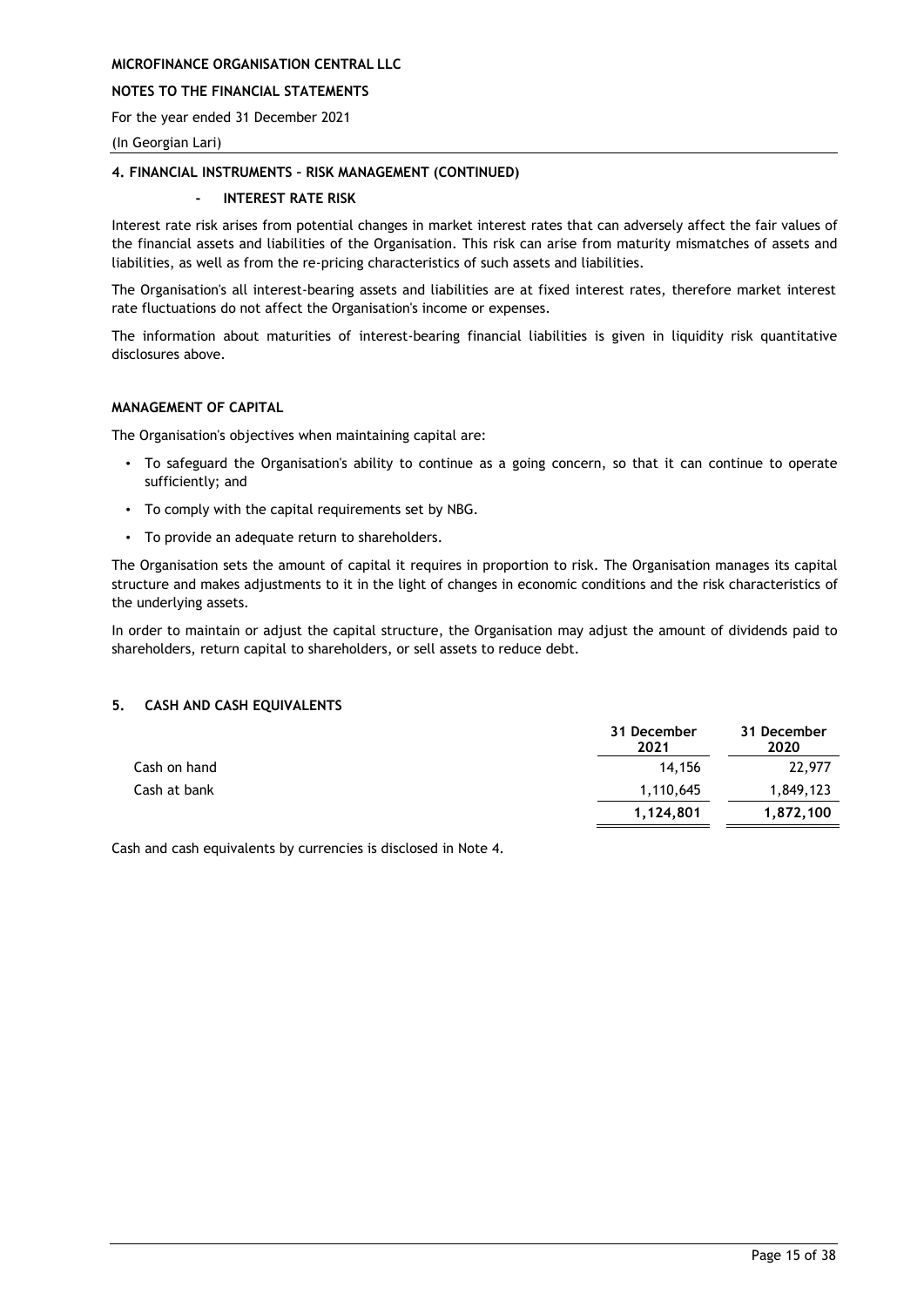### **NOTES TO THE FINANCIAL STATEMENTS**

For the year ended 31 December 2021

(In Georgian Lari)

### <span id="page-16-0"></span>**6. FINANCIAL ASSETS AND LIABILITIES AT FAIR VALUE THROUGH PROFIT OR LOSS**

|                                                                  | 31 December<br>2021 | 31 December<br>2020 |
|------------------------------------------------------------------|---------------------|---------------------|
| Financial assets at fair value through profit or loss            |                     |                     |
| Currency swap contracts                                          | 309,760             | 1,312,133           |
| Foreign currency forward contracts                               | 17,364              | 76,437              |
|                                                                  | 327,124             | 1,388,570           |
|                                                                  | 31 December<br>2021 | 31 December<br>2020 |
| Total financial liabilities at fair value through profit or loss |                     |                     |
| Currency swap contracts                                          | 74,693              | 713,089             |
|                                                                  | 74,693              | 713,089             |

### **Currency Swaps**

The Organisation aggregates non-derivative transactions of back to back loans from banks guaranteed by foreign currency deposits placed at the same banks as derivative instruments, due to the fact that the transactions (placement of deposit and taking of the loan) result, in substance, in a derivative. The conclusion is based on the following indicators:

- They are entered into at the same time and in contemplation of one another;
- They have the same counterparty;
- They relate to the same risk;
- There is no apparent economic need or substantive business purpose for structuring the transactions separately that could not also have been accomplished in a single transaction;
- There is an initial net investment that is smaller than would be required for other types of contracts that would be expected to have a similar response to changes in market factors, and future settlement.

#### **Foreign Currency Forward Contracts**

Foreign Currency Forward Contracts are contractual agreements between two parties to exchange streams of payments over time based on specified notional amounts.

In a foreign currency forward, the Organisation pays a specified amount in one currency and receives a specified amount in another currency. Currency forwards are gross-settled.

The table below summarizes the undiscounted contractual amounts outstanding at 31 December 2021 and 2020 with remaining periods to maturity. Foreign currency amounts presented below are translated at rates ruling at the reporting date. The resultant unrealised gains and losses on these unmatured contracts are recognized in profit or loss and in financial instruments at fair value through profit or loss, as appropriate.

| Sell GEL to buy USD | 31 December<br>2021 | 31 December<br>2020 |
|---------------------|---------------------|---------------------|
| Less than 3 months  | 2.459.715           | 986,670             |
|                     | 2,459,715           | 986,670             |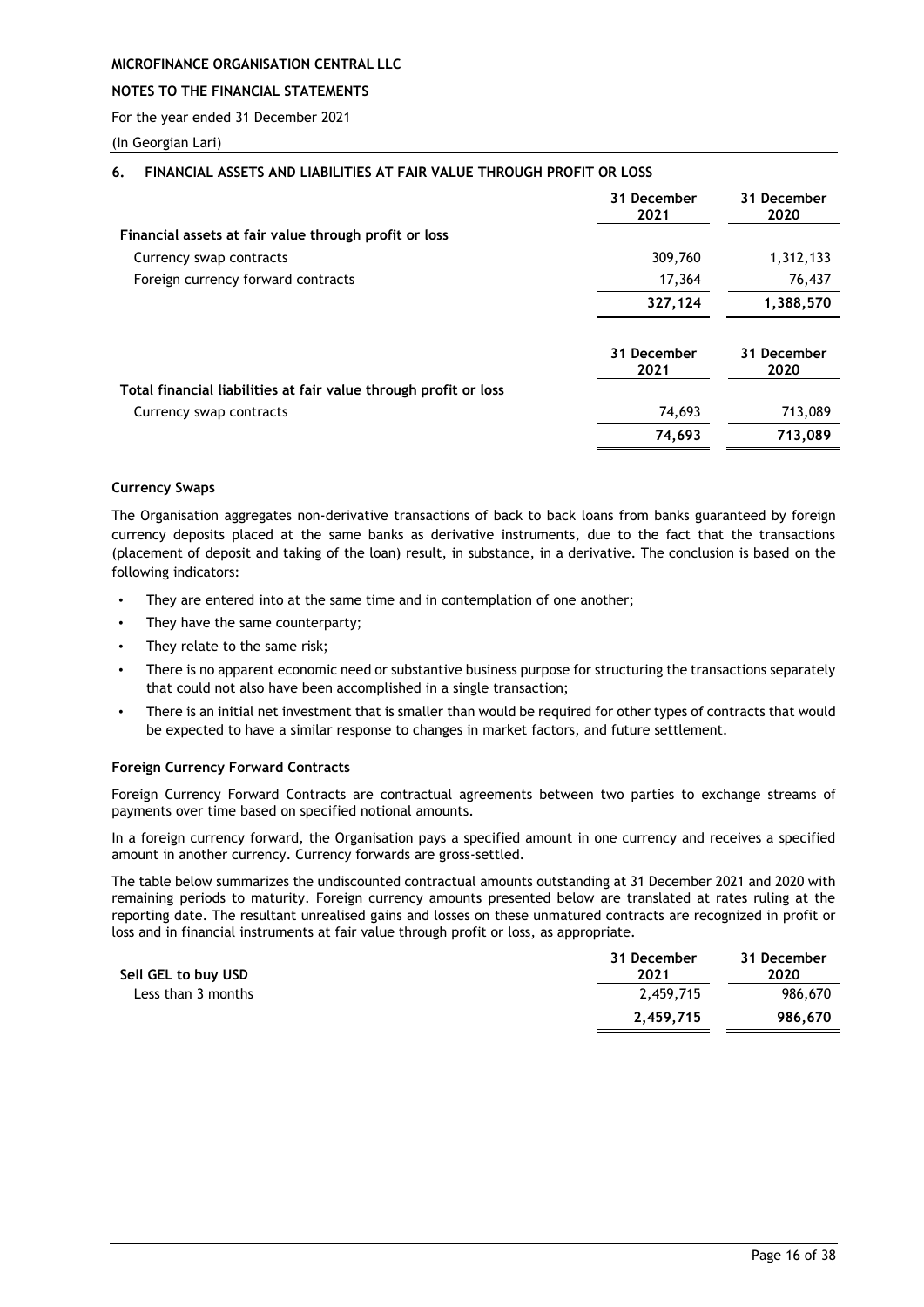# **NOTES TO THE FINANCIAL STATEMENTS**

For the year ended 31 December 2021

(In Georgian Lari)

### <span id="page-17-0"></span>**7. LOANS TO CUSTOMERS**

|                               | 31 December<br>2021 | 31 December<br>2020 |
|-------------------------------|---------------------|---------------------|
| Originated loans to customers | 4,843,639           | 3,468,601           |
| Accrued interest              | 160,890             | 97,509              |
| Gross loans to customers      | 5,004,529           | 3,566,110           |
| Less: expected credit losses  | (331, 678)          | (295, 394)          |
| Net loans to customers        | 4,672,851           | 3,270,716           |

All loans to customers are collateralised by cars as at 31 December 2021 and 2020.

The following table provides information on the credit quality of loans outstanding at 31 December 2021:

|                                       | Gross Loans | ECL        | <b>Net Loans</b> |
|---------------------------------------|-------------|------------|------------------|
| Current and less than 30 days overdue | 3,730,773   | (34, 444)  | 3,696,329        |
| 30 to 60 days overdue                 | 25,783      | (3,539)    | 22,244           |
| Over 90 days                          | 209,951     | (138, 363) | 71,588           |
| Restructured (Less than 90)           | 832,771     | (11, 413)  | 821,358          |
| Restructured (Over 90 Days)           | 205,251     | (143, 919) | 61,332           |
|                                       | 5,004,529   | (331, 678) | 4,672,851        |

The following table provides information on the credit quality of loans outstanding at 31 December 2020:

|                                       | <b>Gross Loans</b> | <b>ECL</b> | <b>Net Loans</b> |
|---------------------------------------|--------------------|------------|------------------|
| Current and less than 30 days overdue | 2,521,617          | (45, 912)  | 2,475,705        |
| 30 to 60 days overdue                 | 28,418             | (6, 111)   | 22,307           |
| 60 to 90 days overdue                 | 24,453             | (6, 644)   | 17,809           |
| Over 90 days                          | 379,792            | (203,085)  | 176,707          |
| Restructured (Less than 90)           | 586,824            | (19, 428)  | 567,396          |
| Restructured (Over 90 Days)           | 25,006             | (14, 214)  | 10,792           |
|                                       | 3,566,110          | (295, 394) | 3,270,716        |

Movements in the loan impairment allowance for the year ended 31 December 2021 are as follows:

|                                       | Stage 1   | Stage 2   | Stage 3   | Total     |
|---------------------------------------|-----------|-----------|-----------|-----------|
| At the beginning of the year          | 56,982    | 17,671    | 220,741   | 295,394   |
| Transfer to Stage 1                   | 212       | (212)     |           |           |
| Transfer to Stage 2                   | (1,600)   | 1,600     |           |           |
| Transfer to Stage 3                   | (67, 083) | (33, 710) | 100,793   |           |
| Loan impairment charge for the period | 122,061   | 13,733    | (80, 440) | 55,354    |
| Repaid loans                          | (16, 145) | (10)      | (2,915)   | (19, 070) |
| Changes due to change in credit-risk  | (51,035)  | 6,934     | 44,101    |           |
| At the end of the year                | 43,392    | 6,006     | 282,280   | 331,678   |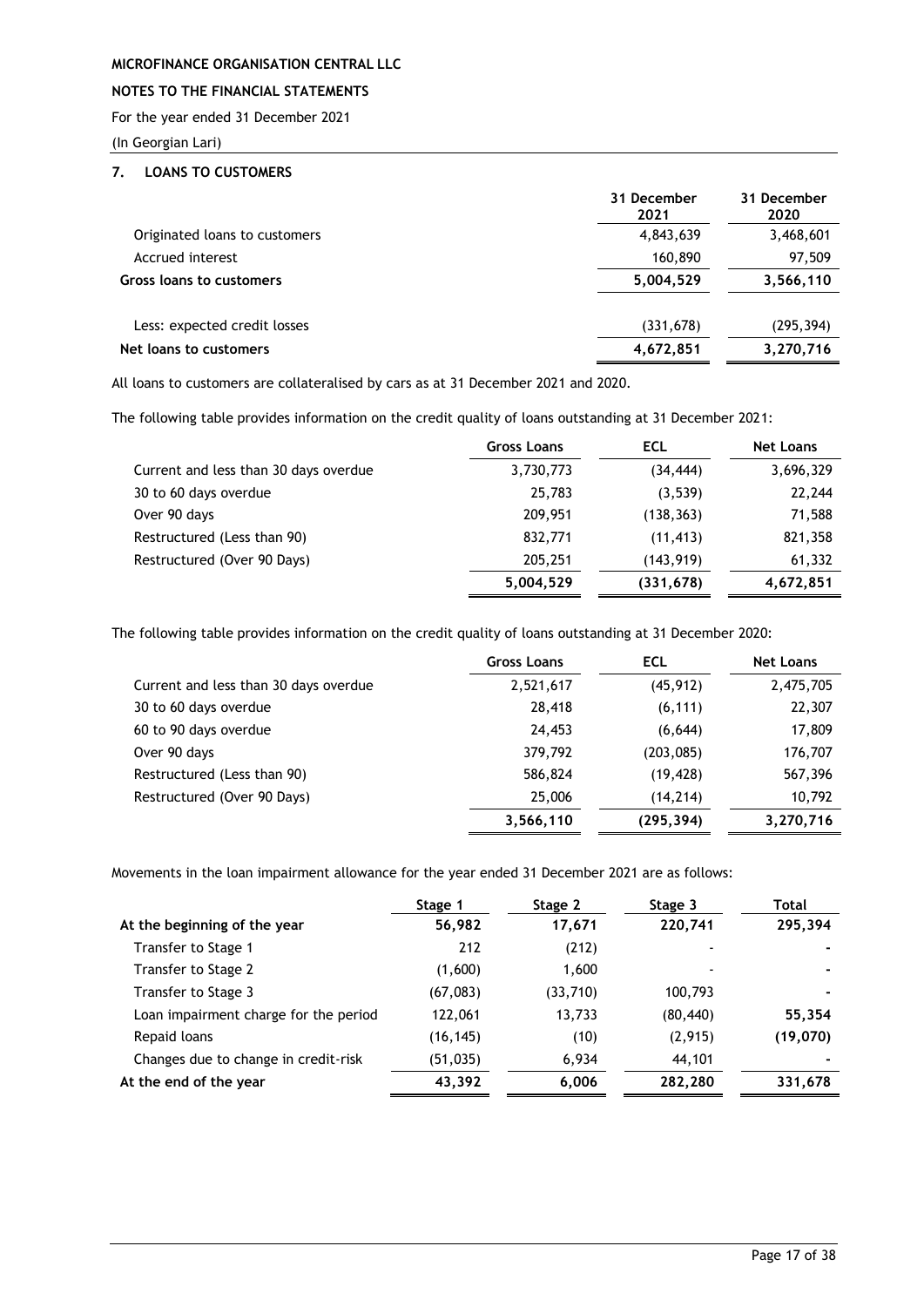### **NOTES TO THE FINANCIAL STATEMENTS**

For the year ended 31 December 2021

(In Georgian Lari)

### **7. LOANS TO CUSTOMERS (CONTINUED)**

Movements in the loan impairment allowance for the year ended 31 December 2020 are as follows:

|                                       | Stage 1   | Stage 2  | Stage 3 | Total     |
|---------------------------------------|-----------|----------|---------|-----------|
| At the beginning of the year          | 36,672    | 11,959   | 61,686  | 110,317   |
| Transfer to Stage 1                   | 23        | (23)     |         |           |
| Transfer to Stage 2                   | 5,101     | (5, 101) |         |           |
| Transfer to Stage 3                   | (53, 165) | (25,990) | 79,155  |           |
| Loan impairment charge for the period | 169,932   | 25,571   | 17,355  | 212,858   |
| Repaid loans                          | (20, 532) | (6,932)  |         | (27, 464) |
| Changes due to change in credit-risk  | (81, 049) | 18,187   | 62,862  |           |
| Foreign exchange gain                 |           |          | (317)   | (317)     |
| At the end of the year                | 56,982    | 17,671   | 220,741 | 295,394   |

Movements in the gross loans to customers for the year ended 31 December 2021 are as follows:

|                                                               | Stage 1       | Stage 2   | Stage 3    | Total         |
|---------------------------------------------------------------|---------------|-----------|------------|---------------|
| At the beginning of the year                                  | 3,074,412     | 86,900    | 404,798    | 3,566,110     |
| Transfer to Stage 1                                           | 6,310         | (6, 310)  |            |               |
| Transfer to Stage 2                                           | (7, 854)      | 7,854     |            |               |
| Transfer to Stage 3                                           | (98, 974)     | (45, 523) | 144,497    |               |
| New financial assets originated                               | 7,817,150     |           |            | 7,817,150     |
| Changes due to change in credit-risk                          | (165, 743)    | 45,780    | 119,963    |               |
| Repaid loans                                                  | (6, 264, 641) | (9, 288)  | (100, 254) | (6, 374, 183) |
| Modification of contractual cash flows of<br>financial assets | 54,008        | 6,871     | (4, 725)   | 56,154        |
| Changes in interest accruals                                  | 52,456        | 6,405     | 37,402     | 96,263        |
| Write-offs                                                    |               |           | (156, 965) | (156, 965)    |
| Other movements                                               | 82,315        | (52, 798) | (29, 517)  |               |
| At the end of the year                                        | 4,549,439     | 39,891    | 415,199    | 5,004,529     |

Movements in the gross loans to customers for the year ended 31 December 2020 are as follows:

|                                                               | Stage 1       | Stage 2   | Stage 3   | Total         |
|---------------------------------------------------------------|---------------|-----------|-----------|---------------|
| At the beginning of the year                                  | 4,408,661     | 118,323   | 194,437   | 4,721,421     |
| Transfer to Stage 1                                           | 304           | (304)     |           |               |
| Transfer to Stage 2                                           | (30, 220)     | 30,220    |           |               |
| Transfer to Stage 3                                           | (102, 766)    | (49, 600) | 152,366   |               |
| New financial assets originated                               | 3,775,660     |           |           | 3,775,660     |
| Changes due to change in credit-risk                          | (216, 235)    | 84,120    | 132,115   |               |
| Repaid loans                                                  | (4, 755, 784) | (36, 526) | (71,002)  | (4, 863, 312) |
| Modification of contractual cash flows of<br>financial assets | (68, 609)     | (7, 404)  | (9, 219)  | (85, 232)     |
| Changes in interest accruals                                  | 79,258        | 12,467    | (27, 807) | 63,918        |
| Write-offs                                                    |               |           | (50, 603) | (50, 603)     |
| FX and other movements                                        | (15, 857)     | (64, 396) | 84,511    | 4,258         |
| At the end of the year                                        | 3,074,412     | 86,900    | 404,798   | 3,566,110     |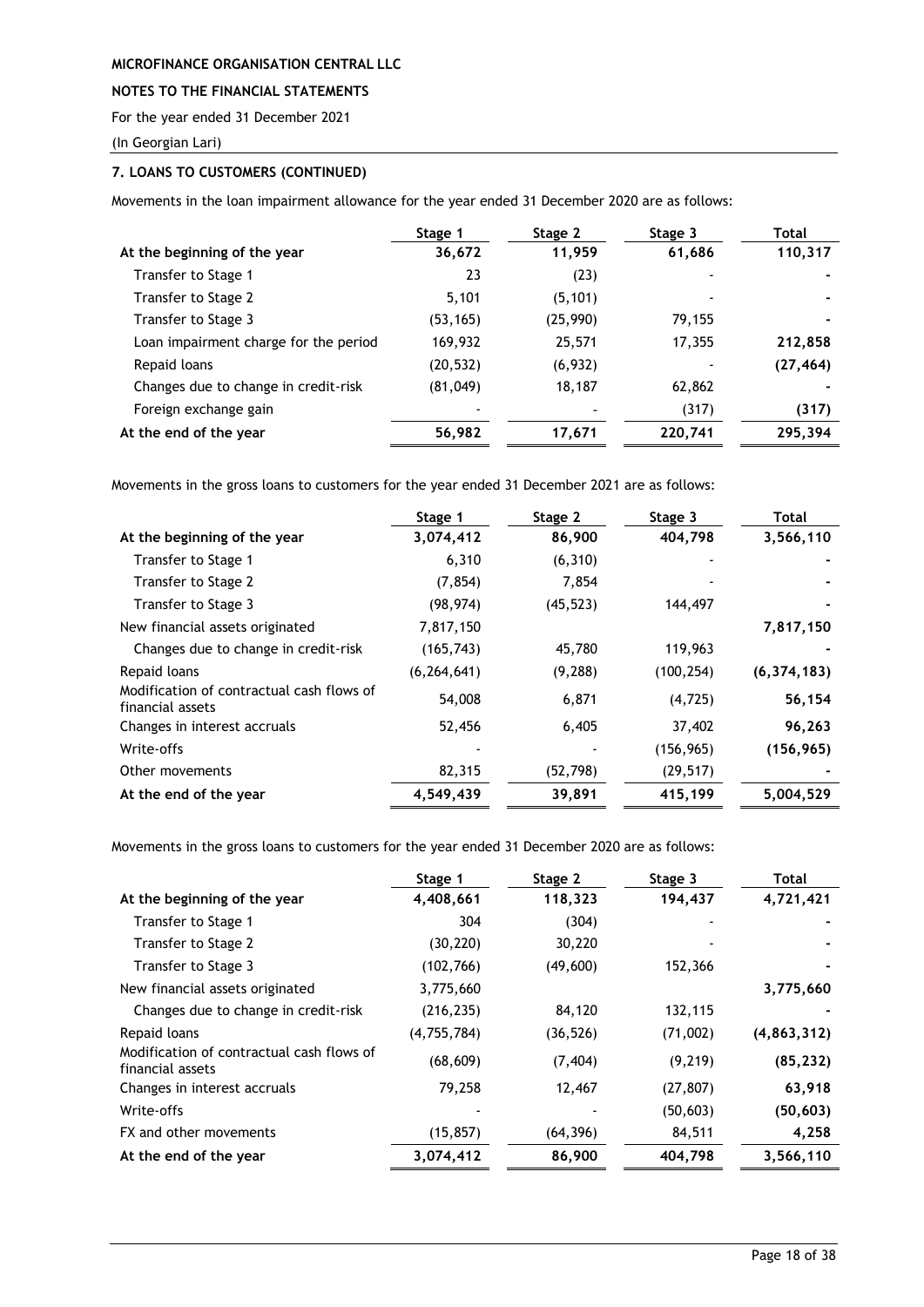### **NOTES TO THE FINANCIAL STATEMENTS**

For the year ended 31 December 2021

(In Georgian Lari)

### <span id="page-19-0"></span>**8. FINANCE LEASE RECEIVABLES**

| 31 December<br>2021 | 31 December<br>2020 |
|---------------------|---------------------|
| 3,012,404           | 2,179,411           |
| 72,210              | 47,884              |
| 3,084,614           | 2,227,295           |
| (117,700)           | (99, 904)           |
| 2,966,914           | 2,127,391           |
|                     |                     |

Reconciliation and maturity analysis of finance lease receivables:

|                                                                   | 31 December<br>2021 | 31 December<br>2020 |
|-------------------------------------------------------------------|---------------------|---------------------|
| Less than 1 year                                                  | 1,924,377           | 1,378,989           |
| 1-2 years                                                         | 1,560,227           | 1,130,444           |
| 2-3 years                                                         | 1,024,496           | 783,460             |
| 3-4 years                                                         | 481,237             | 456,040             |
| 4-5 years                                                         | 37,229              | 135,532             |
| Total undiscounted lease payments                                 | 5,027,566           | 3,884,465           |
| Unearned finance income relating to the lease payments receivable | (2,060,652)         | (1,757,074)         |
| Net investment in finance lease                                   | 2,966,914           | 2,127,391           |
|                                                                   |                     |                     |

Movements in impairment allowance of finance lease receivables for the year ended 31 December 2021 are as follows:

|                                       | Stage 1  | Stage 2  | Stage 3  | Total     |
|---------------------------------------|----------|----------|----------|-----------|
| At the beginning of the year          | 75,609   | 5,616    | 18,679   | 99,904    |
| Transfer to Stage 1                   | 145      | (145)    |          |           |
| Transfer to Stage 2                   | (725)    | 725      |          |           |
| Transfer to Stage 3                   | (29,922) |          | 29,922   |           |
| Loan impairment charge for the period | 75,028   | (5,366)  | (2, 150) | 67,512    |
| Repaid loans                          | (45,206) | (4, 510) |          | (49, 716) |
| Changes due to change in credit-risk  | (41,496) | 6,934    | 34,562   |           |
| At the end of the year                | 33,433   | 3,254    | 81,013   | 117,700   |

Movements in impairment allowance of finance lease receivables for the year ended 31 December 2020 are as follows:

|                                       | Stage 1  | Stage 2                  | Stage 3        | Total    |
|---------------------------------------|----------|--------------------------|----------------|----------|
| At the beginning of the year          | 2,063    | $\overline{\phantom{0}}$ | $\blacksquare$ | 2,063    |
| Transfer to Stage 1                   | 1,444    | (1,444)                  | -              |          |
| Loan impairment charge for the period | 101,569  | (11, 127)                | 8,792          | 99,234   |
| Repaid loans                          | (1, 393) | $\,$                     |                | (1, 393) |
| Changes due to change in credit-risk  | (28,074) | 18,187                   | 9.887          |          |
| At the end of the year                | 75,609   | 5,616                    | 18,679         | 99,904   |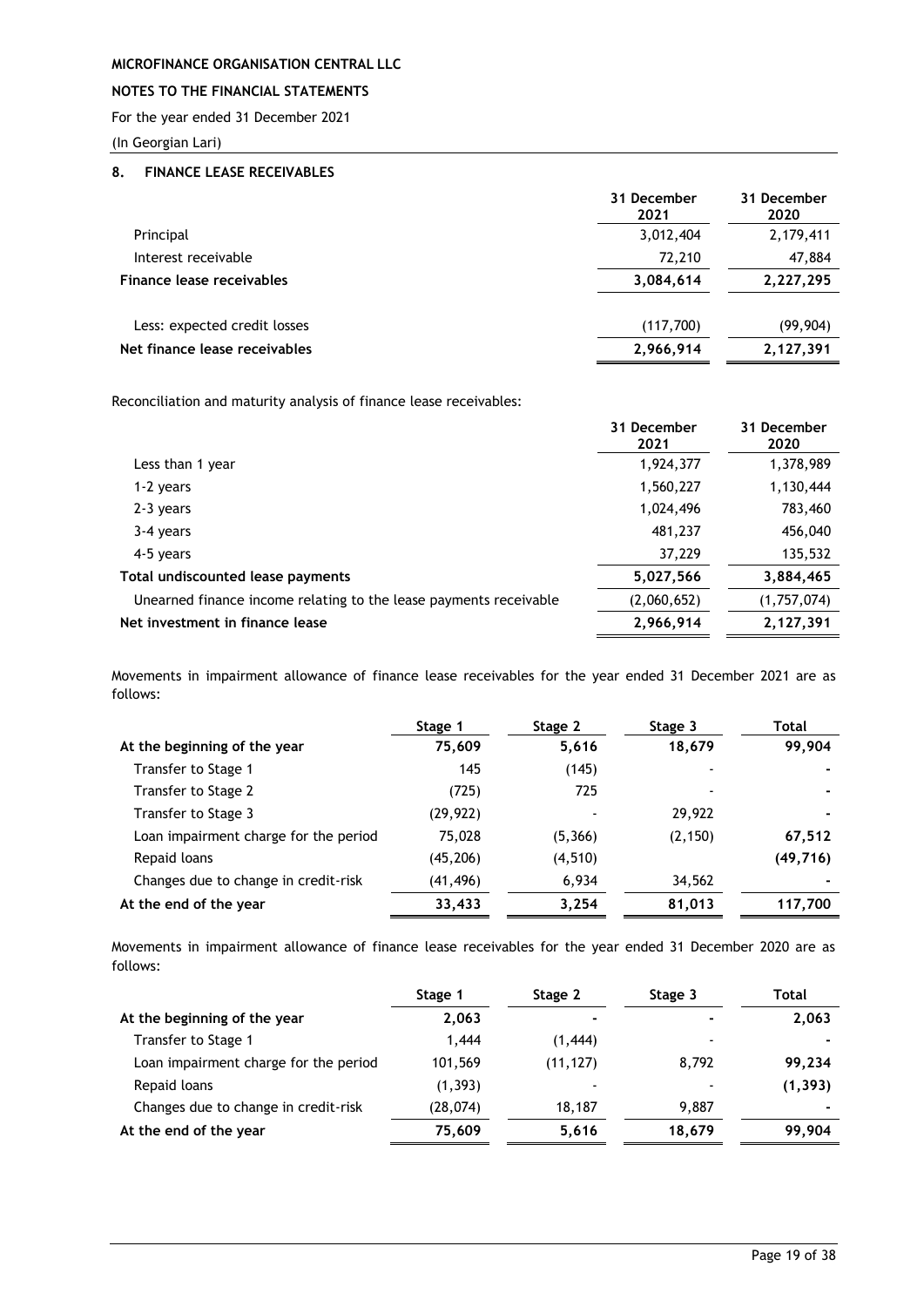### **NOTES TO THE FINANCIAL STATEMENTS**

For the year ended 31 December 2021

(In Georgian Lari)

#### <span id="page-20-0"></span>**9. OTHER ASSETS**

|                              | 31 December<br>2021 | 31 December<br>2020 |
|------------------------------|---------------------|---------------------|
| <b>Financial receivables</b> |                     |                     |
| Other receivables*           | 105,410             | 14,686              |
| ECL of other receivables*    | (11, 742)           |                     |
|                              | 93,668              | 14,686              |
| Non-financial receivables    |                     |                     |
| Repossessed collaterals      | 305,318             | 145,856             |
| Prepayments                  | 7,325               | 15,943              |
|                              | 312,643             | 161,799             |
| <b>Total other assets</b>    | 406,311             | 176,485             |

\*Other receivables include police penalties paid for registered car by finance lease agreement with amount of GEL 89,182. Related provision amounts GEL 11,742.

Movements in repossessed collaterals for the years ended 31 December 2021 and 2020 are as follows:

|                                    | 31 December<br>2021 | 31 December<br>2020 |
|------------------------------------|---------------------|---------------------|
| At the beginning of the year       | 145.856             | 6.657               |
| Additions                          | 842,975             | 360,518             |
| <b>Disposals</b>                   | (648, 268)          | (192, 158)          |
| Write down to net realisable value | (35, 245)           | (29, 161)           |
| At the end of the year             | 305,318             | 145.856             |

\*Repossessed collaterals represent non-financial assets acquired by the Organisation to settle overdue loans. The assets are initially recognised at fair value when acquired and included in inventories within other assets depending on their nature and the Organisation's intention in respect of recovery of these assets and are subsequently remeasured and accounted for in accordance with the accounting policies. Inventories of repossessed property are recorded at the lower of cost or net realisable value.

The Organisation expects to dispose these assets in the foreseeable future. Repossessed properties are sold as soon as practicable, with the proceeds used to reduce the outstanding indebtedness.

# <span id="page-20-1"></span>**10. TAXATION**

The tax effects of the movements in temporary differences recorded at the rate of 15% are as follows:

| Temporary differences at a<br>rate of 15% due to: | 31 December<br>2019 | Credited<br>(charged) to<br>profit or loss | 31 December<br>2020 | Credited<br>(charged) to<br>profit or loss | 31 December<br>2021 |
|---------------------------------------------------|---------------------|--------------------------------------------|---------------------|--------------------------------------------|---------------------|
| Loans to customers                                | 11,864              | 41,233                                     | 53,097              | (43, 930)                                  | 9,167               |
| Finance lease receivables                         |                     | 14,986                                     | 14,986              | 2,669                                      | 17,655              |
| Property and equipment                            |                     | 8,505                                      | 8,505               | (1,079)                                    | 7,426               |
| Right-of-use Assets                               | (84, 938)           | 15,903                                     | (69, 035)           | (17, 203)                                  | (86, 238)           |
| Lease liabilities                                 | 89,826              | (3,654)                                    | 86,172              | 7,415                                      | 93,587              |
| <b>Borrowings</b>                                 | 6,489               | 6,137                                      | 12,626              | 2,516                                      | 15,142              |
| Tax loss carry forward                            | 392,211             | 153,906                                    | 546,117             | (53, 018)                                  | 493,099             |
| Total temporary<br>differences                    | 415,452             | 237,016                                    | 652,468             | (102, 630)                                 | 549,838             |
| Unrecognised deferred tax<br>assets               |                     |                                            |                     |                                            |                     |
| Loans to customers                                | (11, 864)           | (41, 233)                                  | (53,097)            | 43,930                                     | (9, 167)            |
| Financial lease receivables                       |                     | (14, 986)                                  | (14, 986)           | (2,669)                                    | (17, 655)           |
| Tax loss carry forward                            | (392,211)           | (153,906)                                  | (546,117)           | 53,018                                     | (493,099)           |
| Deferred tax asset                                | 11,377              | 26,891                                     | 38,268              | (8, 351)                                   | 29,917              |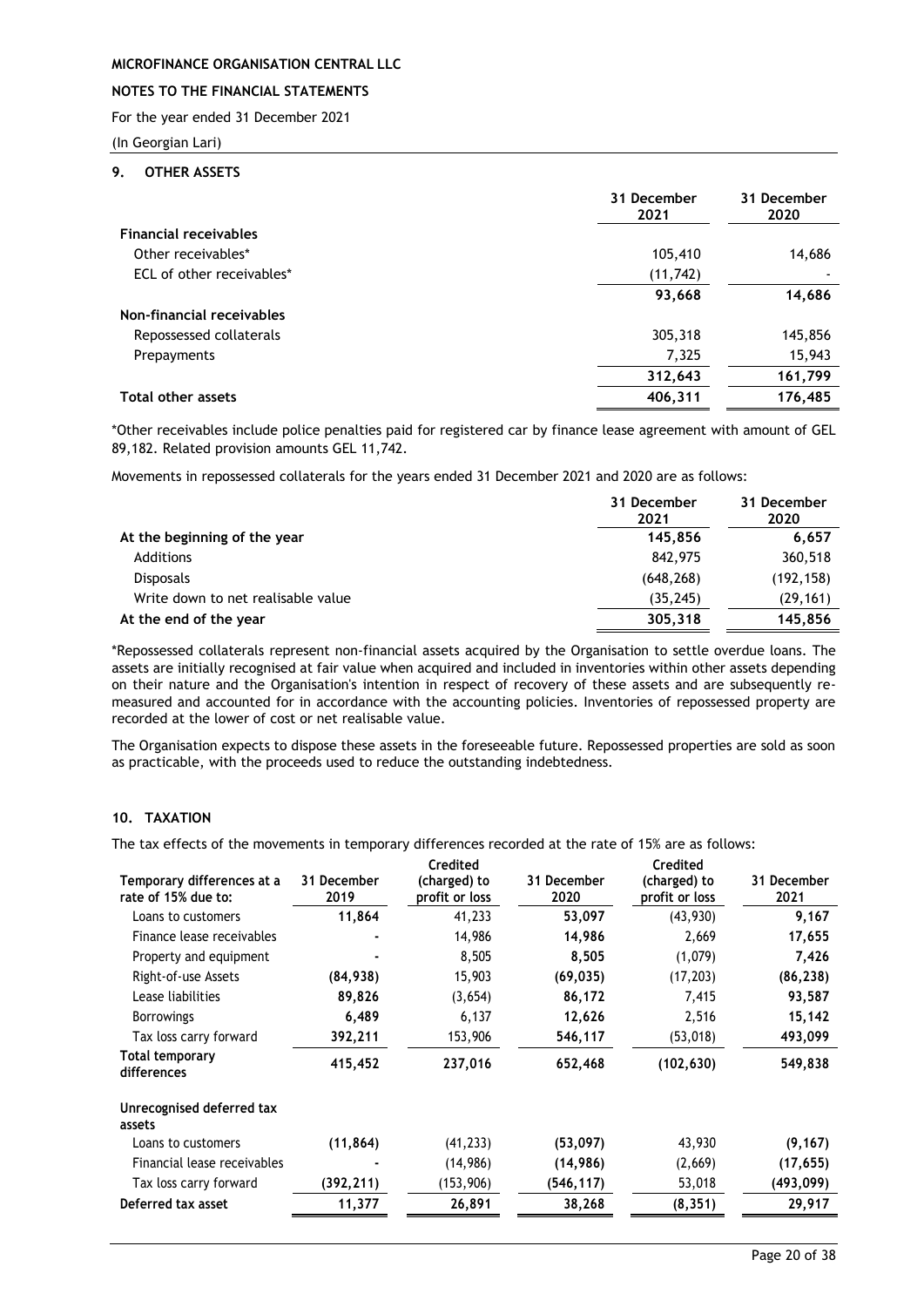### **NOTES TO THE FINANCIAL STATEMENTS**

For the year ended 31 December 2021

(In Georgian Lari)

### **10. TAXATION (CONTINUED)**

Deferred tax asset has not been recognised in respect of tax losses carried forward and loans to customers and finance lease receivables giving rise to deferred tax asset as the management does not believe it is probable that these assets will be utilised during the next year.

Income tax expense for the years ended 31 December 2021 and 2020 comprises the following:

|                                 | 2021     | 2020   |
|---------------------------------|----------|--------|
| Current income tax              |          |        |
| Effect of temporary differences | (8, 351) | 26,891 |
| Income tax (expense) / benefit  | (8, 351) | 26,891 |

Reconciliation of the income tax benefit/(expense) based on statutory rate with actual is as follows:

|                                          | 2021      | 2020          |
|------------------------------------------|-----------|---------------|
| Income/(loss) before income tax          | 273,173   | (1, 427, 711) |
| Applicable tax rate                      | 15%       | 15%           |
| Theoretical income tax benefit/(expense) | (40, 976) | 214,157       |
| Effect of unrecognised tax losses        | 94.279    | (210, 125)    |
| Effect of permanent differences          | (61, 654) | 22,859        |
| Income tax benefit/(expense)             | (8, 351)  | 26,891        |

#### <span id="page-21-0"></span>**11. RIGHT-OF-USE ASSETS AND LEASE LIABILITIES**

The Organisation's lease agreements, for which right of use assets are recognised, include leases to the head office and branches. The lease of the head office is obtained from third parties. The renewal option is implied through customary business practices. Remaining lease terms are defined as one to ten years. Lease payments for these spaces are fixed over the lease term and are denominated in USD. Incremental borrowing rate used by Organisation in accounting for leases are 7% - 8.8% annually for each lease. The Organisation has no borrowings received in the current or comparable period with similar currency, maturity and terms. IBR was determined based on observable market data for a similar sector.

Right-of-use assets can be presented as follows:

|                                       | 2021       | 2020      |
|---------------------------------------|------------|-----------|
| At the beginning of the year          | 460,230    | 566,253   |
| New lease contracts                   | 280,685    | 46,065    |
| Effect of modification to lease terms | 15,801     |           |
| Amortisation                          | (181, 799) | (152,088) |
| At the end of the year                | 574,917    | 460,230   |

Lease liabilities can be presented as follows:

|                                       | 2021      | 2020       |
|---------------------------------------|-----------|------------|
| At the beginning of the year          | 574,484   | 598,842    |
| New lease contracts                   | 280,685   | 46,065     |
| Interest expense                      | 58,907    | 54,314     |
| Effect of modification to lease terms | 15,801    |            |
| Lease payments                        | (243,756) | (202, 390) |
| Rent concessions                      |           | (9,680)    |
| Foreign exchange movements            | (62, 202) | 87,333     |
| At the end of the year                | 623,919   | 574,484    |
|                                       |           |            |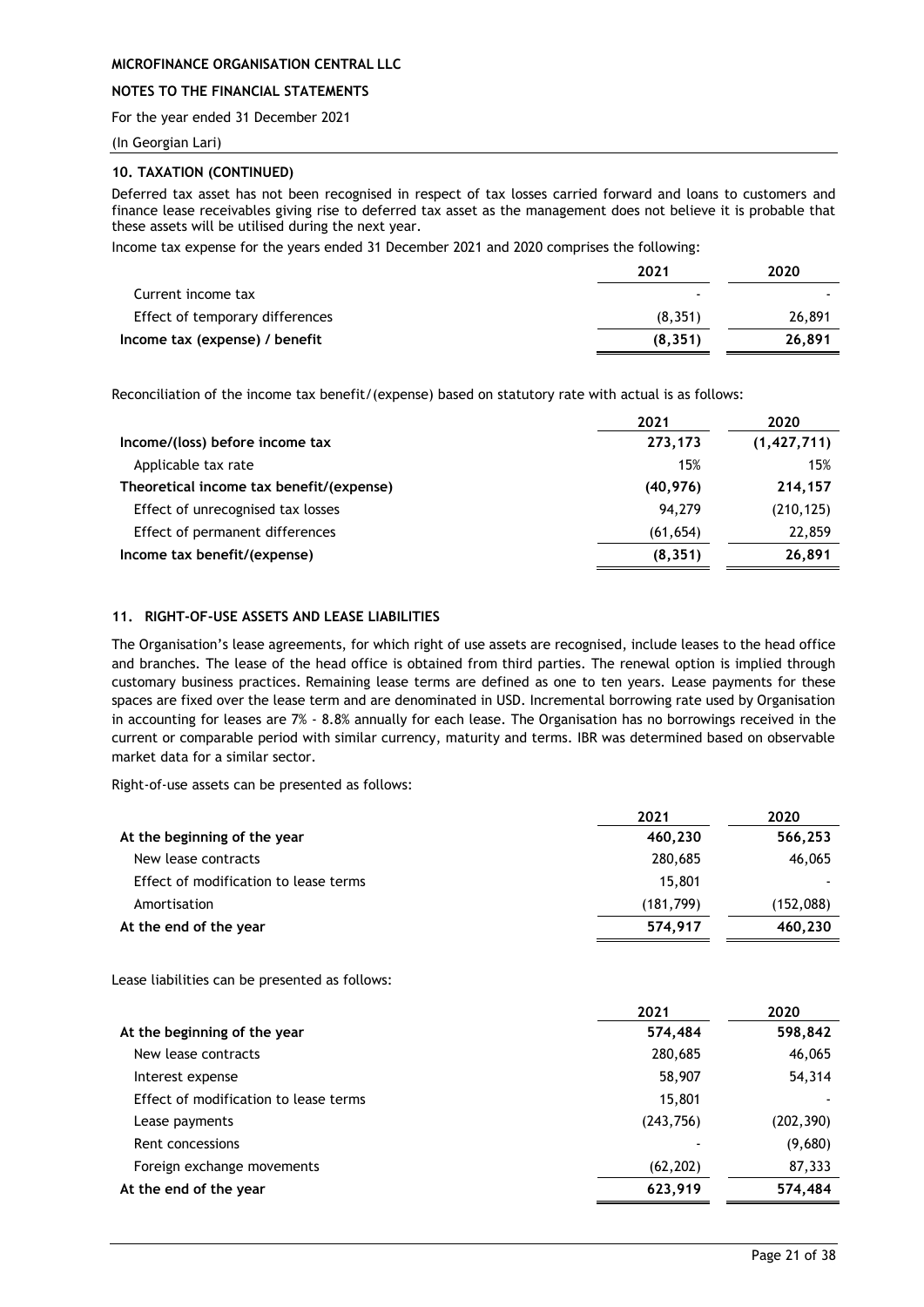# **NOTES TO THE FINANCIAL STATEMENTS**

For the year ended 31 December 2021

(In Georgian Lari)

# <span id="page-22-0"></span>**12. PROPERTY AND EQUIPMENT**

| <b>Historical cost</b>   | Vehicles  | <b>Computers and</b><br>other technical<br>equipment | Leasehold<br><b>Improvements</b> | <b>Furniture</b><br>and fixture | Other     | Total      |
|--------------------------|-----------|------------------------------------------------------|----------------------------------|---------------------------------|-----------|------------|
| At 31 December 2019      |           | 118,917                                              | 75,337                           | 46,735                          | 33,897    | 274,886    |
| Additions                | 65,672    | 10,706                                               |                                  |                                 |           | 76,378     |
| Write-offs               |           | (17, 713)                                            |                                  | (9, 243)                        | (9,964)   | (36, 920)  |
| At 31 December 2020      | 65,672    | 111,910                                              | 75,337                           | 37,492                          | 23,933    | 314,344    |
| Additions                |           | 22,940                                               | 6,672                            | 8,018                           | 13,402    | 51,032     |
| At 31 December 2021      | 65,672    | 134,850                                              | 82,009                           | 45,510                          | 37,335    | 365,376    |
| Accumulated depreciation |           |                                                      |                                  |                                 |           |            |
| At 31 December 2019      |           | (72, 316)                                            | (55, 290)                        | (31, 227)                       | (28, 761) | (187, 594) |
| Depreciation charge      | (1,834)   | (21, 956)                                            | (15, 109)                        | (9, 231)                        | (2, 125)  | (50, 255)  |
| Write-offs               |           | 12,028                                               |                                  | 7,061                           | 7,323     | 26,412     |
| At 31 December 2020      | (1, 834)  | (82, 244)                                            | (70, 399)                        | (33, 397)                       | (23, 563) | (211, 437) |
| Depreciation charge      | (13, 134) | (13, 897)                                            | (5, 589)                         | (4,500)                         | (6, 721)  | (43, 841)  |
| At 31 December 2021      | (14, 968) | (96, 141)                                            | (75, 988)                        | (37, 897)                       | (30, 284) | (255, 278) |
| Net book value           |           |                                                      |                                  |                                 |           |            |
| At 31 December 2020      | 63,838    | 29,666                                               | 4,938                            | 4,095                           | 370       | 102,907    |
| At 31 December 2021      | 50,704    | 38,709                                               | 6,021                            | 7,613                           | 7,051     | 110,098    |

### <span id="page-22-1"></span>**13. OTHER LIABILITIES**

|                   | 31 December<br>2021 | 31 December<br>2020      |
|-------------------|---------------------|--------------------------|
| Taxes payable     | 31,882              | 30,800                   |
| Received advances | 22,314              | $\overline{\phantom{0}}$ |
| Overpayments      | 10,329              | 3,864                    |
| Other             | 1,590               | 2,143                    |
|                   | 66,115              | 36,807                   |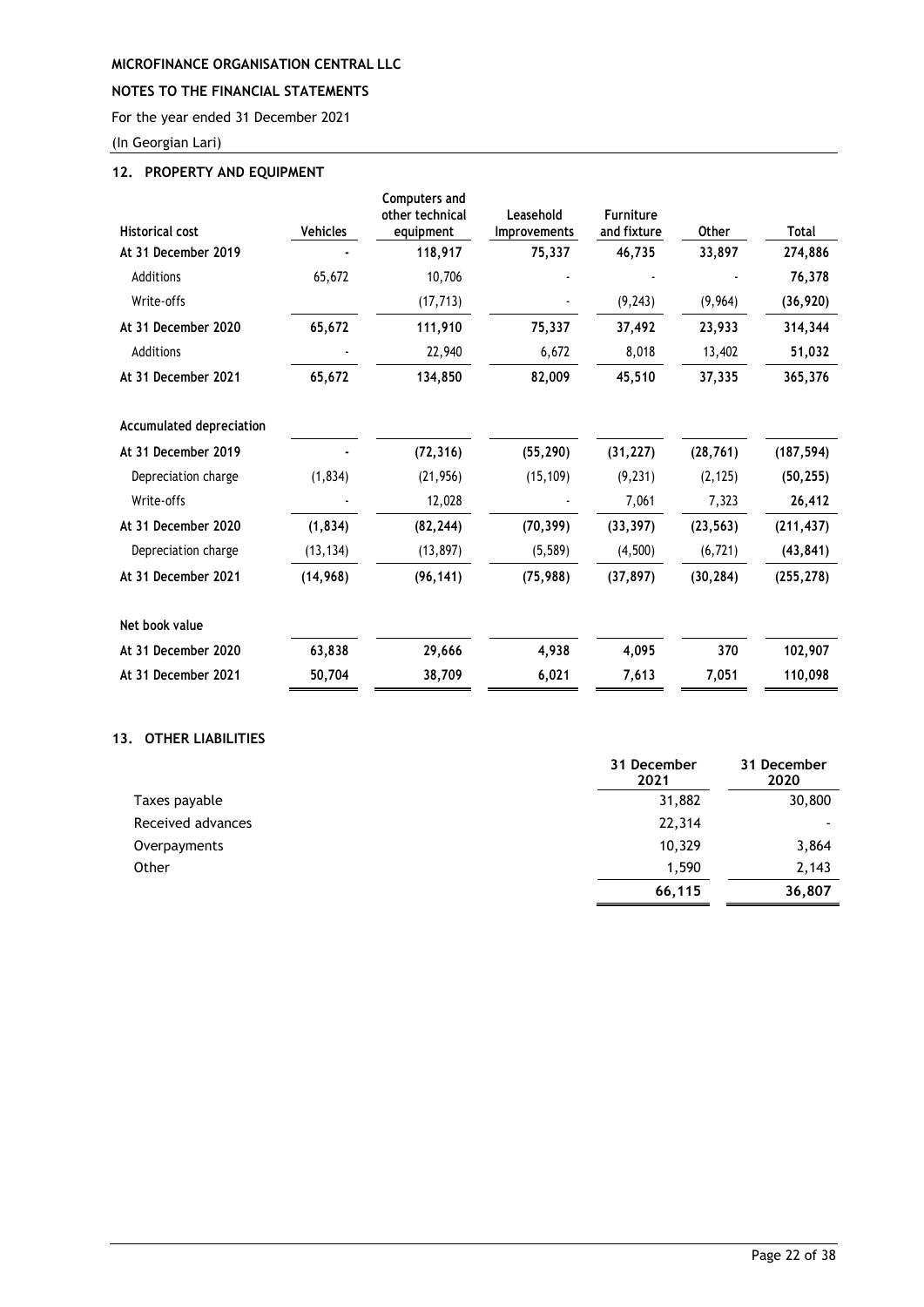### **NOTES TO THE FINANCIAL STATEMENTS**

For the year ended 31 December 2021

(In Georgian Lari)

### <span id="page-23-0"></span>**14. BORROWINGS AND SUBORDINATED BORROWINGS**

|                     |            |                         |                      | 31 December 2021 |                 |
|---------------------|------------|-------------------------|----------------------|------------------|-----------------|
| Borrowings from:    | Currency   | <b>Interest</b><br>rate | Maturity date        | <b>Principal</b> | <b>Interest</b> |
| Related parties     | <b>USD</b> | 8.5%                    | Feb 2022 - Aug 2024  | 1,548,800        | 12,589          |
| <b>Shareholders</b> | <b>USD</b> | 8%-9%                   | Nov 2022 - June 2023 | 252,396          | 5,250           |
| Other individuals   | <b>USD</b> | $3.5\% - 9.5\%$         | Jan 2022 - Aug 2024  | 2,516,535        | 95,697          |
|                     |            |                         |                      | 4,317,731        | 113,536         |

|                                  |            |                         |                      |                     | 31 December 2020    |
|----------------------------------|------------|-------------------------|----------------------|---------------------|---------------------|
| <b>Borrowings from:</b>          | Currency   | <b>Interest</b><br>rate | Maturity date        | Principal           | <b>Interest</b>     |
| Related parties                  | <b>USD</b> | 8.5%                    | <b>Jul 2021</b>      | 1,310,640           | 41,224              |
| Shareholders                     | <b>USD</b> | $8\% - 9\%$             | June 2021 - Nov 2022 | 266,981             | 8,078               |
| Other individuals                | <b>USD</b> | $3.5% - 9.5%$           | Jan 2021 - Dec 2021  | 1,564,296           | 76,098              |
|                                  |            |                         |                      | 3,141,917           | 125,400             |
| Subordinated<br>borrowings from: | Currency   | <b>Interest</b><br>rate | Maturity date        | 31 December<br>2021 | 31 December<br>2020 |
| Shareholders                     | <b>USD</b> | $6\% - 6.3\%$           | Nov 2028 - Nov 2029  | 1,643,745           | 1,736,598           |
|                                  |            |                         |                      | 1.643.745           | 1.736.598           |

According to the agreement the Organisation initially pays the interest accrued on the principal amount of the loan, and the principal amount will be paid for the completion of the contract.

Changes in borrowings and subordinated borrowings arising from financing activities, including both changes arising from cash flows and non-cash changes can be presented as follows:

|                              | 2021          | 2020        |
|------------------------------|---------------|-------------|
| At the beginning of the year | 5,003,915     | 5,614,732   |
| Proceed in borrowings        | 2,521,661     | 4,218,478   |
| Repayment of borrowings      | (1, 103, 884) | (5,819,534) |
| Interest paid                | (379, 200)    | (431, 726)  |
| Non-cash flows:              |               |             |
| Interest accruing in period  | 371,452       | 495,609     |
| Effects of foreign exchange  | (338,932)     | 926,356     |
| At the end of the year       | 6,075,012     | 5,003,915   |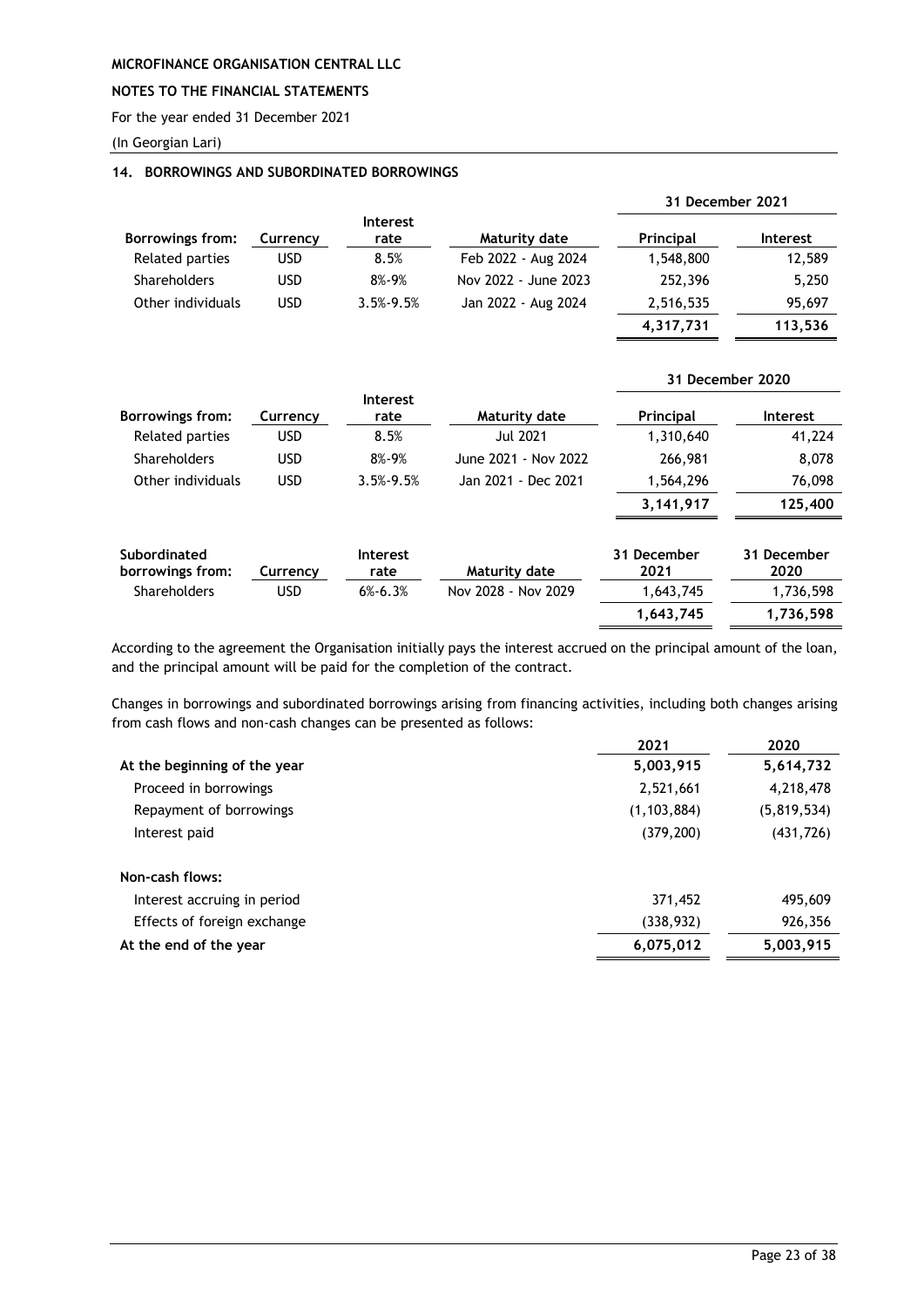# **NOTES TO THE FINANCIAL STATEMENTS**

For the year ended 31 December 2021

(In Georgian Lari)

### <span id="page-24-0"></span>**15. CHARTER CAPITAL**

|                                |         | 31 December 2021 |         | 31 December 2020 |
|--------------------------------|---------|------------------|---------|------------------|
| <b>Shareholders</b>            | Percent | Amount           | Percent | Amount           |
| Imran Khizar Hayat             | 20%     | 1,491,541        | 20%     | 1,491,541        |
| Rukhsana Bashir                | 16%     | 1,193,233        | 16%     | 1,193,233        |
| Shaukat Ullah Khan Bangash     | 11.5%   | 857,637          | 11.5%   | 857,637          |
| Muhammad Ali                   | 8.5%    | 633,905          | 8.5%    | 633,905          |
| Zubair Ullah Khan Bangash      | 8.5%    | 633,905          | 8.5%    | 633,905          |
| Muhammad Abdullah Khan Bangash | 8%      | 596,616          | 8%      | 596,616          |
| Atif Ullah Khan Bangash        | 8%      | 596,616          | 8%      | 596,616          |
| Fahd Ali Sheikh                | 6%      | 447,463          | 6%      | 447,463          |
| Hiba Sheikh                    | 5.5%    | 410,174          | 5.5%    | 410,174          |
| Osman Bashir                   | 4%      | 298,308          | 4%      | 298,308          |
| Kifayat Ullah Khan Bangash     | 4%      | 298,308          | 4%      | 298,308          |
|                                | 100%    | 7,457,706        | 100%    | 7,457,706        |

During the general meeting of shareholders held on 28 August 2020, significant increase of charter capital was approved. As a result, from 31 August 2020 till 11 November 2020 the shareholders of the Organisation increased charter capital by making cash contributions with total amount of GEL4,172,672.

# <span id="page-24-1"></span>**16. NET INTEREST INCOME**

| Interest income is arising from:  | 2021       | 2020       |
|-----------------------------------|------------|------------|
| Loans to customers                | 1,579,189  | 1,584,366  |
| Finance income                    | 1,054,731  | 219,404    |
| Modification                      | 56,154     | (85, 517)  |
| <b>Placements with banks</b>      | 1,196      | 4,193      |
|                                   | 2,691,270  | 1,722,446  |
| Interest expense is arising from: | 2021       | 2020       |
| Borrowings from shareholders      | (23, 299)  | (27, 905)  |
| Borrowings from related parties   | (133, 662) | (70, 936)  |
| Borrowings from other individuals | (110, 726) | (296, 309) |
| Subordinated borrowings           | (103, 765) | (100, 459) |
| Interest expense for leases       | (58, 907)  | (54, 314)  |
|                                   | (430, 359) | (549, 923) |
| Net interest income               | 2,260,911  | 1,172,523  |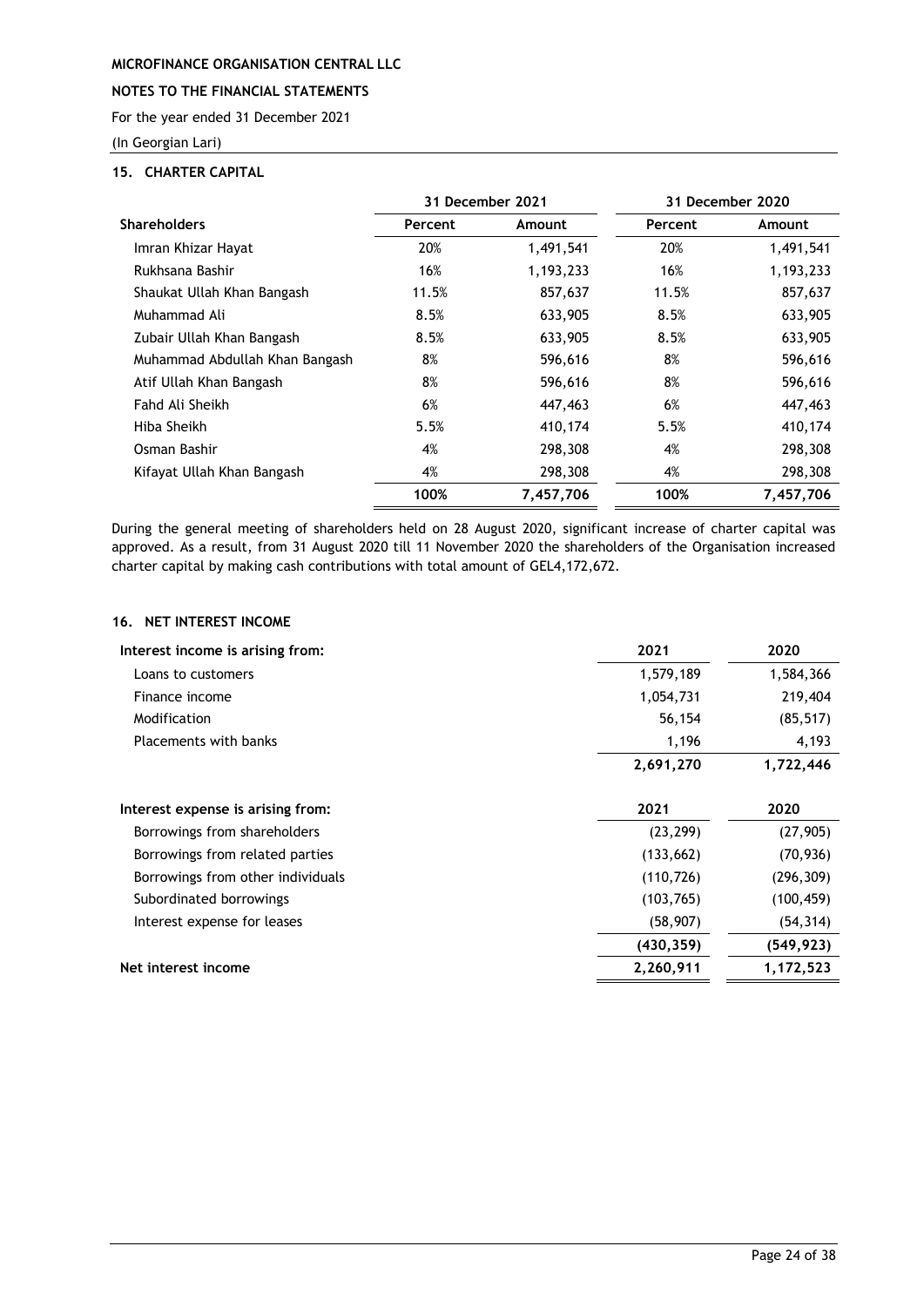### **NOTES TO THE FINANCIAL STATEMENTS**

For the year ended 31 December 2021

(In Georgian Lari)

### <span id="page-25-0"></span>**17. OTHER OPERATING EXPENSES**

|                                                | 2021       | 2020       |
|------------------------------------------------|------------|------------|
| Software support                               | (102, 873) | (82, 467)  |
| Consulting and other professional services*    | (86, 665)  | (74, 660)  |
| Advertising                                    | (71, 665)  | (50, 210)  |
| Taxes other than income tax                    | (71, 512)  | (34, 384)  |
| Loss from the sale of the Repossessed property | (70, 368)  | (14, 642)  |
| Expenses related to loan collection            | (55, 277)  | (22, 433)  |
| Impairment of repossessed collaterals          | (35, 245)  | (29, 161)  |
| Fines and penalties                            | (37, 742)  |            |
| <b>Utilities</b>                               | (33, 336)  | (19, 787)  |
| Office expenses                                | (33, 220)  | (21, 858)  |
| Application inspection expenses                | (28, 526)  | (19, 702)  |
| Transportation and fuel costs                  | (23, 488)  | (5, 448)   |
| Communication                                  | (20, 737)  | (17, 768)  |
| Security                                       | (11, 212)  | (8,997)    |
| <b>Business trip</b>                           | (8,046)    | (4, 297)   |
| Other                                          | (21, 649)  | (978)      |
|                                                | (711, 561) | (406, 792) |

\*Consulting and other professional services include audit fees with amount of GEL28,457 and GEL31,500 excluding VAT for the years ended 31 December 2021 and 2020, respectively.

### <span id="page-25-1"></span>**18. COMMITMENTS AND CONTINGENCIES**

### **LITIGATION**

In the ordinary course of business, organisations are usually subject to legal actions and complaints.

Following the Organisation's customers' failure to meet loan repayment obligations the Organisation is involved in legal disputes against such customers. The highest possible outcome from such legal disputes is the amount of loans receivable from such customers (including accrued interest and other charges).

Management is unaware of any significant actual, pending or threatened claims against the Organisation.

### **MANAGEMENT REPORT**

In accordance with the Law on accounting, reporting and auditing (article 7) the Organisation has an obligation to prepare and submit Management Report to the State Regulatory Authority, together with Independent Auditors' Report no later than 1 October of the year following the reporting period. The Organisation has not yet fulfilled this obligation at the date of issue of the financial statements.

### **REGULATIONS OF NATIONAL BANK OF GEORGIA**

The Organisation is in compliance with minimum statutory capital requirements – the minimum cash contribution in the equity should not be less than GEL1,000,000.

Starting from 1 September 2018, the Organisation also has to comply with the financial covenants established by the National Bank of Georgia (NBG), such as: capital adequacy, liquidity, property investment, investment, related party exposure and pledged assets ratios. The compliance with these ratios is monitored by the NBG on a monthly basis.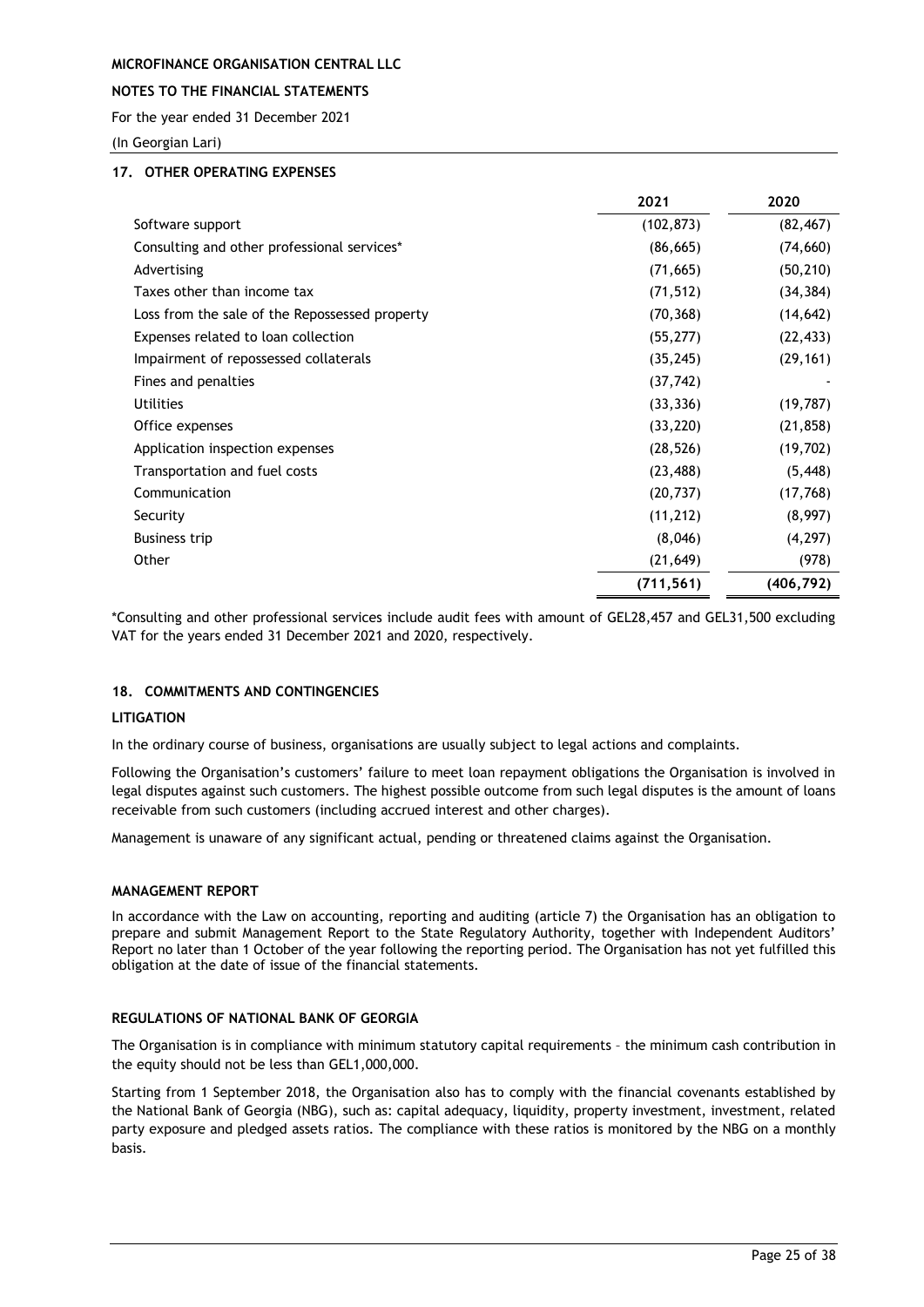### **NOTES TO THE FINANCIAL STATEMENTS**

For the year ended 31 December 2021

(In Georgian Lari)

#### **18. COMMITMENTS AND CONTINGENCIES (CONTINUED)**

According to the NBG regulations, the Organisation has to hold minimum level of CAR in accordance with the below schedule:

• 1 January 2019 – 30 June 2019: 16-18%

• 1 July 2019 onwards – at least 18%

The below table discloses the compliance with NBG CAR ratio as at 31 December 2021 and 31 December 2020:

|                            | 31 December<br>2021 | 31 December<br>2020 |
|----------------------------|---------------------|---------------------|
| Charter capital            | 7,457,706           | 7,457,706           |
| Retained earnings          | (4,084,512)         | (4,349,334)         |
| Eligible subordinated debt | 1,643,745           | 1,736,598           |
| Regulatory capital         | 5,016,939           | 4,844,970           |
|                            | 31 December<br>2021 | 31 December<br>2020 |
| <b>Total assets</b>        | 10,212,933          | 9,436,667           |
|                            | 31 December         | 31 December         |
|                            | 2021                | 2020                |
| Capital adequacy ratio     | 49%                 | 51%                 |

#### <span id="page-26-0"></span>**19. TRANSACTIONS WITH RELATED PARTIES**

Related parties or transactions with related parties, as defined by IAS 24 "Related party disclosures", could be one or more of the following:

- a) Parties that directly, or indirectly through one or more intermediaries: control, or are controlled by, or are under common control with, the Organisation (this includes parents, subsidiaries and fellow subsidiaries); have an interest in the Organisation that gives then significant influence over the Organisation; and that have joint control over The Organisation;
- b) Members of key management personnel of the Organisation or its parent;
- c) Close members of the family of any individuals referred to in (a) or (b);
- d) Parties that are entities controlled, jointly controlled or significantly influenced by, or for which significant voting power in such entity resides with, directly or indirectly, any individual referred to in (c) or (b);

In considering each possible related party relationship, attention is directed to the substance of the relationship, and not merely the legal form. Details of transactions between The Organisation and other related parties are disclosed below.

Related party balances and transactions as and for the year ended 31 December 2021:

| <b>Financial statement caption</b>        | <b>Shareholders</b> | Kev<br>management | Other related<br>parties |
|-------------------------------------------|---------------------|-------------------|--------------------------|
| <b>Borrowings</b>                         | 257,646             |                   | 1,561,389                |
| Subordinated borrowings                   | 1,643,745           | -                 |                          |
| Interest expense                          | (23, 299)           |                   | (133, 662)               |
| Subordinated borrowings' interest expense | (103, 765)          |                   |                          |
| Salaries and other employee benefits      | (487,240)           | (76, 796)         |                          |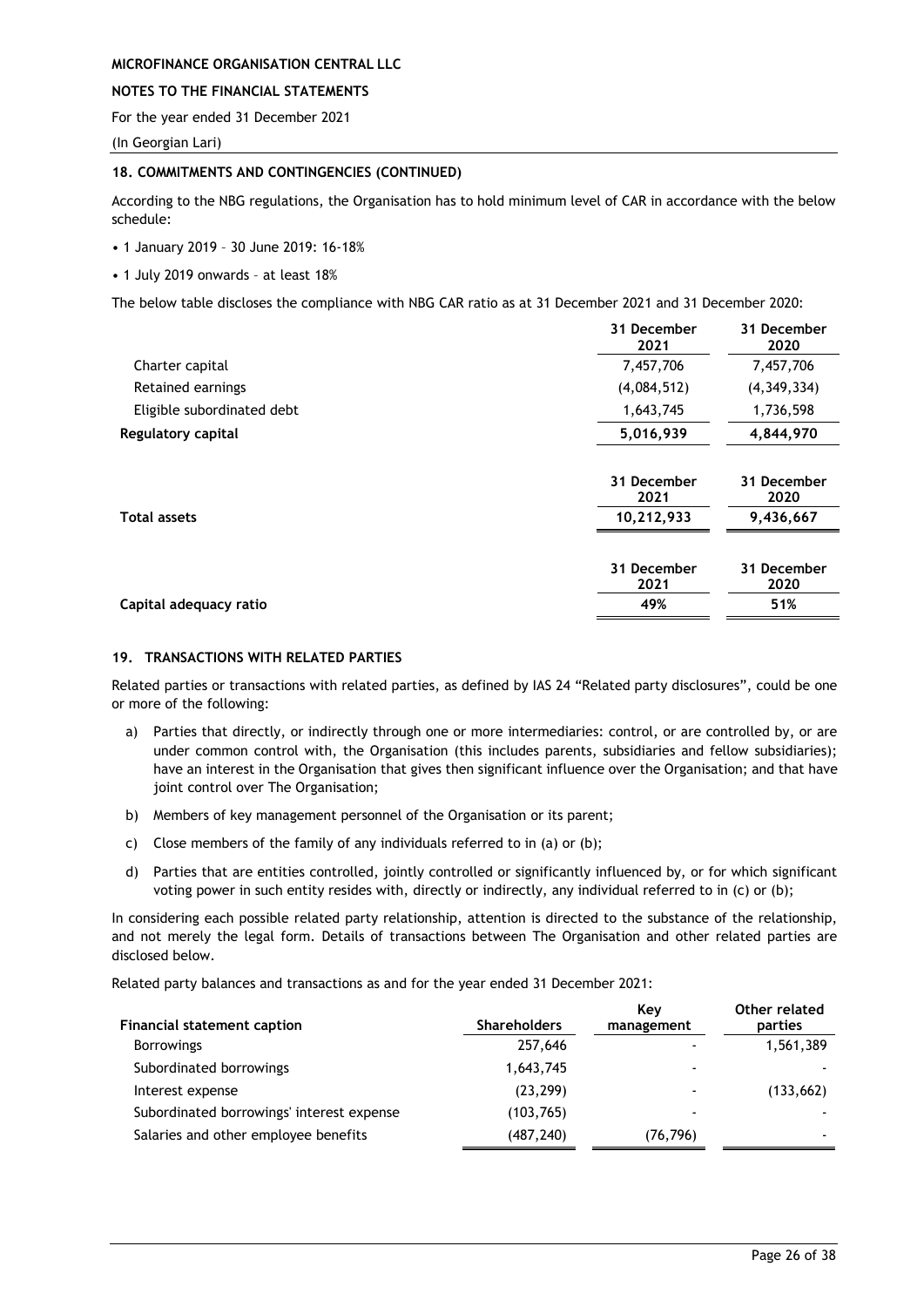### **NOTES TO THE FINANCIAL STATEMENTS**

For the year ended 31 December 2021

(In Georgian Lari)

### **19. TRANSACTIONS WITH RELATED PARTIES (CONTINUED)**

Related party balances and transactions as and for the year ended 31 December 2020:

| <b>Financial statement caption</b>          | <b>Shareholders</b> | Kev<br>management        | Other related<br>parties |
|---------------------------------------------|---------------------|--------------------------|--------------------------|
| <b>Borrowings</b>                           | 275,059             |                          | 1,351,864                |
| Subordinated borrowings                     | 1,736,598           |                          |                          |
| Interest expense on borrowings              | (27, 905)           |                          | (70, 936)                |
| Interest expense on subordinated borrowings | (100, 459)          | $\overline{\phantom{a}}$ |                          |
| Salaries and other employee benefits        | (471, 980)          | (76, 870)                |                          |

#### <span id="page-27-0"></span>**20. EVENTS AFTER THE REPORTING PERIOD**

#### **Changes in Georgia legislation**

On 17 February 2022 the President of the National Bank of Georgia issued Order №14/04 "Approval of the Code of Ethics for the loan recovery by financial organisations", which defined and framed the behaviour of financial institutions in the process of loan recovery. Specific obligations and responsibilities were written for financial organisations and a wide list of rights for borrowers. According to the order, from 1 June 2022, all financial organisations are required to establish and maintain communication with the customer, authorized person, contact person and/or third party related to the customer, except on site visits. All documentations related to the communication must be documented and kept at least for two months.

On 1 April 2022, the Order №31/04 was issued by the President of the National Bank of Georgia, which was enforced on 25 March 2022. According to the order the loan service limits/ratios were changed.

#### **Russia – Ukraine war**

Russian federation launched a full-scale invasion of Ukraine on 24 February 2022, which is ongoing as for the date of the issue of the financial statements.

The Russian Federation's invasion of Ukraine and the subsequent global response to those military actions may have significant financial effects on many entities. These include entities with physical operations in Ukraine, Russia and Belarus, as well as indirect interests (e.g. suppliers and customers, investments and lenders). Sanctions placed on the Russian government, Russian entities and Russian individuals by many jurisdictions may also affect entities, such as a loss of access to financial resources and trade, as well as the consequential effects of sanctions on worldwide prices (e.g. oil, natural gas and other petroleum products).

Management is unable to assess the impact (or potential impact) of this war on the Organisation's operations. As at 31 December 2021 and the date of these financial statements, the Organisation has no significant operations and balances with the companies/individuals effected by the war.

### **Changes in statutory capital**

At 5 January 2022 the shareholder of the Organisation increased charter capital by making cash contributions with total amount of GEL710,179.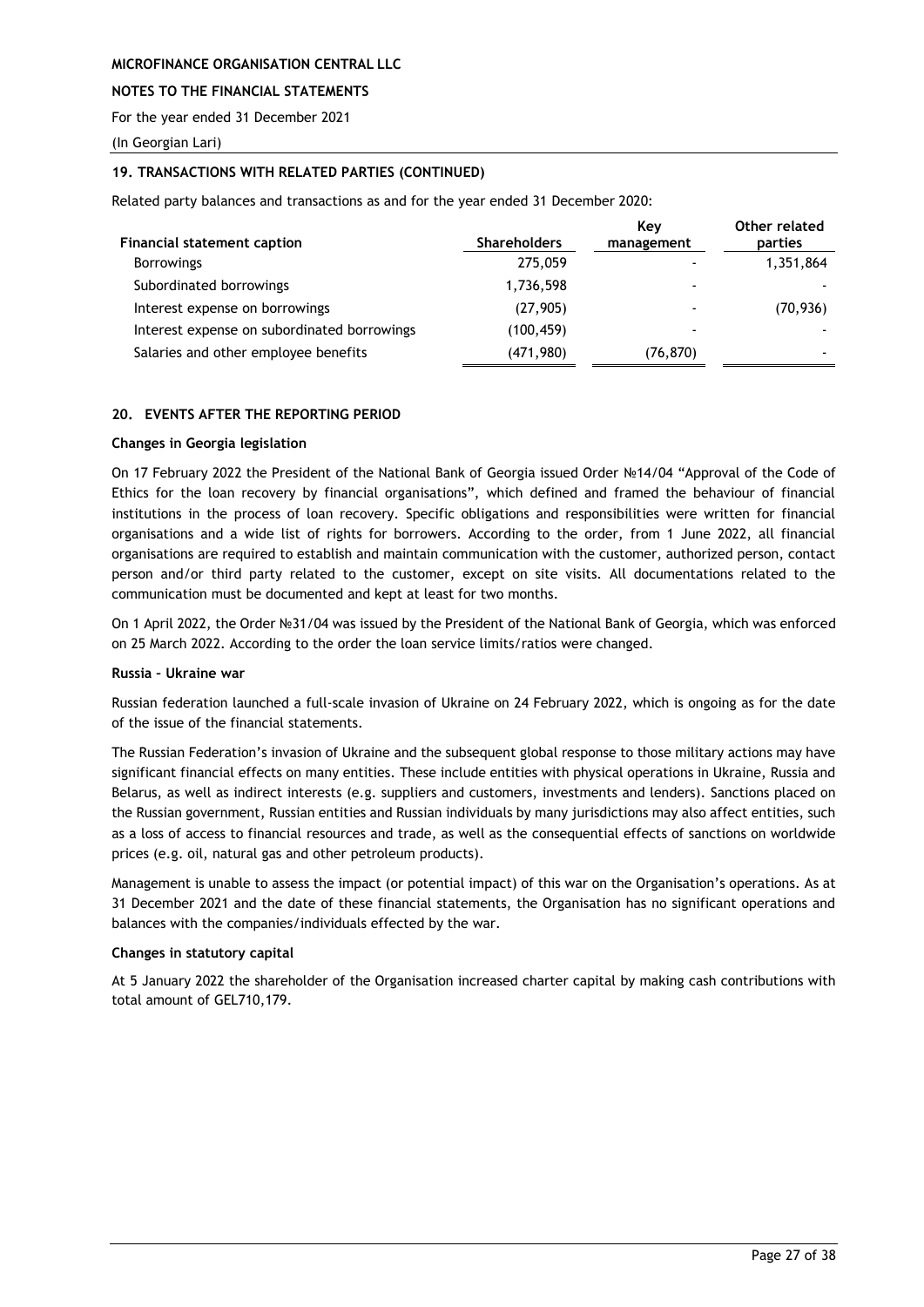### **NOTES TO THE FINANCIAL STATEMENTS**

For the year ended 31 December 2021

(In Georgian Lari)

### <span id="page-28-0"></span>**21. SUMMARY OF SIGNIFICANT ACCOUNTING POLICIES**

### **FINANCIAL INSTRUMENTS**

### **INITIAL RECOGNITION OF FINANCIAL INSTRUMENTS**

Financial assets and financial liabilities are recognised in the Organisation's financial position when the Organisation becomes a party to the contractual provisions of the instrument.

When financial instruments are recognised initially, they are measured at fair value, adjusted, in the case of instruments not at fair value through profit or loss, for directly attributable fees and costs.

If the transaction price differs from fair value at initial recognition, the Organisation accounts for such difference as follows:

- if the fair value is evidenced by a quoted price in an active market for an identical asset or liability (i.e., a Level 1 input) or based on a valuation technique that uses only data from observable markets, the Organisation recognises the difference between the fair value at initial recognition and the transaction price as a gain or loss;
- in all other cases, the initial measurement of the financial instrument is adjusted to defer the difference between the fair value at initial recognition and the transaction price. After initial recognition, the Organisation recognises that deferred difference as a gain or loss only when the inputs become observable, or when the instrument is derecognised.

### **FINANCIAL ASSETS**

### **Classification and subsequent measurement**

On initial recognition, a financial asset is classified into one of the following measurement categories: amortised cost; fair value through other comprehensive income (FVOCI); or fair value through profit or loss (FVTPL).

### **FINANCIAL ASSETS AT AMORTISED COST**

Financial asset at amortised cost is the most relevant measurement category to the Organization. The Organization measures financial assets at amortised cost if both of the following conditions are met:

- The asset is held within a business model whose objective is to hold assets to collect contractual cash flows; and
- The contractual terms of the financial asset give rise on specified dates to cash flows that are solely payments of principal and interest ("SPPI") on the principal amount outstanding.

Financial assets at amortised cost are subsequently measured using the effective interest (EIR) method and are subject to impairment. Gains and losses are recognised in profit or loss when the asset is derecognised, modified or impaired.

### **FINANCIAL ASSETS AT FAIR VALUE THROUGH OTHER COMPREHENSIVE INCOME**

A financial asset is measured at fair value through other comprehensive income if it meets both of the following conditions and is not designated as at fair value through profit or loss:

- The asset is held within a business model whose objective is achieved by both collecting contractual cash flows and selling financial assets; and
- The contractual terms of the financial asset give rise on specified dates to cash flows that are solely payments of principal and interest on the principal amount outstanding.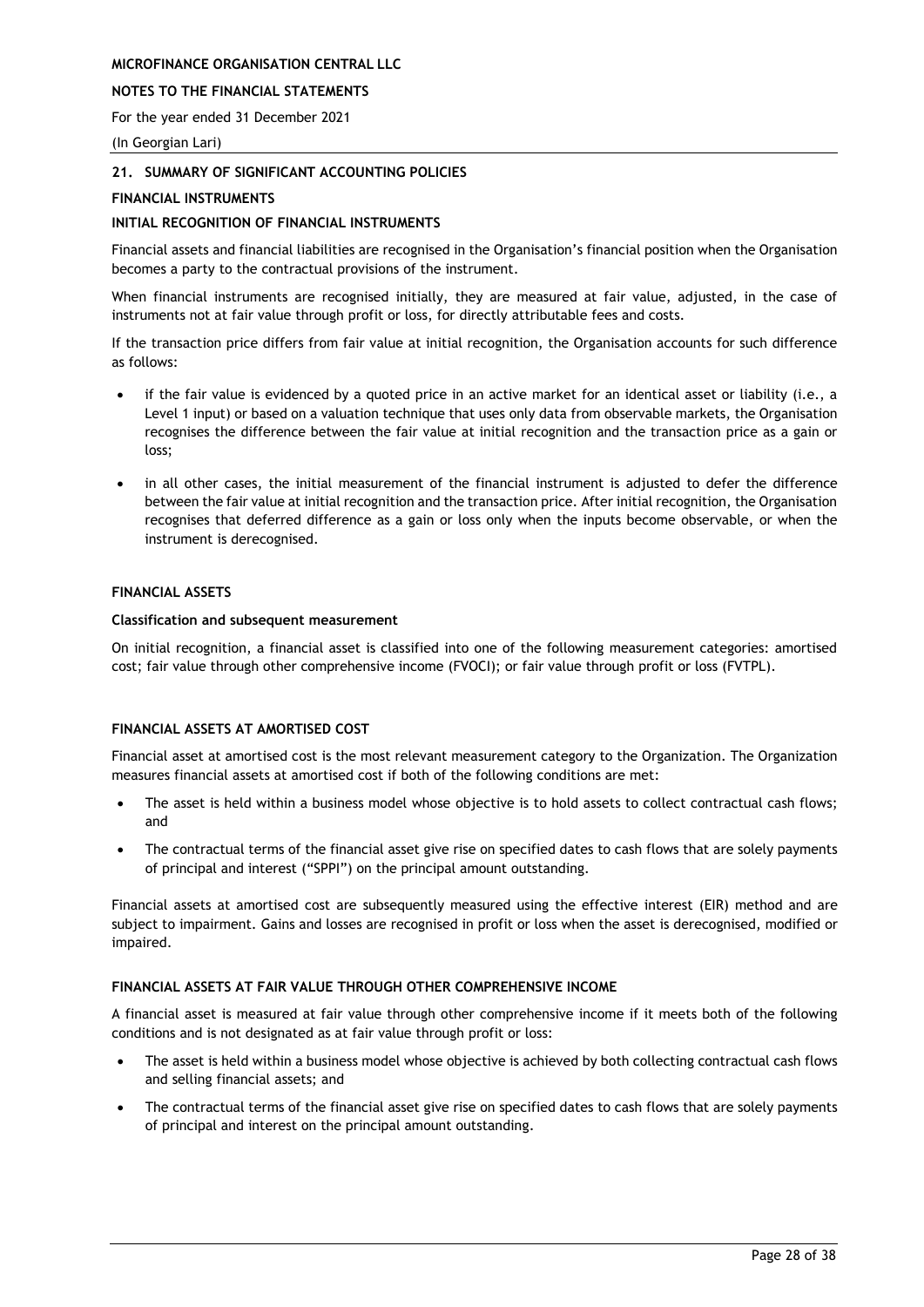### **NOTES TO THE FINANCIAL STATEMENTS**

For the year ended 31 December 2021

(In Georgian Lari)

### **21. SUMMARY OF SIGNIFICANT ACCOUNTING POLICIES (CONTINUED)**

### **FINANCIAL ASSETS AT FAIR VALUE THROUGH PROFIT OR LOSS**

All financial assets not classified as measured at amortised cost or FVOCI as described above are measured at FVTPL. This includes all derivative financial assets.

The Organisation's all financial assets are measured at amortised cost, except derivative financial assets.

### **BUSINESS MODEL ASSESSMENT**

There are three business models available under IFRS 9:

- Hold to collect: It is intended to hold the asset to maturity to earn interest, collecting repayments of principal and interest form the counterparty.
- Hold to collect and sell: this model is similar to the hold to collect model, except that the entity may elect to sell some or all of the assets before maturity as circumstances change or to hold the assets for liquidity purposes.
- Other: all those models that do not meet the 'hold to collect' or 'hold to collect and sell' qualifying criteria.

The assessment of business model requires judgment based on facts and circumstances at the date of the assessment. The business model is not assessed on an instrument-by-instrument basis, but at a higher level of aggregated portfolios per instrument type and is based on observable factors.

The Organisation has considered quantitative factors and qualitative factors such as how the performance of the business model and the financial assets held within that business model are evaluated and reported to the key management personnel; the risks that affect the performance of the business model and, in particular, the way those risks are managed; and how managers of the business are compensated.

Financial assets that are held for trading or are managed and whose performance is evaluated on a fair value basis are measured at FVTPL, because they are neither held to collect contractual cash flows nor held both to collect contractual cash flows and to sell financial assets.

### **SOLELY PAYMENTS OF PRINCIPAL AND INTEREST (SPPI)**

If a financial asset is held in either to a Hold to Collect or a Hold to Collect and Sell business model, then assessment to determine whether contractual cash flows are solely payments of principal and interest on the principal amount outstanding at initial recognition is required to determine the classification. The SPPI test is performed on an individual instrument basis.

Contractual cash flows, that represent solely payments of principal and Interest on the principal amount outstanding, are consistent with basic lending arrangement. Interest is consideration for the time value of money and the credit risk associated with the principal amount outstanding during a particular period of time. It can also include consideration for other basic lending risks (e.g. liquidity risk) and costs (e.g. administrative costs) associated with holding the financial asset for a particular period of time, and a profit margin that is consistent with a basic lending arrangement.

In assessing whether the contractual cash flows are SPPI, the Organisation considers whether the contractual terms of the financial asset contain a term that could change the timing or amount of contractual cash flows arising over the life of the instrument which could affect whether the instrument is considered to meet the SPPI test.

If the SPPI test is failed, such financial assets are measured at FVTPL with interest earned recognised in other interest income.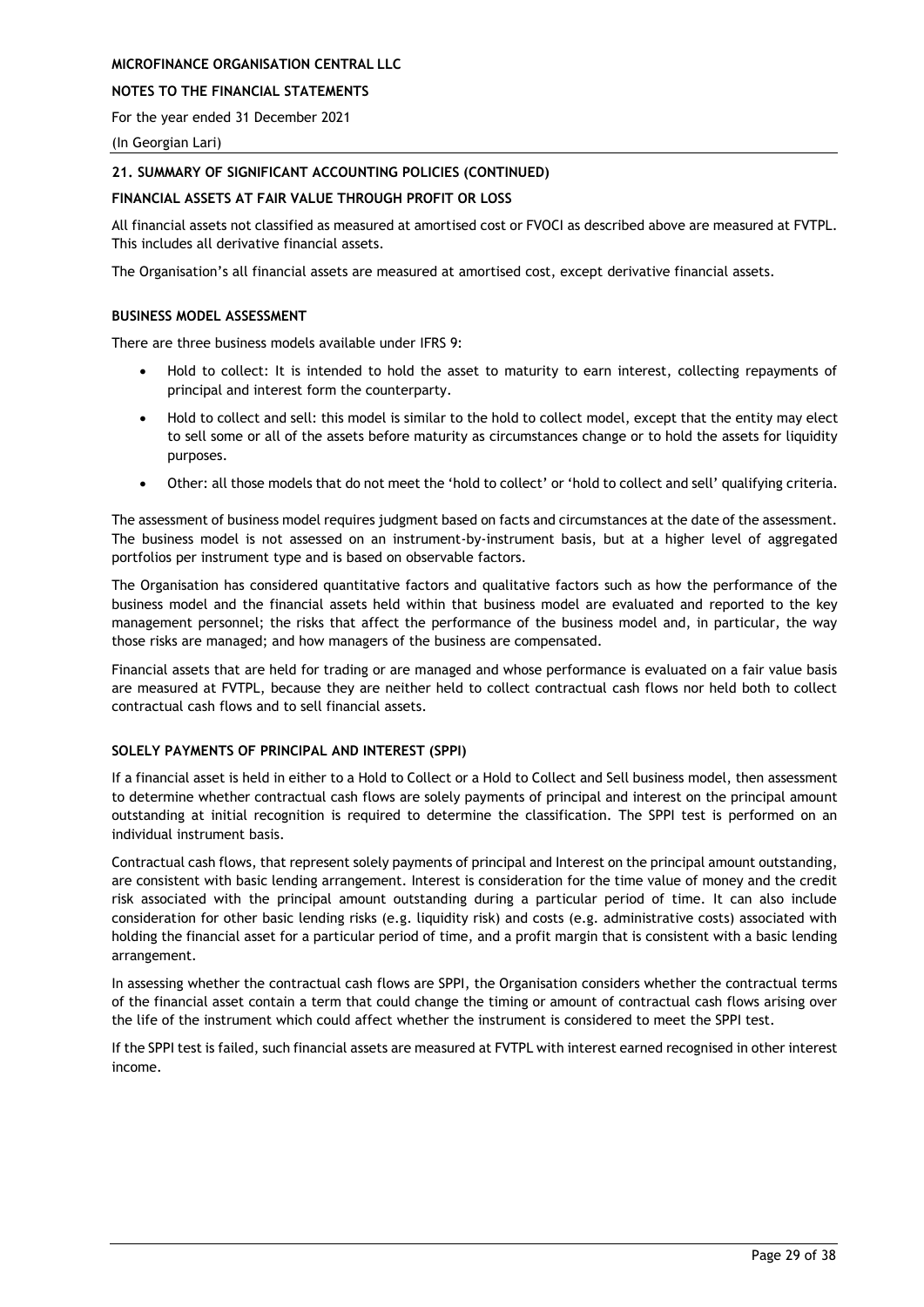### **NOTES TO THE FINANCIAL STATEMENTS**

For the year ended 31 December 2021

(In Georgian Lari)

### **21. SUMMARY OF SIGNIFICANT ACCOUNTING POLICIES (CONTINUED)**

### **DERECOGNITION OF FINANCIAL ASSETS**

A financial asset (or, where applicable, a part of a financial asset or part of a group of similar financial assets) is primarily derecognised (i.e., removed from the Organisation's statement of financial position) when:

- The rights to receive cash flows from the asset have expired, Or
- The Organisation has transferred its rights to receive cash flows from the asset or has assumed an obligation to pay the received cash flows in full without material delay to a third party under a 'pass-through' arrangement; and either (a) the Organisation has transferred substantially all the risks and rewards of the asset, or (b) the Organisation has neither transferred nor retained substantially all the risks and rewards of the asset, but has transferred control of the asset.

#### **IMPAIRMENT OF FINANCIAL ASSETS**

#### **Changes to the impairment estimation**

The adoption of IFRS 9 has fundamentally changed the Organisation's accounting for loan loss impairment by replacing IAS 39's incurred loss approach with forward-looking expected credit loss (ECL) approach. IFRS 9 requires the Organisation to record ECL on all of its debt financial assets at amortised cost or FVOCI. The allowance is based on the ECL associated with the probability of default in the next 12 months unless there has been a significant increase in credit risk since origination, in which case the allowance is based on the ECL over the life of the asset. If the financial asset meets the definition of purchased or originated credit impaired, the allowance is based on the change in the lifetime ECL.

From 1 January 2018 the Organisation recorded the allowance for expected credit loss for all debt instruments that are measured at amortised cost.

The determination of impairment losses and allowance moves from an incurred credit loss model whereby credit losses are recognised when a defined loss event occurs under IAS 39, to an expected credit loss model under IFRS 9, where provisions are taken upon initial recognition of the financial instruments. Under IFRS 9, the Organisation first evaluates individually whether objective evidence of impairment exists for loans that are individually significant. It then collectively assesses loans that are not individually significant and loans which are significant but for which there is no objective evidence of impairment available under the individual assessment.

Collectively assessed loans are grouped on the basis of shared credit risk characteristics and collateral type.

### **Three stage approach**

IFRS 9 introduces a three-stage approach to impairment for Financial Instruments that are performing at the date of origination or purchase. This approach is summarised as follows:

**Stage 1:** The Organisation recognizes a credit loss allowance at an amount equal to 12-month expected credit losses. This represents the portion of lifetime expected credit losses from default events that are expected within 12 months of the reporting date, assuming that credit risk has not increased significantly after initial recognition. For those financial assets with a remaining maturity of less than 12 months, a PD is used that corresponds to the remaining maturity.

**Stage 2:** The Organisation recognizes a credit loss allowance at an amount equal to lifetime expected credit losses for those Financial Instruments which are considered to have experienced a significant increase in credit risk since initial recognition. This requires the computation of ECL based on lifetime probability of default that represents the probability of default occurring over the remaining lifetime of the Financial Instrument. Allowance for credit losses are higher in this stage because of an increase in credit risk and the impact of a longer time horizon being considered compared to 12 months in Stage 1. Financial Instruments in stage 2 are not yet deemed to be credit-impaired.

**Stage 3:** If the Financial Instrument is credit-impaired, it is then moved to stage 3. The Organisation recognizes a loss allowance at an amount equal to lifetime expected credit losses, reflecting a Probability of Default (PD) of 100 % for those Financial Instruments that are credit-impaired.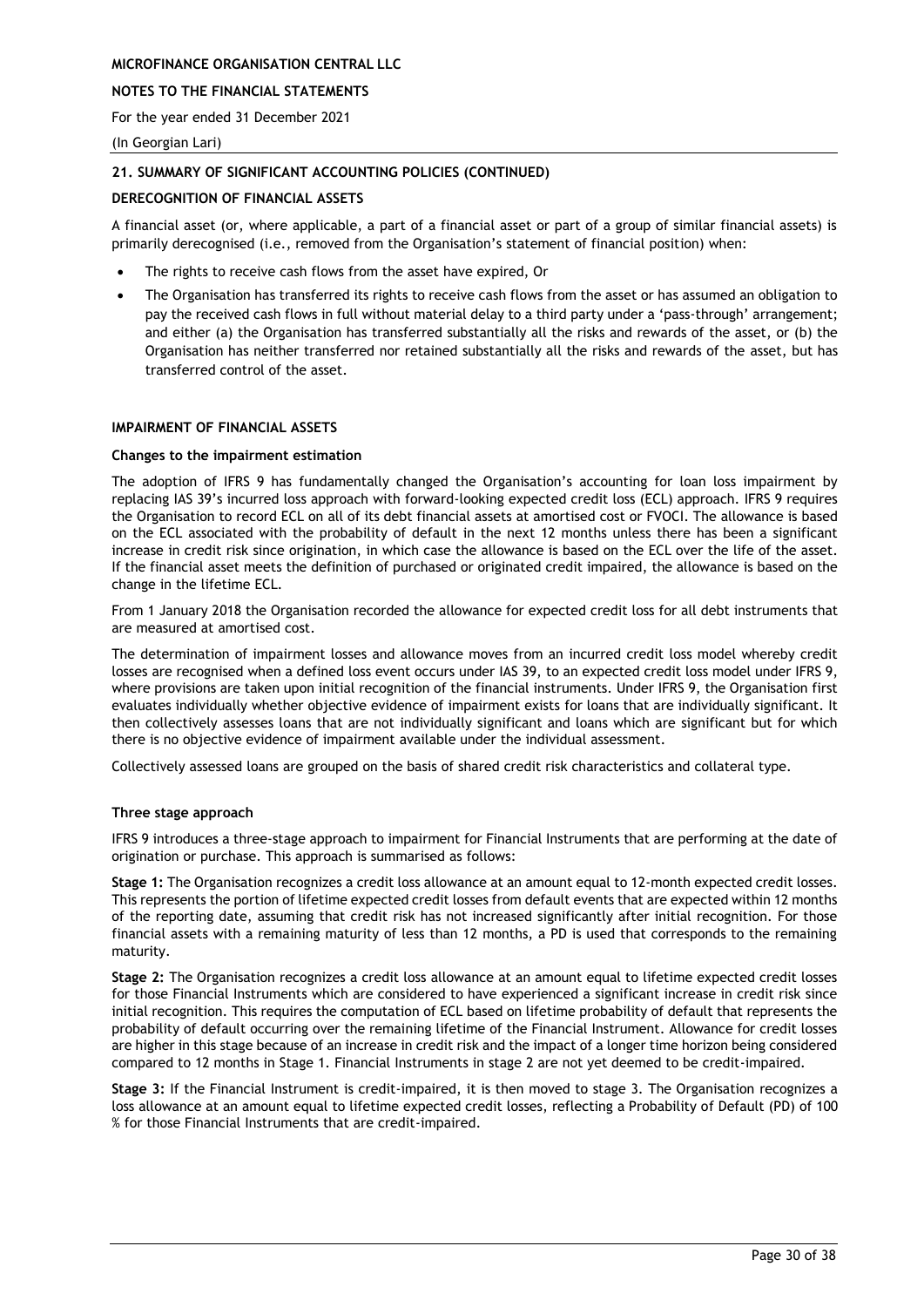### **NOTES TO THE FINANCIAL STATEMENTS**

For the year ended 31 December 2021

(In Georgian Lari)

### **21. SUMMARY OF SIGNIFICANT ACCOUNTING POLICIES (CONTINUED)**

#### **Definition of default**

The Organisation recognizes default in the following cases:

- Arrears including restructured loans >90 days
- Decease of a client
- Force majeure, when a client becomes insolvent due to external factors beyond the control

The loans for which the Organisation recognizes default are credit-impaired loans.

#### **Significant increase in credit risk**

When determining whether the risk of default on a financial instrument has increased significantly since initial recognition, the Organisation considers reasonable and supportable information that is relevant and available without undue cost or effort. This includes both quantitative and qualitative information and analysis, based on the Organisation's historical experience and expert credit assessment and including forward-looking information.

The quantitative information is a primary indicator of significant increase in credit risk and is based on the change in lifetime PD by comparing:

- the remaining lifetime PD at the reporting date; with
- the remaining lifetime PD for this point in time that was estimated based on facts and circumstances at the time of initial recognition of the exposure.

As a backstop, the Organisation considers that a significant increase in credit risk occurs no later than when an asset is more than 30 days past due.

The Organisation monitors the effectiveness of the criteria used to identify significant increases in credit risk by regular reviews to confirm that:

- The criteria are capable of identifying significant increases in credit risk before an exposure is in default;
- The criteria do not align with the point in time when an asset becomes 30 days past due; and
- There is no unwarranted volatility in loss allowance from transfers between 12-months PD (probability of default) and lifetime PD.

#### **Forward-looking information**

Under IFRS 9, the allowance for credit losses is based on reasonable and supportable forward looking information obtainable without undue cost or effort, which takes into consideration past events, current conditions and forecasts of future economic conditions.

The Organisation incorporates forward-looking information into both its assessment of whether the credit risk of an instrument has increased significantly since its initial recognition and its measurement of ECL.

#### **Measurement of ECL**

The key inputs into the measurement of ECL are the term structure of the following variables:

- Probability of default (PD);
- Loss given default (LGD);
- Exposure at default (EAD).

These parameters are generally derived from internally developed statistical models and other historical data. They are adjusted to reflect forward-looking information as described above.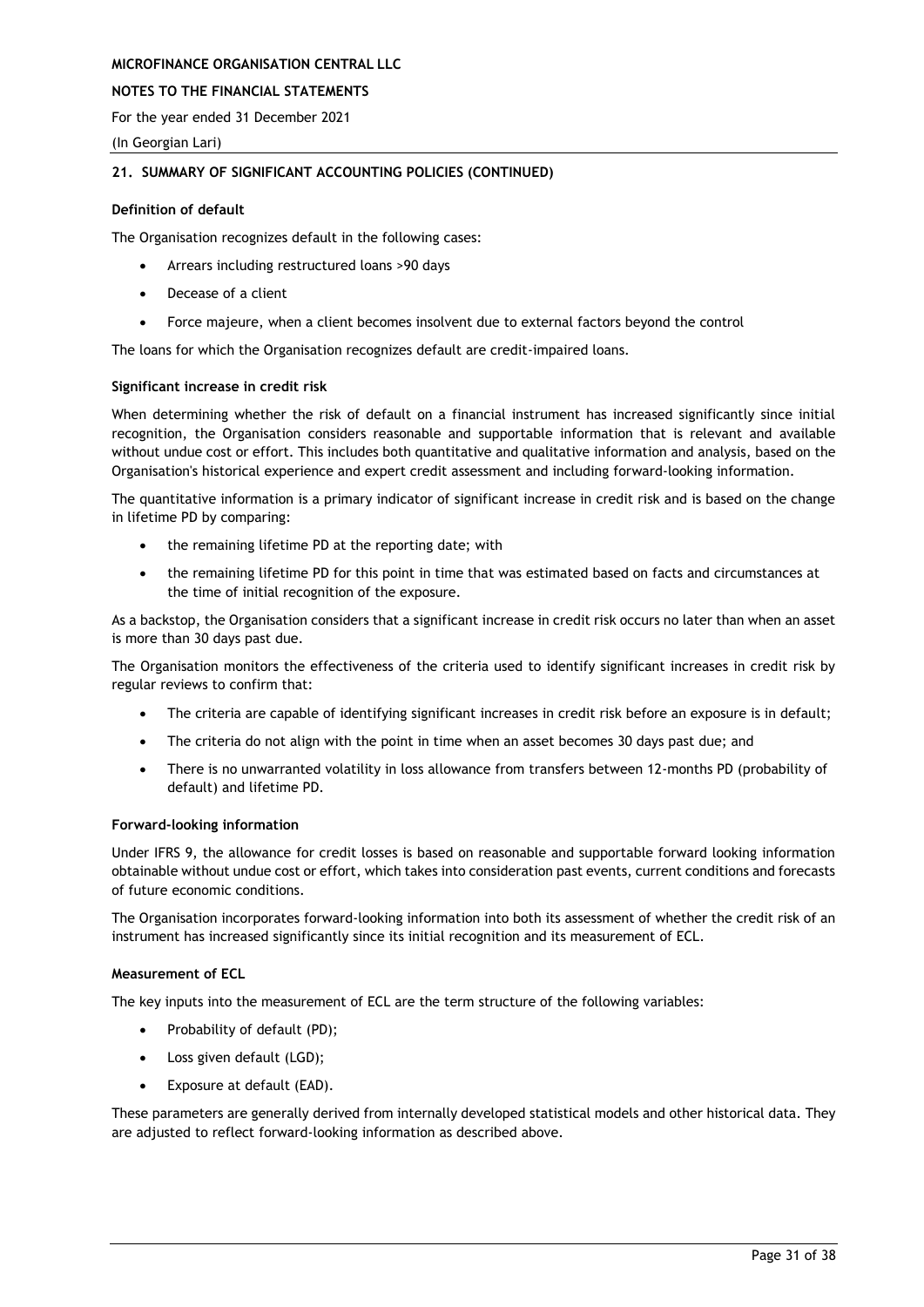### **NOTES TO THE FINANCIAL STATEMENTS**

For the year ended 31 December 2021

(In Georgian Lari)

### **21. SUMMARY OF SIGNIFICANT ACCOUNTING POLICIES (CONTINUED)**

### **Probability of default (PD)**

PD estimates are estimates at a certain date, which are calculated based on statistical rating models.

If a counterparty or exposure migrates between ratings classes, then this will lead to a change in the estimate of the associated PD. PDs are estimated considering the contractual maturities of exposures and estimated prepayment rates.

### **Exposure at default (EAD)**

Exposure of default (EAD): The EAD represents an estimate of the exposure to credit risk at the time of a potential default occurring during the life of a financial asset. It represents the cash flows outstanding at the time of default, considering expected repayments, interest payments and accruals discounted at the EIR.

#### **Loss given default (LGD)**

LGD is defined as the likely loss in case of a counterparty default. The Organisation estimates LGD parameters based on the history of recovery rates of claims against defaulted counterparties. The LGD model considers cash recoveries only. LGD is calculated on a discounted cash flow basis using the effective interest rate as the discounting factor.

### **FINANCIAL LIABILITIES**

The Organisation classifies its financial liabilities into one of two categories, depending on the purpose for which the liability was acquired. On 1 January 2018 (the date of initial application of IFRS 9), the Organisation has classified all financial as liabilities within "Other financial liabilities" category. Other financial liabilities include the following items: borrowings and other short-term monetary liabilities.

Other financial liabilities are initially recognised at fair value net of any transaction costs directly attributable to the issue of the instrument. Such interest-bearing liabilities are subsequently measured at amortised cost using the effective interest rate method, which ensures that any interest expense over the period to repayment is at a constant rate on the balance of the liability carried in the statement of financial position. For the purposes of each financial liability, interest expense includes initial transaction costs and any premium payable on redemption, as well as any interest or coupon payable while the liability is outstanding.

### **DERECOGNITION OF FINANCIAL LIABILITIES**

The Organisation derecognises financial liabilities when, and only when, the Organisation's obligations are discharged, cancelled or they expire. Where an existing financial liability is replaced by another from the same lender on substantially different terms, or the terms of an existing liability are substantially modified, such an exchange or modification is treated as a derecognition of the original liability and the recognition of a new liability. The difference between the carrying amount of the financial liability derecognised and the consideration paid and payable is recognised in profit and loss.

### **OFFSETTING**

Financial assets and liabilities are offset and the net amount reported in the statement of financial position only when there is a legally enforceable right to offset the recognised amounts, and there is an intention to either settle on a net basis, or to realise the asset and settle the liability simultaneously.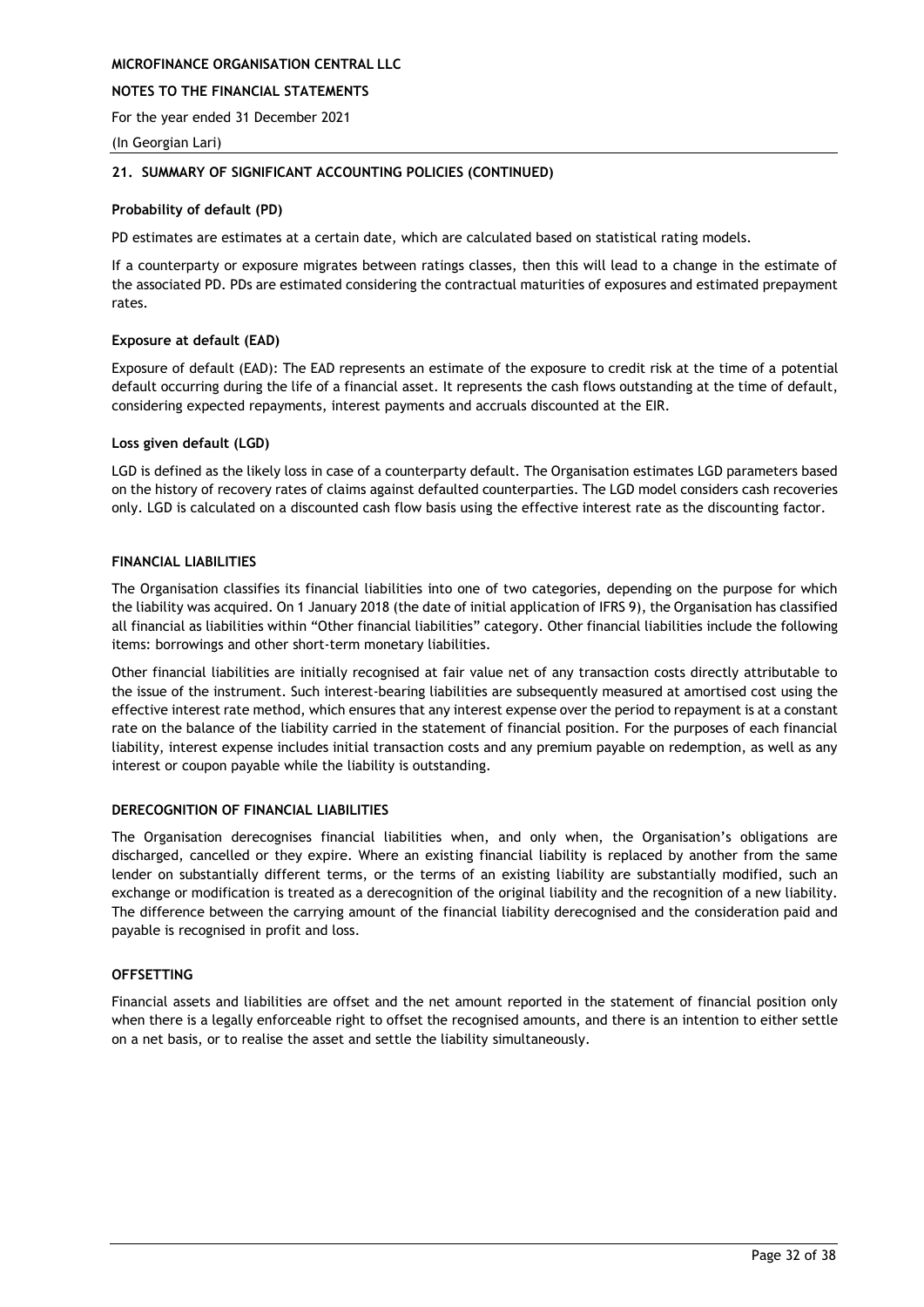### **NOTES TO THE FINANCIAL STATEMENTS**

For the year ended 31 December 2021

(In Georgian Lari)

### **21. SUMMARY OF SIGNIFICANT ACCOUNTING POLICIES (CONTINUED)**

### **FAIR VALUE MEASUREMENT HIERARCHY**

IFRS 13 requires certain disclosures which require the classification of financial assets and financial liabilities measured at fair value using a fair value hierarchy that reflects the significance of the inputs used in making the fair value measurement. The fair value hierarchy has the following levels:

- Level 1 Quoted (unadjusted) market prices in active markets for identical assets or liabilities;
- Level 2 Valuation techniques for which the lowest level input that is significant to the fair value measurement is directly or indirectly observable; and
- Level 3 Valuation techniques for which the lowest level input that is significant to the fair value measurement is unobservable.

The level in the fair value hierarchy within which the financial asset or financial liability is categorised is determined on the basis of the lowest level input that is significant to the fair value measurement. Financial assets and financial liabilities are classified in their entirety into only one of the three levels.

Derivative Financial instruments measured at fair value by the level 2 in the fair value hierarchy are presented in Notes 6.

### **CASH AND CASH EQUIVALENTS**

Cash and cash equivalents are items which are readily convertible to known amounts of cash and which are subject to an insignificant risk of changes in value. Cash and cash equivalents include cash on hand, and all bank placements or receivables with original maturities of less than three months. Funds restricted for a period of more than three months on origination are excluded from cash and cash equivalents.

#### **PROPERTY AND EQUIPMENT**

Property, equipment and intangible assets are carried at historical cost less accumulated depreciation and recognised impairment loss, if any. Depreciation is charged on the carrying value of property, equipment and intangible assets and is designed to write off assets over their useful economic lives. Depreciation is calculated on a straight-line basis over 5 year.

The carrying amounts of property and equipment are reviewed at each reporting date to assess whether they are recorded in excess of their recoverable amounts. The recoverable amount is the higher of fair value less costs to sell and value in use.

### **CHARTER CAPITAL AND DIVIDENDS**

Equity includes charter capital and retained earnings. Dividends are recorded in equity in the period in which they are declared. Any dividends declared after the end of the reporting period and before the financial statements are authorised for issue, are disclosed in the subsequent events note.

#### **DERIVATIVE FINANCIAL INSTRUMENTS**

Derivative financial instruments included in financial assets at fair value through profit or loss or loss in the statement of financial position comprise foreign currency forward contracts and currency swaps.

Derivatives are initially recognised at fair value on the date on which a derivative contract is entered into and are subsequently re-measured at fair value. All derivatives are carried as financial assets when their fair value is positive and as financial liabilities when their fair value is negative.

Changes in the fair value of derivatives are recognised immediately in profit or loss.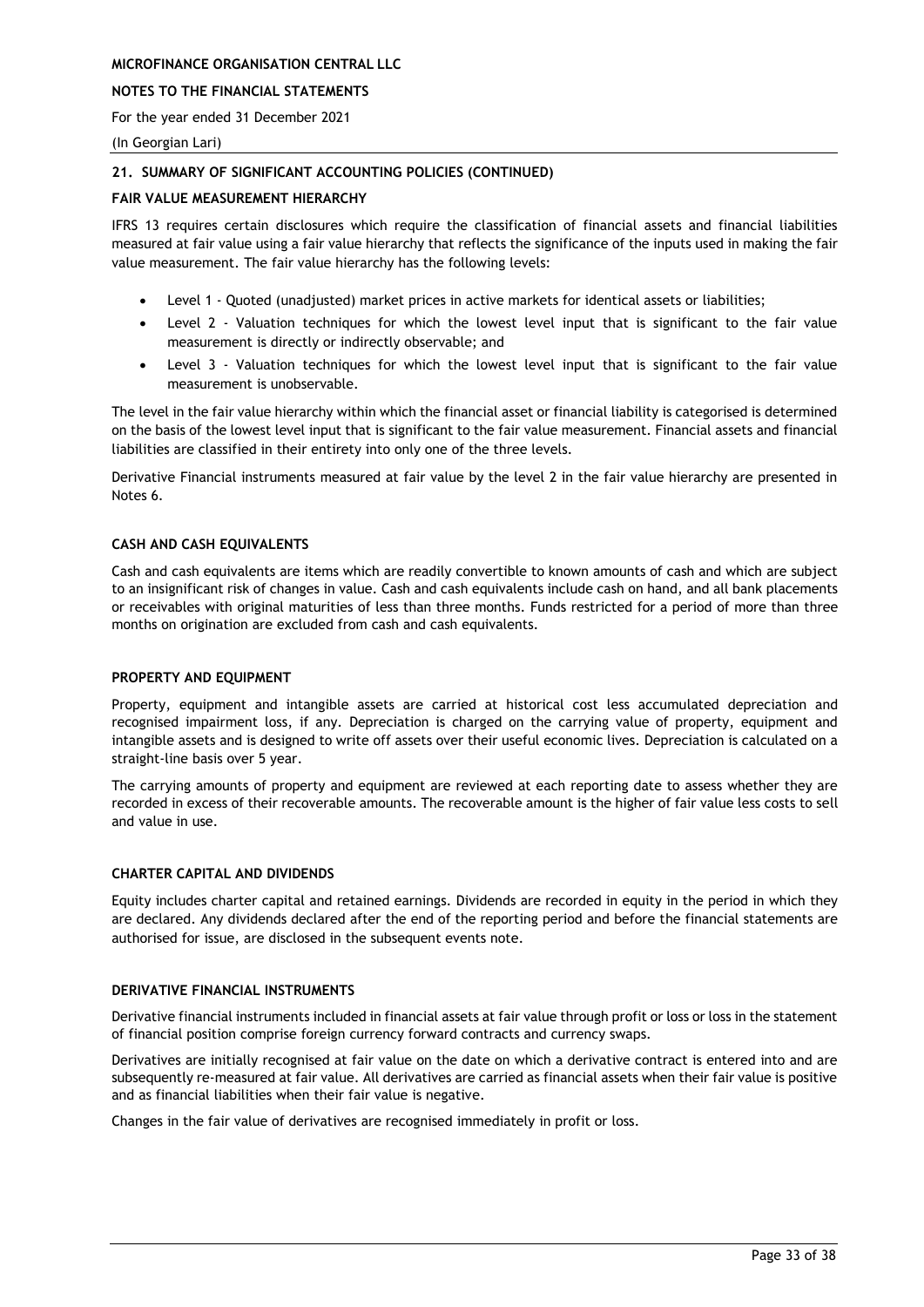### **NOTES TO THE FINANCIAL STATEMENTS**

For the year ended 31 December 2021

(In Georgian Lari)

### **21. SUMMARY OF SIGNIFICANT ACCOUNTING POLICIES (CONTINUED)**

### **FINANCE LEASE RECEIVABLES**

Financial asset is recognized as a finance lease receivable when substantially all the risks and rewards are transferred incidental to ownership of an asset. Title may or may not eventually be transferred.

Finance lease in the statement of financial position is presented as a receivable in the scope of IAS 17 at an amount equal to the net investment in the lease. Under a finance lease substantially all the risks and rewards incidental to legal ownership are transferred by the lessor, and thus the lease payment receivable is treated by the lessor as repayment of principal and finance income to reimburse and reward the lessor for its investment and services.

Subsequently the recognition of finance income is based on a pattern reflecting a constant periodic rate of return on the lessor's net investment in the finance lease. Lease payments relating to the period, excluding costs for services, are applied against the gross investment in the lease to reduce both the principal and the unearned finance income.

A sale and leaseback transaction involves the sale of an asset and the leasing back of the same asset. The lease payment and the sale price are usually interdependent because they are negotiated as a package. The accounting treatment of a sale and leaseback transaction depends upon the type of lease involved.

If a sale and leaseback transaction results in a finance lease, any excess of sales proceeds over the carrying amount shall not be immediately recognised as income by a seller-lessee. Instead, it shall be deferred and amortised over the lease term.

If the leaseback is a finance lease, the transaction is a means whereby the lessor provides finance to the lessee, with the asset as security. For this reason, it is not appropriate to regard an excess of sales proceeds over the carrying amount as income. Such excess is deferred and amortised over the lease term.

### **PROVISIONS, CONTINGENT LIABILITIES AND CONTINGENT ASSETS**

A provision is a liability of uncertain timing or amount. A liability is a present obligation of the entity arising from past events, the settlement of which is expected to result in an outflow from the entity of resources embodying economic benefits. An obligating event is an event that creates a legal or constructive obligation that results in an entity having no realistic alternative to settling that obligation. A legal obligation is an obligation that derives from:

- A contract (through its explicit or implicit terms);
- Legislation; or
- Other operation of law.

A constructive obligation is an obligation that derives from an entity's actions where:

- By an established pattern of past practice, published policies or a sufficiently specific current statement, the entity has indicated to other parties that it will accept certain responsibilities; and
- As a result, the entity has created a valid expectation on the part of those other parties that it will discharge those responsibilities.

The term 'contingent liability' is used for liabilities that do not meet the recognition criteria. Accounting policy distinguishes between:

- provisions which are recognised as liabilities (assuming that a reliable estimate can be made) because they are present obligations and it is probable that an outflow of resources embodying economic benefits will be required to settle the obligations; and
- contingent liabilities which are not recognised as liabilities because they are either:
	- possible obligations, as it has yet to be confirmed whether the entity has a present obligation that could lead to an outflow of resources embodying economic benefits; or
	- present obligations that do not meet the recognition criteria in this Standard (because either it is not probable that an outflow of resources embodying economic benefits will be required to settle the obligation, or a sufficiently reliable estimate of the amount of the obligation cannot be made).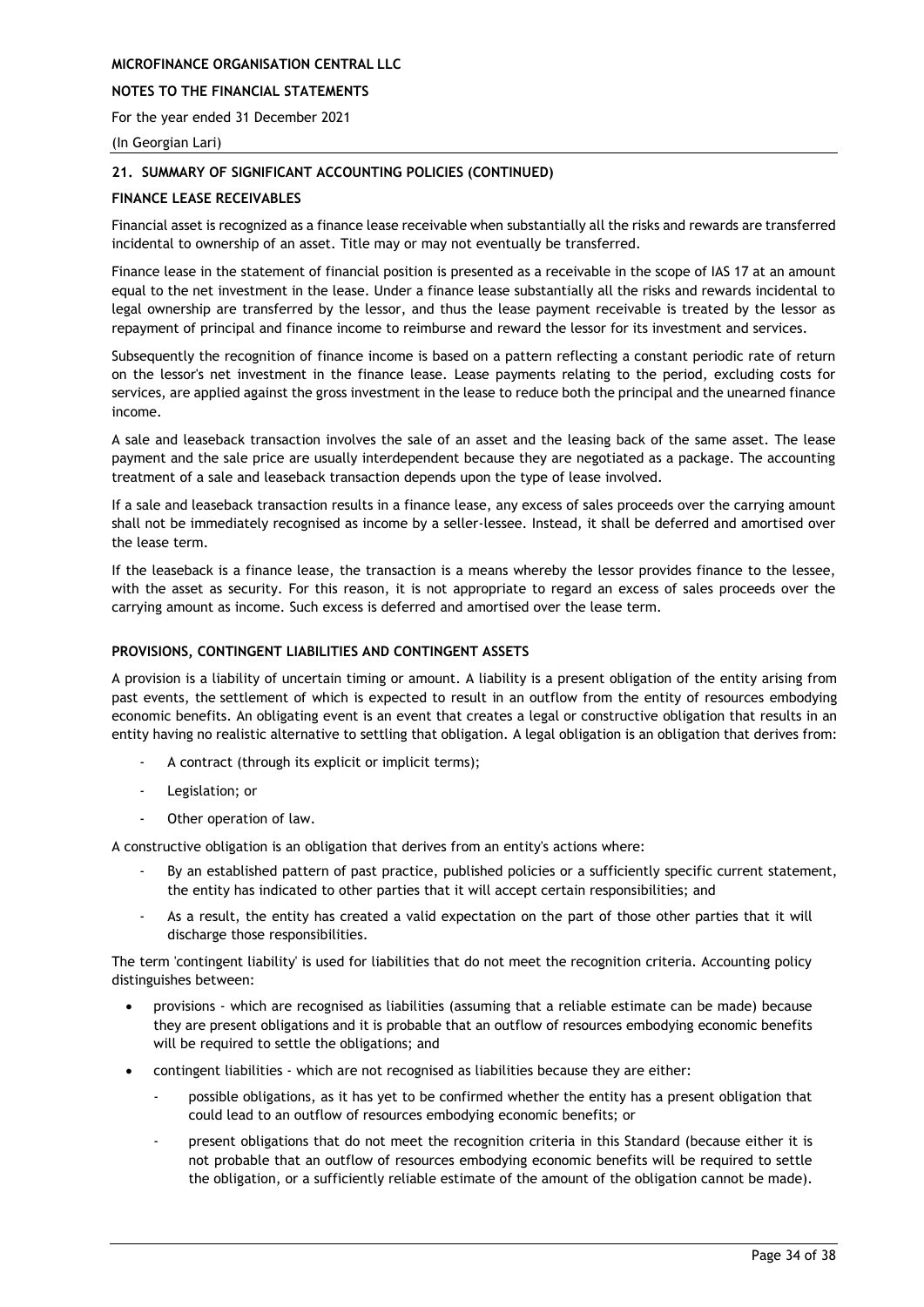### **NOTES TO THE FINANCIAL STATEMENTS**

For the year ended 31 December 2021

#### (In Georgian Lari)

### **21. SUMMARY OF SIGNIFICANT ACCOUNTING POLICIES (CONTINUED)**

Contingent liabilities are not reflected in the financial statements, except for the cases when the outflow of economic benefits is likely to origin and the amount of such liabilities can be reliably measured. The information on contingent liabilities is disclosed in the notes to the financial statements with the exception of cases, when the outflow of economic benefits is likely.

Contingent liabilities may develop in a way not initially expected. Therefore, they are assessed continually to determine whether an outflow of resources embodying economic benefits has become probable. If it becomes probable that an outflow of future economic benefits will be required for an item previously dealt with as a contingent liability, a provision is recognised in the financial statements of the period in which the change in probability occurs (except in the extremely rare circumstances where no reliable estimate can be made).

Contingent assets are not reflected in the financial statements, but the information on them is disclosed when inflow of economic benefits is possible. If economic benefits are sure to occur, an asset and related income are recognized in the financial statements for the year, when the evaluation change occurred.

### **TAXATION**

The tax expense for the year comprises current and deferred tax. Tax is recognized in the statement of comprehensive income, except to the extent that it relates to items recognized in other comprehensive income or directly in equity. In this case the tax is also recognized in other comprehensive income or directly in equity, respectively.

The current income tax charge is calculated on the basis of the tax laws enacted or substantively enacted at the balance sheet date in Georgia and generates taxable income. Management periodically evaluates positions taken in tax returns with respect to situations in which applicable tax regulation is subject to interpretation. It establishes provisions where appropriate on the basis of amounts expected to be paid to the tax authorities.

Deferred income tax is recognized, using the liability method, on temporary differences arising between the tax bases of assets and liabilities and their carrying amounts in the financial statements. However, the deferred income tax is not accounted for if it arises from initial recognition of an asset or liability in a transaction other than a business combination that at the time of the transaction affects neither accounting nor taxable profit and loss. Deferred income tax is determined using tax rate (and laws) that has been enacted or substantially enacted by the balance sheet date and is expected to apply when the related deferred income tax asset is realized or the deferred income tax liability is settled.

Deferred income tax assets are recognized only to the extent that it is probable that future taxable profit will be available against which the temporary differences can be utilized. Deferred income tax assets and liabilities are offset when there is a legally enforceable right to offset current tax assets against current tax liabilities and when the deferred income taxes assets and liabilities relate to income taxes levied by the same taxation authority on either the taxable entity where there is an intention to settle the balances on a net basis.

### **INTEREST INCOME RECOGNITION**

For Financial Instruments in Stage 1 and Stage 2, the Organisation calculates interest income by applying the Effective Interest Rate (EIR) to the gross carrying amount. Interest income for financial assets in Stage 3 is calculated by applying the EIR to the amortised cost (i.e. the gross carrying amount less credit loss allowance). For Financial Instruments classified as purchased or originated credit-impaired only, interest income is calculated by applying a credit adjusted EIR to the amortised cost of these purchased or originated credit-impaired assets.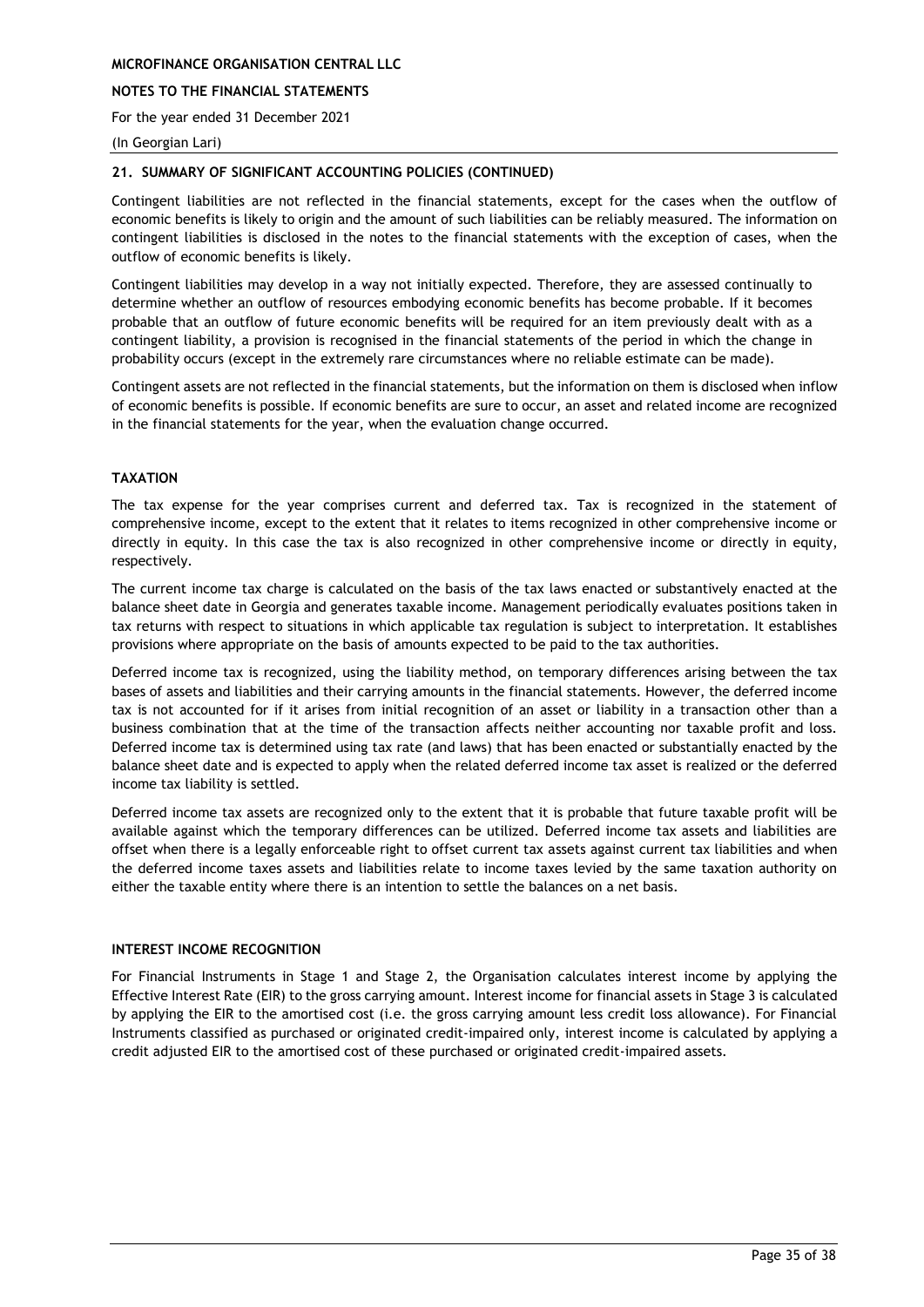### **NOTES TO THE FINANCIAL STATEMENTS**

For the year ended 31 December 2021

(In Georgian Lari)

### **21. SUMMARY OF SIGNIFICANT ACCOUNTING POLICIES (CONTINUED)**

### **RECOGNITION OF EXPENSES**

Expenses are recognised in the statement of comprehensive income if there arises any decrease of future economic profit related to the decrease of an asset or increase of a liability that can be reliably assessed.

Expenses are recognized in the statement of comprehensive income immediately, if the expenses do not result in future economic profit any more, or if future economic profit do not meet or stop to meet the requirements of recognition as an asset in the balance sheet.

### **LEASES**

#### **The Organisation as lessee**

#### **Identifying the lease**

A contract is, or contains, a lease when it conveys the right to use an underlying asset for a period of time, in exchange for consideration. At inception of a contract, the Organisation assesses whether it meets the two following cumulative conditions to be qualified as a lease:

- its execution involves the use of an identified asset, and
- it conveys the right to direct the use of that identified asset.

#### **Initial recognition**

All leases are accounted for by recognising a right-of-use asset and a lease liability except for:

- Leases of low value assets; and
- Leases with a duration of 12 months or less.

Leases are recognised on the Organisation's balance sheet as follows:

- An asset representing the right to use the underlying asset over the lease term;
- A liability for the obligation to pay the lease payments.

Lease liabilities are measured at the present value of the contractual payments due to the lessor over the lease term, with the discount rate determined by reference to the rate inherent in the lease unless this is not readily determinable, in which case the Organisation's incremental borrowing rate on commencement of the lease is used. Variable lease payments are only included in the measurement of the lease liability if they depend on an index or rate. In such cases, the initial measurement of the lease liability assumes the variable element will remain unchanged throughout the lease term. Other variable lease payments are expensed in the period to which they relate.

On initial recognition, the carrying value of the lease liability also includes:

- amounts expected to be payable under any residual value guarantee;
- the exercise price of any purchase option granted in favour of the Organisation if it is reasonably certain to assess that option;
- any penalties payable for terminating the lease, if the term of the lease has been estimated on the basis of termination option being exercised.

At the commencement date, the Organisation measures the right-of-use asset at cost. The cost of the right-of-use asset is comprised:

- The amount of the initial measurement of the lease liability;
- lease payments made at or before commencement of the lease;
- initial direct costs incurred; and
- the amount of any provision recognised where the Organisation is contractually required to dismantle, remove or restore the leased asset (typically leasehold dilapidations).

### **Subsequent measurement**

Subsequent to initial measurement lease liabilities increase as a result of interest charged at a constant rate on the balance outstanding and are reduced for lease payments made. Right-of-use assets are amortised on a straight-line basis over the remaining term of the lease or over the remaining economic life of the asset if, rarely, this is judged to be shorter than the lease term.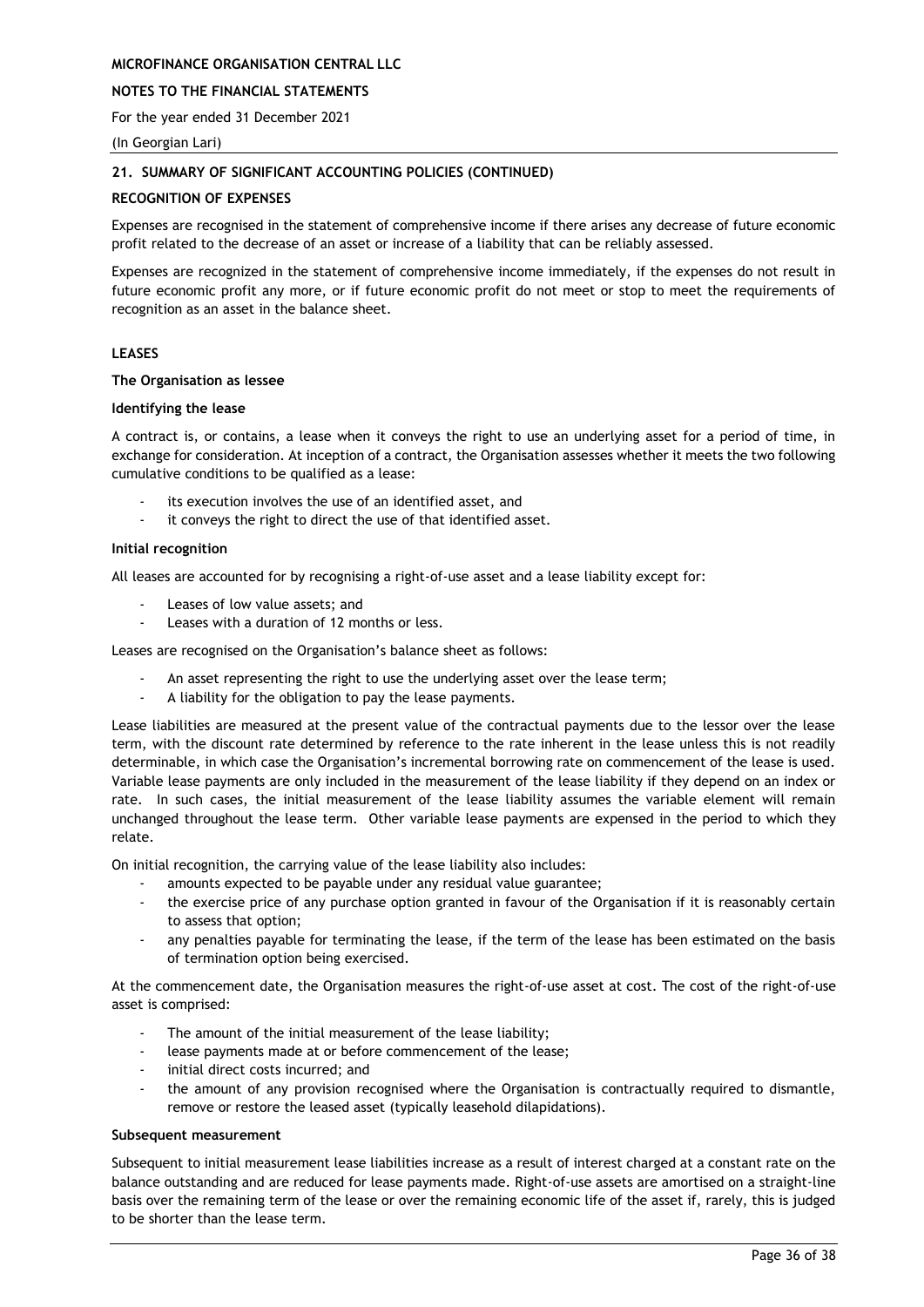### **NOTES TO THE FINANCIAL STATEMENTS**

For the year ended 31 December 2021

#### (In Georgian Lari)

### **21. SUMMARY OF SIGNIFICANT ACCOUNTING POLICIES (CONTINUED)**

When the Organisation revises its estimate of the term of any lease (because, for example, it re-assesses the probability of a lessee extension or termination option being exercised), it adjusts the carrying amount of the lease liability to reflect the payments to make over the revised term, which are discounted at the revised discount rate. The carrying value of lease liabilities is similarly revised when the variable element of future lease payments dependent on a rate or index is revised, except the discount rate remains unchanged. In both cases an equivalent adjustment is made to the carrying value of the right-of-use asset, with the revised carrying amount being amortised over the remaining (revised) lease term. If the carrying amount of the right-of-use asset is adjusted to zero, any further reduction is recognised in profit or loss.

When the Organisation renegotiates the contractual terms of a lease with the lessor, the accounting depends on the nature of the modification:

- if the renegotiation results in one or more additional assets being leased for an amount commensurate with the standalone price for the additional rights-of-use obtained, the modification is accounted for as a separate lease in accordance with the above policy;
- in all other cases where the renegotiated increases the scope of the lease (whether that is an extension to the lease term, or one or more additional assets being leased), the lease liability is remeasured using the discount rate applicable on the modification date, with the right-of-use asset being adjusted by the same amount;
- if the renegotiation results in a decrease in the scope of the lease, both the carrying amount of the lease liability and right-of-use asset are reduced by the same proportion to reflect the partial of full termination of the lease with any difference recognised in profit or loss. The lease liability is then further adjusted to ensure its carrying amount reflects the amount of the renegotiated payments over the renegotiated term, with the modified lease payments discounted at the rate applicable on the modification date. The rightof-use asset is adjusted by the same amount.

The Organisation elects, by class of underlying asset, not to separate non-lease components from lease components, and instead accounts for each lease component and any associated non-lease components as a single lease component.

#### **Determination of lease term**

The lease term is defined as the non-cancellable term of the lease, together with any periods covered by an option to extend the lease (including the renewal option implied through customary business practices) if it is reasonably certain to be exercised, or any periods covered by an option to terminate the lease if it is reasonably certain not to be exercised.

Management applies judgement to determine the lease term when contracts include renewal options that are exercisable only by the Organisation. It considers all relevant factors that create an economic incentive to exercise the renewal option. After the commencement date, the Organisation reassesses the lease term if there is a significant event or a change in circumstances that is within its control and affects its ability to exercise (or not to exercise) the option to renew, or to terminate the lease.

#### **Determination of incremental borrowing rate (IBR)**

IBR is the rate of interest that a lessee would have to pay to borrow over a similar term, and with a similar security, the funds necessary to obtain an asset of a similar value to the right of use asset in a similar economic environment.

The management applies judgement to estimate the IBR. The management uses an observable information to determine the base rate and adjustments for the lessee specific factors and the asset factors (the adjustment for security).

#### **Determination of lease payments**

In Georgia it is customary that lease renewal option is implied through customary business practices and not all renewal options are documented within the lease agreements. In such cases, the initial measurement of the lease liability assumes the payment for renewal period will remain unchanged throughout the lease term.

### **Short-term leases and leases of low-value assets**

The Organisation applies the recognition exemption for short-term leases (i.e. lease with a lease term of 12 months or less from the commencement date) and leases of low-value assets. Associated lease payments are recognised as an expense in the income statement on a straight-line basis over the lease term.